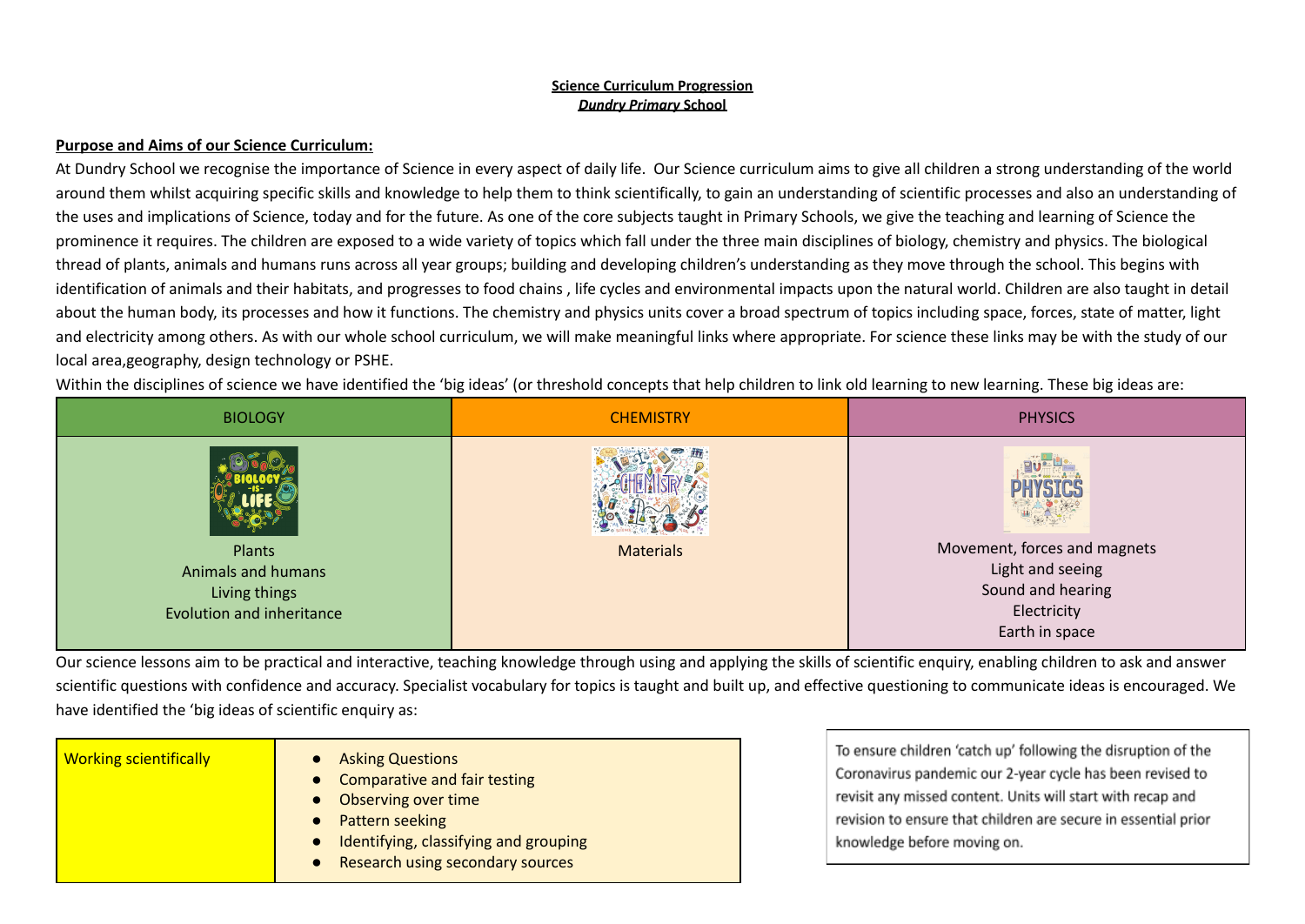### **The National Curriculum and Early Years Breadth of Study in Science**

|                                        | <b>EYFS</b>                                                                                                                                                                                                                                                                                                                                              |                                                                               | KS1                                                                                                                                                                                                                                                                                                                                      |                                                                                                                                                                                                                                                                                                                                                                                                                                                                                                                                                                                                            |                                                                                                                                                                                                                                                                                                                                                                                                                                                                                                                                                                                                                                                                                                                                                                                                                                                                                                                                                                                                                                                                                                                 | KS <sub>2</sub>                                                                                                                         |                                                                                                                                                                                                                                                                                                                                                                                                                                                                                                                                                                                                                                                                                                                                                                     |
|----------------------------------------|----------------------------------------------------------------------------------------------------------------------------------------------------------------------------------------------------------------------------------------------------------------------------------------------------------------------------------------------------------|-------------------------------------------------------------------------------|------------------------------------------------------------------------------------------------------------------------------------------------------------------------------------------------------------------------------------------------------------------------------------------------------------------------------------------|------------------------------------------------------------------------------------------------------------------------------------------------------------------------------------------------------------------------------------------------------------------------------------------------------------------------------------------------------------------------------------------------------------------------------------------------------------------------------------------------------------------------------------------------------------------------------------------------------------|-----------------------------------------------------------------------------------------------------------------------------------------------------------------------------------------------------------------------------------------------------------------------------------------------------------------------------------------------------------------------------------------------------------------------------------------------------------------------------------------------------------------------------------------------------------------------------------------------------------------------------------------------------------------------------------------------------------------------------------------------------------------------------------------------------------------------------------------------------------------------------------------------------------------------------------------------------------------------------------------------------------------------------------------------------------------------------------------------------------------|-----------------------------------------------------------------------------------------------------------------------------------------|---------------------------------------------------------------------------------------------------------------------------------------------------------------------------------------------------------------------------------------------------------------------------------------------------------------------------------------------------------------------------------------------------------------------------------------------------------------------------------------------------------------------------------------------------------------------------------------------------------------------------------------------------------------------------------------------------------------------------------------------------------------------|
|                                        | Reception                                                                                                                                                                                                                                                                                                                                                |                                                                               | Year 1 / Year 2                                                                                                                                                                                                                                                                                                                          |                                                                                                                                                                                                                                                                                                                                                                                                                                                                                                                                                                                                            | Year 3 / Year 4                                                                                                                                                                                                                                                                                                                                                                                                                                                                                                                                                                                                                                                                                                                                                                                                                                                                                                                                                                                                                                                                                                 |                                                                                                                                         | Year 5 / Year 6                                                                                                                                                                                                                                                                                                                                                                                                                                                                                                                                                                                                                                                                                                                                                     |
| Key skills of<br>scientific<br>enquiry | The building blocks of the<br>key skills of scientific<br>enquiry are started in EYFS<br>through the characteristics<br>of effective learning:<br>playing and<br>$\bullet$                                                                                                                                                                               | $\bullet$                                                                     |                                                                                                                                                                                                                                                                                                                                          | Pupils should learn to answer scientific questions using a variety of approaches including: observing over time; pattern seeking; identifying, classifying and grouping; comparative and<br>fair testing (controlled investigations); and researching using secondary sources. Pupils should seek answers to questions through collecting, analysing and presenting data.<br>asking relevant questions and using different<br>planning different types of scientific enquiries<br>$\bullet$<br>$\bullet$<br>types of scientific enquiries to answer them<br>to answer questions, including recognising and |                                                                                                                                                                                                                                                                                                                                                                                                                                                                                                                                                                                                                                                                                                                                                                                                                                                                                                                                                                                                                                                                                                                 |                                                                                                                                         |                                                                                                                                                                                                                                                                                                                                                                                                                                                                                                                                                                                                                                                                                                                                                                     |
|                                        | $\bullet$<br>exploring<br>$\bullet$<br>active learning<br>$\bullet$<br>creating and<br>$\bullet$<br>thinking<br>critically<br>$\bullet$<br>The skills developed in the<br><b>EYFS linked to</b><br>communication and<br>language and literacy also<br>build the blocks that enable<br>children to express their<br>scientific enquiries later in<br>KS1. |                                                                               | asking simple questions and recognising that<br>they can be answered in different ways<br>observing closely, using simple equipment<br>performing simple tests<br>identifying and classifying<br>using their observations and ideas to suggest<br>answers to questions<br>gathering and recording data to help in<br>answering questions |                                                                                                                                                                                                                                                                                                                                                                                                                                                                                                                                                                                                            | setting up simple practical enquiries,<br>$\bullet$<br>comparative and fair tests<br>making systematic and careful observations<br>$\bullet$<br>and, where appropriate, taking accurate<br>measurements using standard units, using a<br>range of equipment, including thermometers<br>and data loggers<br>gathering, recording, classifying and presenting<br>$\bullet$<br>data in a variety of ways to help in answering<br>questions<br>recording findings using simple scientific<br>language, drawings, labelled diagrams, keys, bar<br>charts, and tables<br>reporting on findings from enquiries, including<br>$\bullet$<br>oral and written explanations, displays or<br>presentations of results and conclusions<br>using results to draw simple conclusions, make<br>$\bullet$<br>predictions for new values, suggest<br>improvements and raise further questions<br>identifying differences, similarities or changes<br>$\bullet$<br>related to simple scientific ideas and processes<br>using straightforward scientific evidence to<br>$\bullet$<br>answer questions or to support their findings. |                                                                                                                                         | controlling variables where necessary<br>taking measurements, using a range of scientific<br>equipment, with increasing accuracy and<br>precision, taking repeat readings when<br>recording data and results of increasing<br>complexity using scientific diagrams and labels,<br>classification keys, tables, scatter graphs, bar<br>using test results to make predictions to set up<br>further comparative and fair tests<br>reporting and presenting findings from<br>enquiries, including conclusions, causal<br>relationships and explanations of and a degree<br>of trust in results, in oral and written forms<br>such as displays and other presentations<br>identifying scientific evidence that has been<br>used to support or refute ideas or arguments |
| Knowledge                              | The building blocks of<br>scientific knowledge are<br>started in EYFS through the<br>specific area of learning,<br>Understanding our World.                                                                                                                                                                                                              | Plants<br>Animals, including humans<br>Seasonal changes<br>Everyday materials | Plants<br>Animals, including humans<br>Living things and their<br>habitats<br>Uses of everyday materials                                                                                                                                                                                                                                 | Plants<br>Animals, including humans<br>Rocks<br>Light<br>Forces and magnets                                                                                                                                                                                                                                                                                                                                                                                                                                                                                                                                | Animals, including humans<br>Living things and their<br>habitats<br>Sound<br>Electricity<br>States of matter                                                                                                                                                                                                                                                                                                                                                                                                                                                                                                                                                                                                                                                                                                                                                                                                                                                                                                                                                                                                    | Living things and their<br>habitats<br>Animals, including humans<br>Properties and changes of<br>materials<br>Earth and space<br>Forces | Living things and their<br>habitats<br>Evolution and inheritance<br>Animals including humans<br>Light<br>Electricity                                                                                                                                                                                                                                                                                                                                                                                                                                                                                                                                                                                                                                                |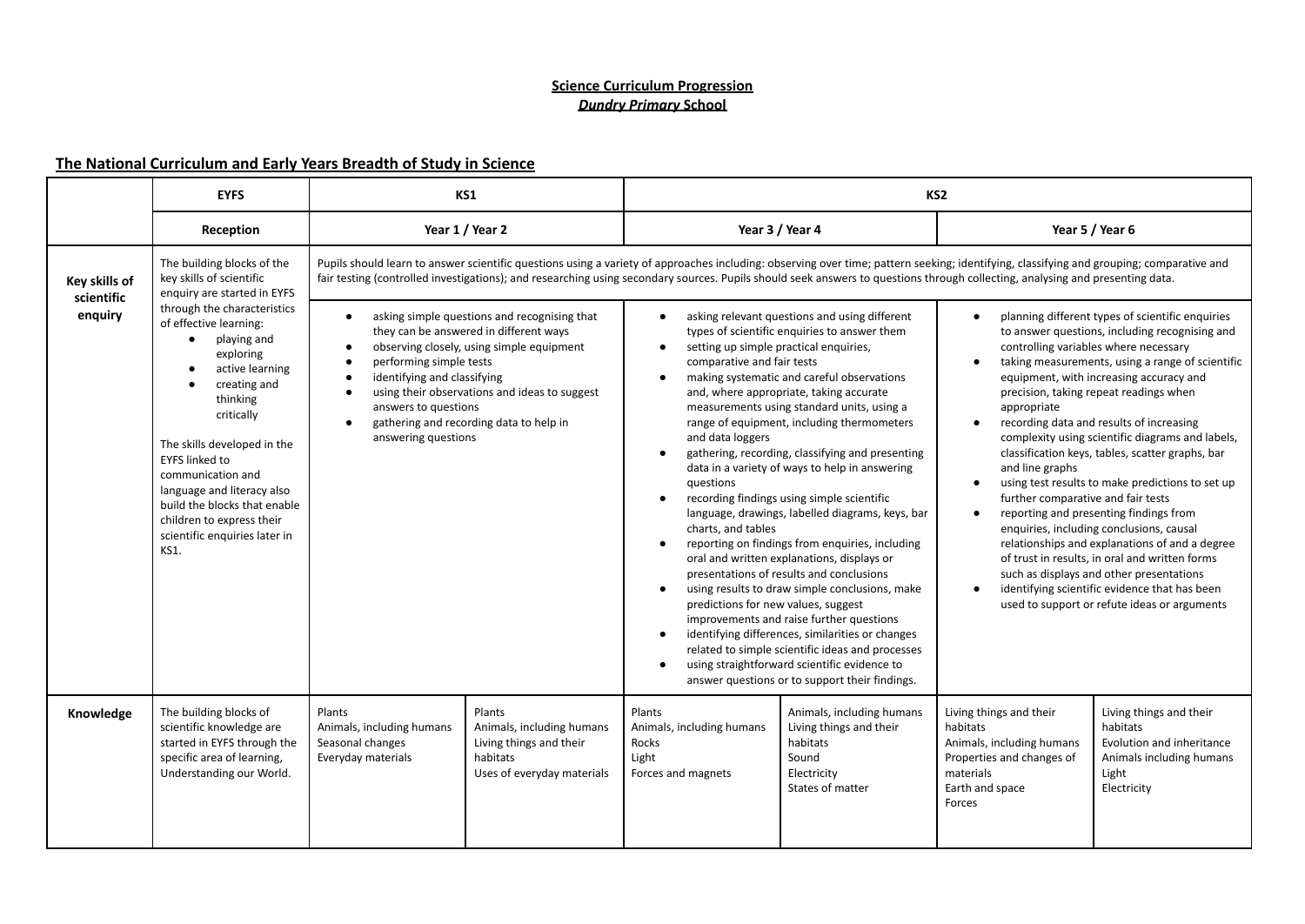### **Our 2-year Cycle Long Term Overview in Science (How we have organised the N.C. Breadth of Study)**

### **Cycle A 2021 - 2022**

| <b>EYFS</b><br><b>Breadth</b><br>of Study      | <b>Theme</b> | Me and my home / local<br>history           | <b>Seasons</b>                  | tbc                                                                            | tbc                                                                     | Plants and growing things                               | Under the sea                                         |
|------------------------------------------------|--------------|---------------------------------------------|---------------------------------|--------------------------------------------------------------------------------|-------------------------------------------------------------------------|---------------------------------------------------------|-------------------------------------------------------|
| Year $1/2$<br><b>Breadth of Study</b>          |              | <b>Everyday Materials (Y1)</b>              | Seasonal changes part 1<br>(Y1) |                                                                                | Seasonal changes part 2<br>(Y1)                                         | Plants (Y2)                                             | Living things and their<br>habitats (Y2)              |
| Year 3&4 Breadth of<br>Study                   |              | Rocks (Y3)                                  | Light (Y3)                      | Living things and their<br>habitats -<br><b>Grouping living things</b><br>(Y4) | Animals including<br>humans (Y3)<br>Nutrition, Skeletons and<br>muscles | Sound (Y4)                                              |                                                       |
| <b>Year 5&amp;6</b><br><b>Breadth of Study</b> |              | Properties and changes of<br>Materials (Y5) | Electricity (Y6)                | Light (Y6)                                                                     | Sound (revision from Y4)                                                | Living things and their<br>habitats (Y5)<br>Life cycles | Animals including<br>humans (Y5)<br>Human development |

### **Cycle B 2022 - 2023**

| <b>EYFS</b><br><b>Breadth</b><br>of Study       | <b>Theme</b> | Autumn weather and<br>harvest    | <b>Toys</b>                       | tbc                                                             | tbc                                                                 | tbc                                          | <b>Explorers and Pirates</b>      |
|-------------------------------------------------|--------------|----------------------------------|-----------------------------------|-----------------------------------------------------------------|---------------------------------------------------------------------|----------------------------------------------|-----------------------------------|
| <b>Year 1&amp; 2</b><br><b>Breadth of Study</b> |              | Animals including<br>humans (Y1) | Use of everyday materials<br>(Y2) |                                                                 |                                                                     | Plants (Y1)                                  | Animals including<br>humans (Y2)  |
| Year 3&4 Breadth of<br>Study                    |              | Electricity (Y4)                 | Forces and magnets (Y3)           | Living things and their<br>habitats (Y4) - Changing<br>habitats | Animals including<br>humans. (Y4) Digestion,<br>teeth and food webs | Plants (Y3)                                  | States of matter (Y4)             |
| <b>Year 5&amp;6</b><br><b>Breadth of Study</b>  |              | Forces (Y5)                      | Earth and space (Y5)              |                                                                 | Living things and their<br>habitats (Y6)<br><b>Classification</b>   | Animals including<br>humans (Y6) Circulation | Evolution and inheritance<br>(Y6) |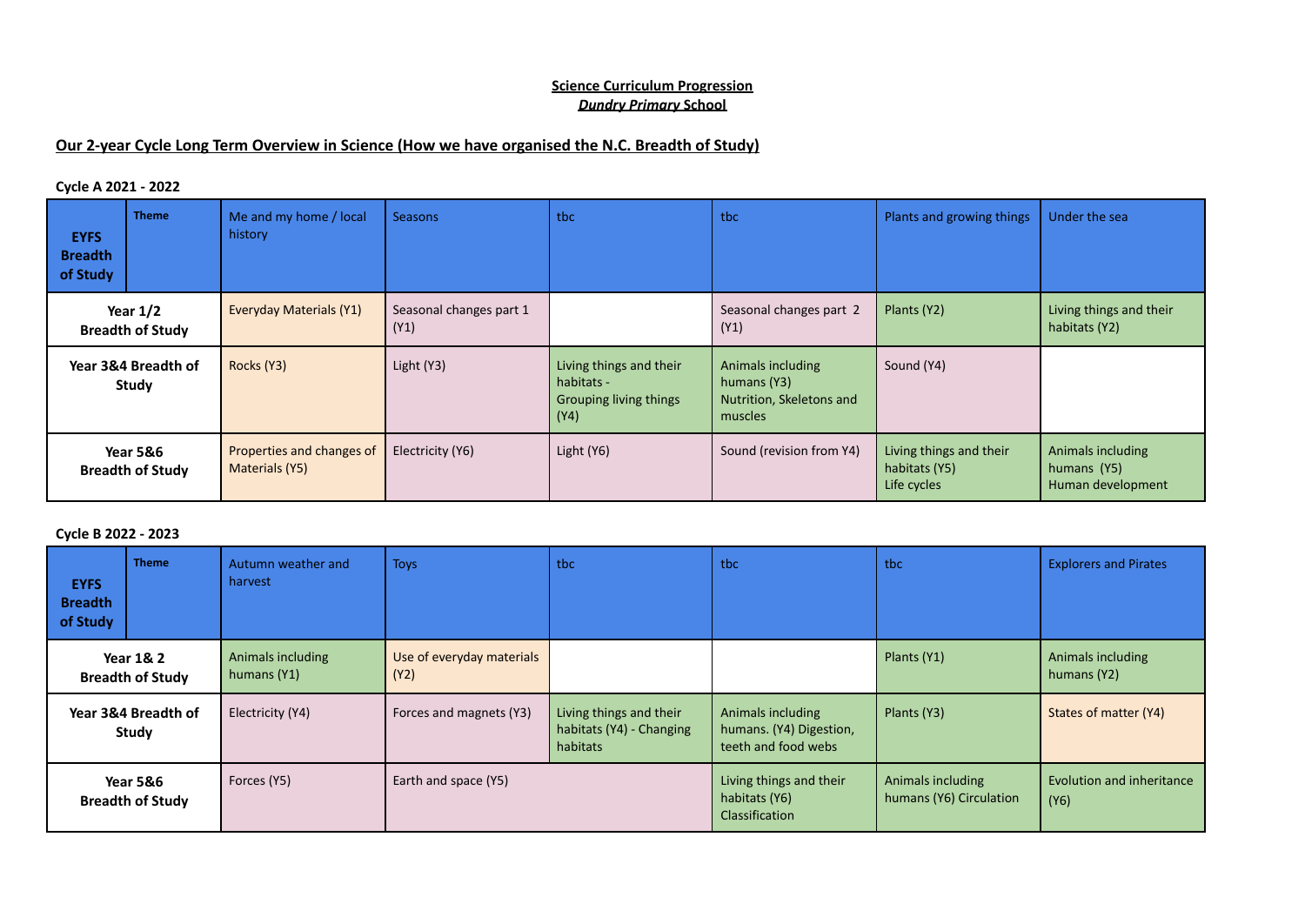### **Meaningful links in our Science curriculum**

|                     | KS11 - Year 1 and Year 2                                              |                                                                       |                                                |                                                                                |                                                                 | LKS2 - Year 3 and Year 4                                                                                |                                                         |                                                                                                       |                                                                                                          | <b>UKS2</b> - Year 5 and Year 6                                                                |                                                                |                                                                              |                                       |                                                                                |                                                                            |                                                                                  |
|---------------------|-----------------------------------------------------------------------|-----------------------------------------------------------------------|------------------------------------------------|--------------------------------------------------------------------------------|-----------------------------------------------------------------|---------------------------------------------------------------------------------------------------------|---------------------------------------------------------|-------------------------------------------------------------------------------------------------------|----------------------------------------------------------------------------------------------------------|------------------------------------------------------------------------------------------------|----------------------------------------------------------------|------------------------------------------------------------------------------|---------------------------------------|--------------------------------------------------------------------------------|----------------------------------------------------------------------------|----------------------------------------------------------------------------------|
| Cycle A             | $T1$ :<br>Everyday<br><b>Materials</b><br>(Y1)                        | T2:<br>Seasonal<br>changes<br>part 1 (Y1)                             | T4:<br>Seasonal<br>changes<br>part 2 (Y1)      | TS:<br>Plants (Y2)                                                             | T6:<br><b>Living</b><br>things and<br>their<br>habitats<br>(Y2) | $T1$ :<br>Rocks (Y3)                                                                                    | T2:<br>Light (Y3)                                       | T3:<br><b>Living</b><br>things and<br>their<br>habitats -<br><b>Grouping</b><br>living<br>things (Y4) | T4:<br><b>Animals</b><br>including<br>humans<br>(Y3)<br>Nutrition,<br><b>Skeletons</b><br>and<br>muscles | TS:<br>Sound (Y4)                                                                              |                                                                | $T1$ :<br><b>Properties</b><br>and<br>changes of<br><b>Materials</b><br>(Y5) | T2:<br>Electricity<br>(Y6)            | T3:<br>Light (Y6)                                                              | TS:<br>Living<br>things and<br>their<br>habitats<br>(Y5)<br>Life cycles    | T6:<br><b>Animals</b><br>including<br>humans<br>(Y5)<br>Human<br>developme<br>nt |
| Suggeste<br>d texts | The three<br>little pigs.                                             | Percy the<br>Park<br>Keeper<br>Seasons<br>come,<br>seasons go<br>Tree | Percy the<br>Park<br>Keeper<br>Season<br>poems | Eddie's<br>garden and<br>how to<br>make it<br>grow<br>It starts<br>with a seed | Pond circle<br>Wild world                                       | Street<br>beneath<br>my feet<br>The pebble<br>in my<br>pocket                                           | The dark<br>The owl<br>who was<br>afraid of<br>the dark | creature<br>features<br>Encycloped<br>ia of<br>animals<br>The variety<br>of life                      | Human<br>body<br>odyssey<br>Life on<br>earth -<br>Human<br>body                                          | Sonam and<br>the silence<br>Peace at<br>last                                                   |                                                                |                                                                              |                                       |                                                                                |                                                                            |                                                                                  |
| school<br>drivers   | <b>locally</b><br>sourced<br>natural<br>materials                     |                                                                       |                                                | planting<br>and<br>growing in<br>school<br>grounds                             | <b>Habitats we</b><br>find in the<br>school and<br>village      | Understand<br>rock<br>formations<br>in Dundry /<br><b>Bristol</b><br>Link back to<br><b>KS1 history</b> |                                                         | <b>Dreams</b><br>and Goals -<br>how can<br>we protect<br>threatened<br>habitats?                      | <b>Staying</b><br><b>Healthy</b><br>(PSHE)                                                               |                                                                                                |                                                                |                                                                              |                                       |                                                                                |                                                                            | Changing<br>me (PSHE)                                                            |
| Cycle B             | $T1$ :<br><b>Animals</b><br>including<br>humans<br>(Y1)               | T2:<br>Use of<br>everyday<br>materials<br>(Y2)                        |                                                | TS:<br>Plants (Y1)                                                             | T <sub>6</sub><br><b>Animals</b><br>including<br>humans<br>(Y2) | $T1$ :<br>Electricity<br>(Y4)                                                                           | T2:<br><b>Forces and</b><br>magnets<br>(Y3)             | T3:<br><b>Living</b><br>things and<br>their<br>habitats<br>(Y4) -<br><b>Changing</b><br>habitats      | T4:<br><b>Animals</b><br>including<br>humans.<br>(Y4)<br>Digestion,<br>teeth and<br>food webs            | TS:<br>Plants (Y3)                                                                             | <b>T6:</b><br><b>States of</b><br>matter (Y4)                  | T1:<br>Forces (Y5)                                                           | T2:<br><b>Earth and</b><br>space (Y5) | T4:<br>Living<br>things and<br>their<br>habitats<br>(Y6)<br>Classificati<br>on | TS:<br><b>Animals</b><br>including<br>humans<br>(Y6)<br><b>Circulation</b> | <b>T6:</b><br><b>Evolution</b><br>and<br>inheritance<br>(Y6)                     |
| suggested<br>texts  | <b>Healthy Mr</b><br>Wolf<br>Lots<br>Diversity of<br>life on<br>earth | A planet<br>full of<br>plastic<br>The most<br>magnificent<br>thing    |                                                | Jack and<br>the<br>beanstalk<br>The tiny<br>seed                               | Monkey<br>puzzle<br>Fussy Freda                                 | Oscar and<br>the bird<br>Charging<br>about                                                              | Magnet<br>Max<br>What<br>makes a<br>magnet?             | Greta and<br>the giants<br>How to<br>help a<br>hedgehog<br>and protect<br>a polar<br>bear             | Who eats<br>what? food<br>chains.<br>Where<br>does your<br>food go?                                      | The night<br>flower<br>A seed is<br>sleepy<br>The story<br>of Frog<br><b>Belly Rat</b><br>Bone | The rhythm<br>of the rain.<br>What is the<br>world<br>made of? |                                                                              |                                       |                                                                                |                                                                            |                                                                                  |
| school<br>drivers   |                                                                       |                                                                       |                                                |                                                                                |                                                                 |                                                                                                         |                                                         |                                                                                                       | <b>Staying</b><br><b>Healthy</b><br>(PSHE)                                                               |                                                                                                |                                                                |                                                                              |                                       |                                                                                |                                                                            | Changing<br>me (PSHE)                                                            |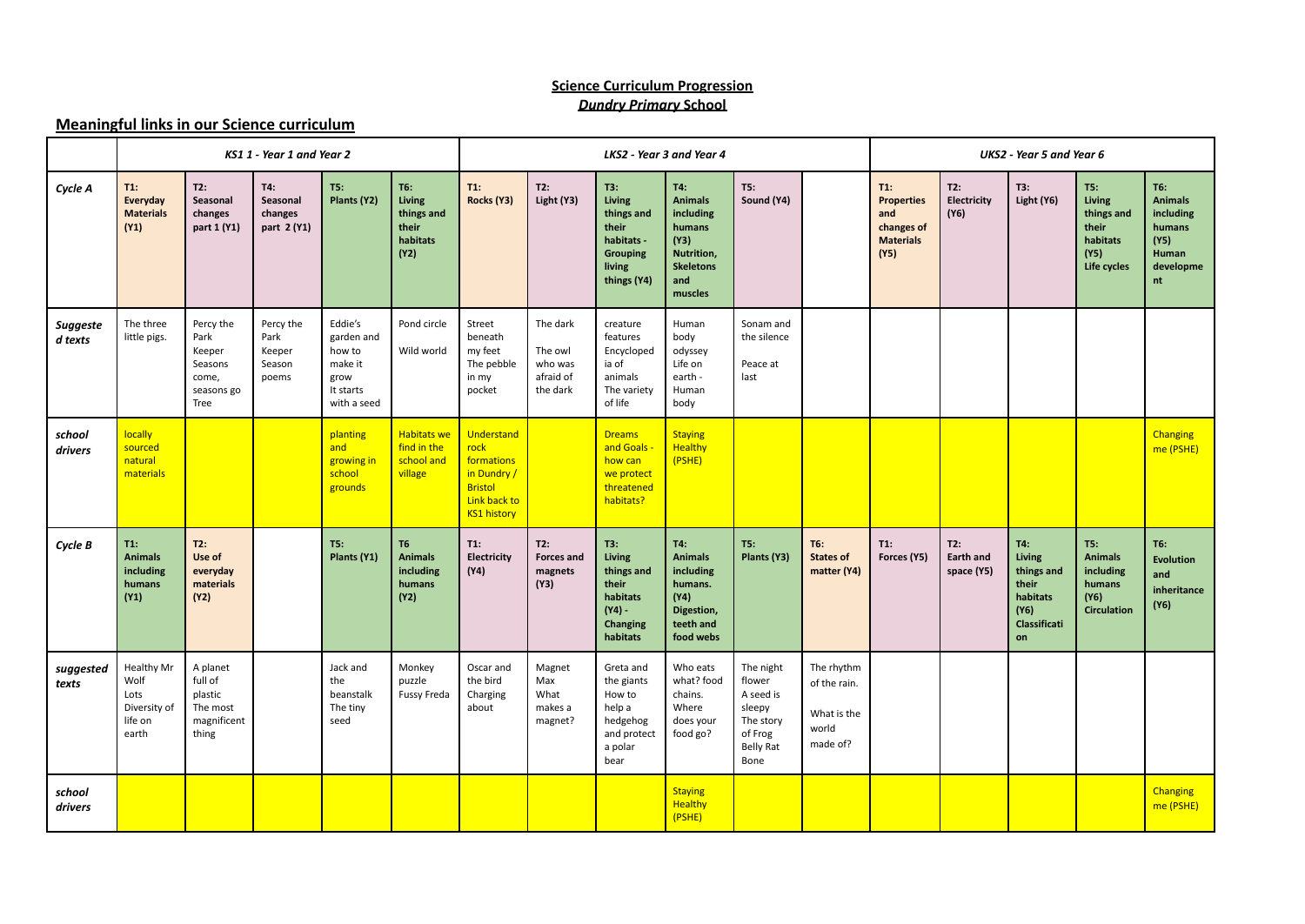# Our Progression Model in Science (summary of key knowledge and scientific enquiry skills linked to our Big Ideas)

NB bulleted points are directly from National Curriculum; highlighted knowledge is identified as prerequisite essential or linked knowledge that is built into our progression model In EYFS, our teacher bases planning on the EYFS Development Matters document. Detailed below are the 'building blocks' of learning that children will experience in the EYFS year that support *progression into Year 1 and beyond lined to our Big Ideas.*

|                | <b>Big Idea</b>                                                                                                                                                                                        | <b>EYFS-R</b>                                                                                                                                                                                                                                                                                                                                                                                                                                           | KS1 1 - Year 1 and Year 2                                                                                                                                                                                                                                                                                                                                                                                                                                   | LKS2 - Year 3 and Year 4                                                                                                                                                                                                                                                                                                                                                                                                                                                                                                                                                   | <b>UKS2</b> - Year 5 and Year 6                                                                                                              |
|----------------|--------------------------------------------------------------------------------------------------------------------------------------------------------------------------------------------------------|---------------------------------------------------------------------------------------------------------------------------------------------------------------------------------------------------------------------------------------------------------------------------------------------------------------------------------------------------------------------------------------------------------------------------------------------------------|-------------------------------------------------------------------------------------------------------------------------------------------------------------------------------------------------------------------------------------------------------------------------------------------------------------------------------------------------------------------------------------------------------------------------------------------------------------|----------------------------------------------------------------------------------------------------------------------------------------------------------------------------------------------------------------------------------------------------------------------------------------------------------------------------------------------------------------------------------------------------------------------------------------------------------------------------------------------------------------------------------------------------------------------------|----------------------------------------------------------------------------------------------------------------------------------------------|
| <b>Biology</b> | <b>Plants</b>                                                                                                                                                                                          | Explore the natural world around<br>them.<br>Describe what they see, hear and<br>feel whilst outside.                                                                                                                                                                                                                                                                                                                                                   | identify and name a variety of<br>common wild and garden plants,<br>including deciduous and evergreen<br>trees<br>identify and describe the basic<br>$\bullet$<br>structure of a variety of common<br>flowering plants, including trees<br>observe and describe how seeds and<br>$\bullet$<br>bulbs grow into mature plants<br>find out and describe how plants<br>$\bullet$<br>need water, light and a suitable<br>temperature to grow and stay<br>healthy | identify and describe the functions<br>$\bullet$<br>of different parts of flowering plants:<br>roots, stem/trunk, leaves and<br>flowers<br>explore the requirements of plants<br>$\bullet$<br>for life and growth (air, light, water,<br>nutrients from soil, and room to<br>grow) and how they vary from plant<br>to plant<br>investigate the way in which water is<br>$\bullet$<br>transported within plants<br>explore the part that flowers play in<br>$\bullet$<br>the life cycle of flowering plants,<br>including pollination, seed formation<br>and seed dispersal | • Relate knowledge of plants to studies<br>of evolution and inheritance.<br>• Relate knowledge of plants to studies<br>of all living things. |
|                | Experience vocabulary such as<br>key conceptual<br>vocabulary<br>Leaves, Flowers (blossom),<br>Petals, Fruit, Roots, Bulb, Seed,<br>Trunk, Branches, Stem, Bulbs,<br>Water, Light, Temperature, Growth | Know, understand and use vocabulary such as<br>Deciduous, Evergreen trees,<br>Leaves, Flowers (blossom),<br>Petals, Fruit, Roots, Bulb, Seed,<br>Trunk, Branches, Stem, Bulbs, Water, Light,<br>Temperature, Growth                                                                                                                                                                                                                                     | Air, Light, Water, Nutrients, Soil, Reproduction,<br>Transportation, Dispersal, Pollination,<br>fertilisation, Flower                                                                                                                                                                                                                                                                                                                                       | <b>Recap and revisit all previously learned</b><br>vocabulary within other biology units                                                                                                                                                                                                                                                                                                                                                                                                                                                                                   |                                                                                                                                              |
|                | <b>Possible</b><br>enquiries                                                                                                                                                                           | <b>Examples of activities could</b><br>include:<br>Encourage interactions with the<br>outdoors to foster curiosity and<br>give children freedom to touch,<br>smell and hear the natural world<br>around them during hands-on<br>experiences.<br>After close observation, draw<br>pictures of the natural world,<br>including animals and plants.<br>Name and describe some plants<br>and animals children are likely to<br>see, encouraging children to | Observing over time: How does a plant change<br>as it grows?<br>Pattern seeking: Explore the relationship<br>between a seed/bulb size and the gown plant<br>Comparative and fair test: Do cress seeds grow<br>better inside or outside?<br>Identify, classify and group: How can we sort<br>these plants?<br><b>Research using Secondary Sources: which trees</b><br>grow in our local area?                                                                | Observing over time: How does water travel up<br>a plant stem? What does cress need in order to<br>grow well?<br>Pattern Seeking: How do growing conditions<br>affect seed germination?<br>Comparative and fair test: Investigate the effect<br>of temperature/light/moisture on how well a<br>plant grows.<br>Identify, classify and group: Identify and label<br>the different parts of a plant<br><b>Research using Secondary Sources: investigate</b><br>pollination and the part bees and other insect<br>play                                                        |                                                                                                                                              |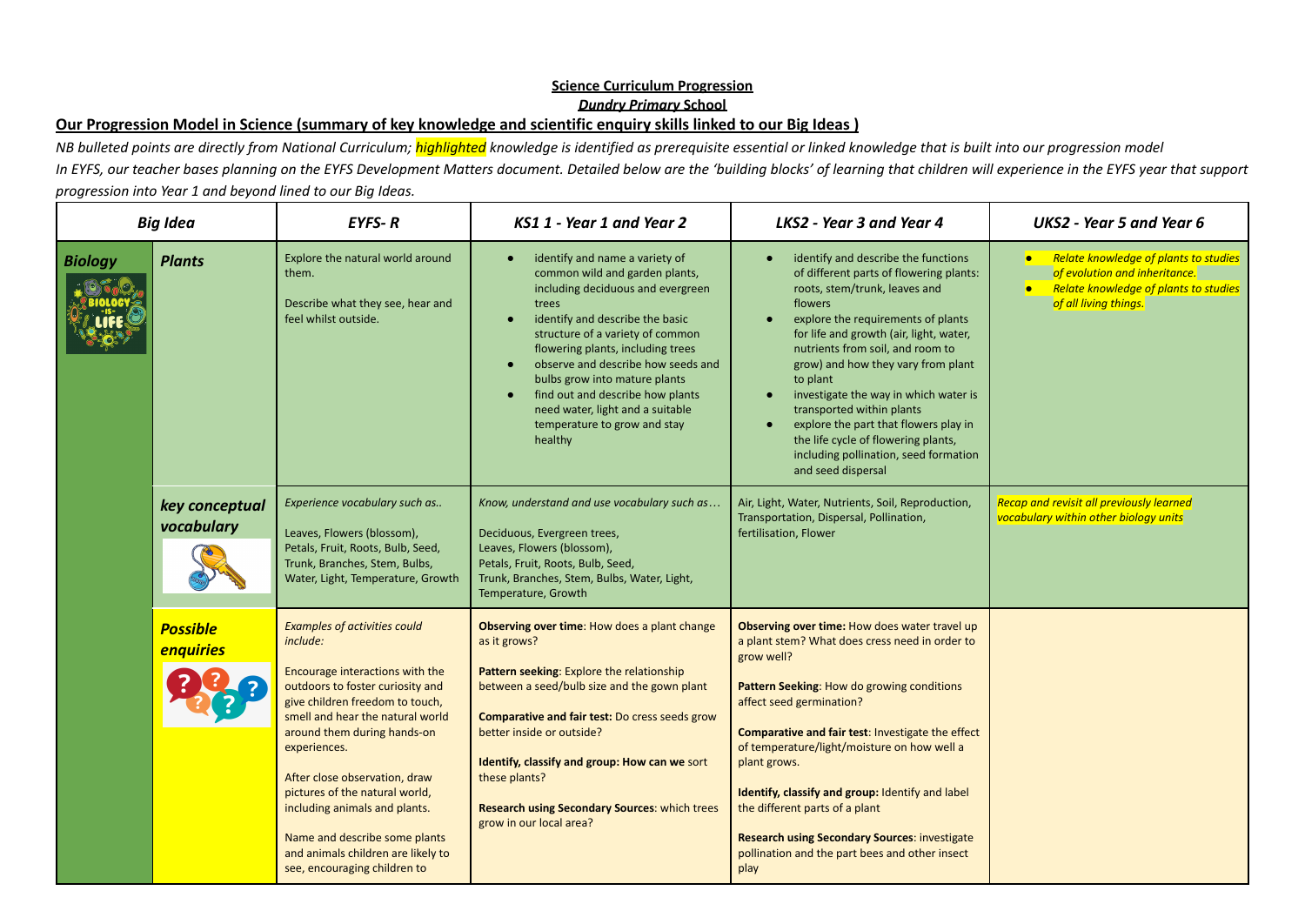|                                     |                                                                                                                                                                                                                                | <b>Dundry Primary School</b>                                                                                                                                                                                                                                                                                                                                                                                                                                                                                                                                                                                                                                                                                                                                                                                                                                                                                                                   |                                                                                                                                                                                                                                                                                                                                                                                                                                                                                                                                                                                                                                     |                                                                                                                                                                                                                                                                                                                                                                                                                                                           |
|-------------------------------------|--------------------------------------------------------------------------------------------------------------------------------------------------------------------------------------------------------------------------------|------------------------------------------------------------------------------------------------------------------------------------------------------------------------------------------------------------------------------------------------------------------------------------------------------------------------------------------------------------------------------------------------------------------------------------------------------------------------------------------------------------------------------------------------------------------------------------------------------------------------------------------------------------------------------------------------------------------------------------------------------------------------------------------------------------------------------------------------------------------------------------------------------------------------------------------------|-------------------------------------------------------------------------------------------------------------------------------------------------------------------------------------------------------------------------------------------------------------------------------------------------------------------------------------------------------------------------------------------------------------------------------------------------------------------------------------------------------------------------------------------------------------------------------------------------------------------------------------|-----------------------------------------------------------------------------------------------------------------------------------------------------------------------------------------------------------------------------------------------------------------------------------------------------------------------------------------------------------------------------------------------------------------------------------------------------------|
|                                     | recognise familiar plants and<br>animals whilst outside.<br>Listen to children describing and<br>commenting on things they have<br>seen whilst outside, including<br>plants and animals.                                       |                                                                                                                                                                                                                                                                                                                                                                                                                                                                                                                                                                                                                                                                                                                                                                                                                                                                                                                                                |                                                                                                                                                                                                                                                                                                                                                                                                                                                                                                                                                                                                                                     |                                                                                                                                                                                                                                                                                                                                                                                                                                                           |
| <b>Animals and</b><br><b>Humans</b> | Explore the natural world around<br>them.<br>Describe what they see, hear and<br>feel whilst outside.                                                                                                                          | identify and name a variety of<br>$\bullet$<br>common animals including fish,<br>amphibians, reptiles, birds and<br>mammals<br>identify and name a variety of<br>$\bullet$<br>common animals that are carnivores,<br>herbivores and omnivores<br>describe and compare the structure<br>$\bullet$<br>of a variety of common animals (fish,<br>amphibians, reptiles, birds and<br>mammals including pets)<br>identify, name, draw and label the<br>$\bullet$<br>basic parts of the human body and<br>say which part of the body is<br>associated with each sense<br>notice that animals, including<br>$\bullet$<br>humans, have offspring which grow<br>into adults<br>find out about and describe the basic<br>$\bullet$<br>needs of animals, including humans,<br>for survival (water, food and air)<br>describe the importance for humans<br>$\bullet$<br>of exercise, eating the right amounts<br>of different types of food, and<br>hygiene | identify that animals, including<br>humans, need the right types and<br>amount of nutrition, and that they<br>cannot make their own food; they<br>get nutrition from what they eat<br>identify that humans and some<br>$\bullet$<br>other animals have skeletons and<br>muscles for support, protection and<br>movement<br>describe the simple functions of the<br>basic parts of the digestive system in<br>humans<br>identify the different types of teeth<br>$\bullet$<br>in humans and their simple functions<br>construct and interpret a variety of<br>$\bullet$<br>food chains, identifying producers,<br>predators and prey | describe the changes as humans<br>$\bullet$<br>develop to old age<br>identify and name the main parts of<br>$\bullet$<br>the human circulatory system, and<br>describe the functions of the heart,<br>blood vessels and blood<br>recognise the impact of diet,<br>$\bullet$<br>exercise, drugs and lifestyle on the<br>way their bodies function<br>describe the ways in which nutrients<br>and water are transported within<br>animals, including humans |
| key conceptual<br>vocabulary        | Experience vocabulary such as<br>Fish, Reptiles, Mammals, Birds<br>Leg, Arm, Elbow, Head, Ear,<br>Nose, Back, Wings, Beak, Survival,<br>Water, Air, Food, Adult, Baby,<br>Offspring, Kitten, Calf, Puppy,<br>Exercise, Hygiene | Know, understand and use vocabulary such as<br>Fish, Reptiles, Mammals, Birds,<br>Amphibians (+ examples of each)<br>Herbivore, Omnivore, Carnivore,<br>Leg, Arm, Elbow, Head, Ear,<br>Nose, Back, Wings, Beak, Survival, Water, Air,<br>Food, Adult, Baby, Offspring, Kitten, Calf, Puppy,<br>Exercise, Hygiene                                                                                                                                                                                                                                                                                                                                                                                                                                                                                                                                                                                                                               | Movement, Muscles, Bones,<br>Skull, Nutrition, Skeletons, Mouth, Tongue,<br>Teeth, Oesophagus, Stomach, Small Intestine,<br>Large Intestine, Herbivore, Carnivore, Canine,<br>Incisor, Molar, producer, predator, prey, food<br>chain                                                                                                                                                                                                                                                                                                                                                                                               | Foetus, Embryo, Womb, Gestation, Baby,<br>Toddler, Teenager, Elderly, Growth,<br>Development, Puberty, Circulatory, Heart, Blood<br>Vessels, Veins, Arteries, Oxygenated,<br>Deoxygenated, Valve, Exercise, Respiration                                                                                                                                                                                                                                   |
| <b>Possible</b><br>enquiries        | <b>Examples of activities could</b><br>include:<br>After close observation, draw<br>pictures of the natural world,                                                                                                             | Observing over time: How do our bodies<br>change over time?                                                                                                                                                                                                                                                                                                                                                                                                                                                                                                                                                                                                                                                                                                                                                                                                                                                                                    | Observing over time: Which liquid is the least<br>healthy for our teeth?                                                                                                                                                                                                                                                                                                                                                                                                                                                                                                                                                            | Observing over time: How are nutrients and<br>water transported in the body?<br>Pattern Seeking: How does exercise affect your<br>heart rate?                                                                                                                                                                                                                                                                                                             |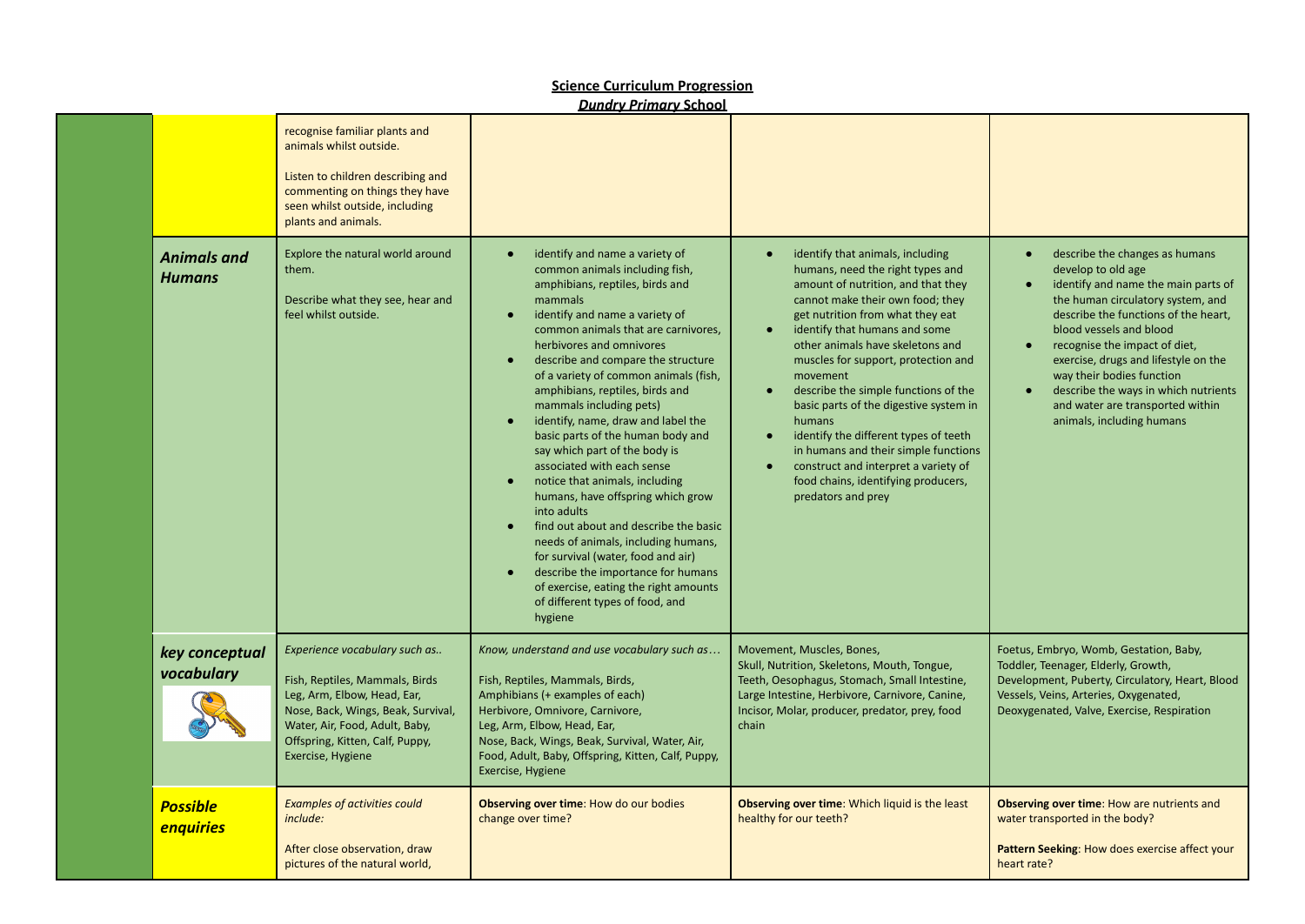|                              | including animals and plants.<br>Name and describe some plants<br>and animals children are likely to<br>see, encouraging children to<br>recognise familiar plants and<br>animals whilst outside.<br>Listen to children describing and<br>commenting on things they have<br>seen whilst outside, including<br>plants and animals. | Pattern Seeking: Just because we are older are<br>we taller/bigger? Do our different body parts<br>grow as we get older?<br>Identify, classify and group: Group and classify<br>animals by what they eat or their type of animal<br><b>Research using Secondary Sources: Which part</b><br>of the body uses taste/hearing etc?<br>Research using Secondary Sources: Why do we<br>need exercise?                                                                                                                                                                                                                                                     | Pattern Seeking: How are the teeth of an<br>animal related to the type of food they eat?<br>Identify, classify and group: Use a classification<br>key to group and sort these animals. Group food<br>into different food groups.<br><b>Research using Secondary Sources: What job</b><br>do our muscles do? What food group does XXX<br>belong to?    | <b>Research using Secondary Sources: find out</b><br>about the circulation system using simulation<br>programmes                                                                                                                                                                                                                                                                                                                                                                                |  |
|------------------------------|----------------------------------------------------------------------------------------------------------------------------------------------------------------------------------------------------------------------------------------------------------------------------------------------------------------------------------|-----------------------------------------------------------------------------------------------------------------------------------------------------------------------------------------------------------------------------------------------------------------------------------------------------------------------------------------------------------------------------------------------------------------------------------------------------------------------------------------------------------------------------------------------------------------------------------------------------------------------------------------------------|-------------------------------------------------------------------------------------------------------------------------------------------------------------------------------------------------------------------------------------------------------------------------------------------------------------------------------------------------------|-------------------------------------------------------------------------------------------------------------------------------------------------------------------------------------------------------------------------------------------------------------------------------------------------------------------------------------------------------------------------------------------------------------------------------------------------------------------------------------------------|--|
| <b>Living things</b>         | Explore the natural world around<br>them.<br>Describe what they see, hear and<br>feel whilst outside.                                                                                                                                                                                                                            | explore and compare the differences<br>between things that are living, dead,<br>and things that have never been<br>alive<br>identify that most living things live in<br>habitats to which they are suited and<br>describe how different habitats<br>provide for the basic needs of<br>different kinds of animals and plants,<br>and how they depend on each other<br>identify and name a variety of plants<br>and animals in their habitats,<br>including microhabitats<br>describe how animals obtain their<br>food from plants and other animals,<br>using the idea of a simple food chain,<br>and identify and name different<br>sources of food | recognise that living things can be<br>grouped in a variety of ways<br>explore and use classification keys to<br>help group, identify and name a<br>variety of living things in their local<br>and wider environment<br>recognise that environments can<br>change and that this can sometimes<br>pose dangers to living things /<br>specific habitats | describe the differences in the life<br>cycles of a mammal, an amphibian,<br>an insect and a bird<br>describe the life process of<br>reproduction in some plants and<br>animals<br>describe how living things are<br>classified into broad groups<br>according to common observable<br>characteristics and based on<br>similarities and differences, including<br>microorganisms, plants and animals<br>give reasons for classifying plants<br>and animals based on specific<br>characteristics |  |
| key conceptual<br>vocabulary | Experience vocabulary such as<br>Living, Dead, Woodland, Pond                                                                                                                                                                                                                                                                    | Know, understand and use vocabulary such as<br>Living, Dead, Habitat, Energy, Food chain,<br>Predator, Prey, Woodland, Pond, Desert                                                                                                                                                                                                                                                                                                                                                                                                                                                                                                                 | Vertebrates, Fish, Amphibians, Reptiles, Birds,<br>Mammals, Invertebrates, Snails, Slugs, Worms,<br>Spiders, Insects, Environment, Habitats                                                                                                                                                                                                           | Mammal, Reproduction, Insect, Amphibian,<br>Bird, Offspring, Classification, Vertebrates,<br>Invertebrates, Micro-organisms, Amphibians,<br>Reptiles, Mammals, Insects                                                                                                                                                                                                                                                                                                                          |  |
| <b>Possible</b><br>enquiries | <b>Examples of activities could</b><br>include:<br>Create opportunities to discuss<br>how we care for the natural world<br>around us.<br>Encourage focused observation of                                                                                                                                                        | <b>Observing over time: Observe a minibeast</b><br>habitat over time eg a wormery<br>Pattern Seeking: How is an animal's body suited<br>to its habitat? (could link to using secondary<br>sources too as a starting point) Do all animals<br>with webbed feet live on or in water?                                                                                                                                                                                                                                                                                                                                                                  | <b>Observing over time: Use secondary sources to</b><br>notice how a specific habitat has changed over<br>time eg arctic ice, rainforests<br>Pattern Seeking: Why have I grouped the<br>animals in this way?                                                                                                                                          | <b>Observing over time:</b> What conditions are<br>needed for bread to go mouldy?<br>Pattern Seeking: Can you find a plant or animal<br>that has charactiercias for more than one<br>classification group?                                                                                                                                                                                                                                                                                      |  |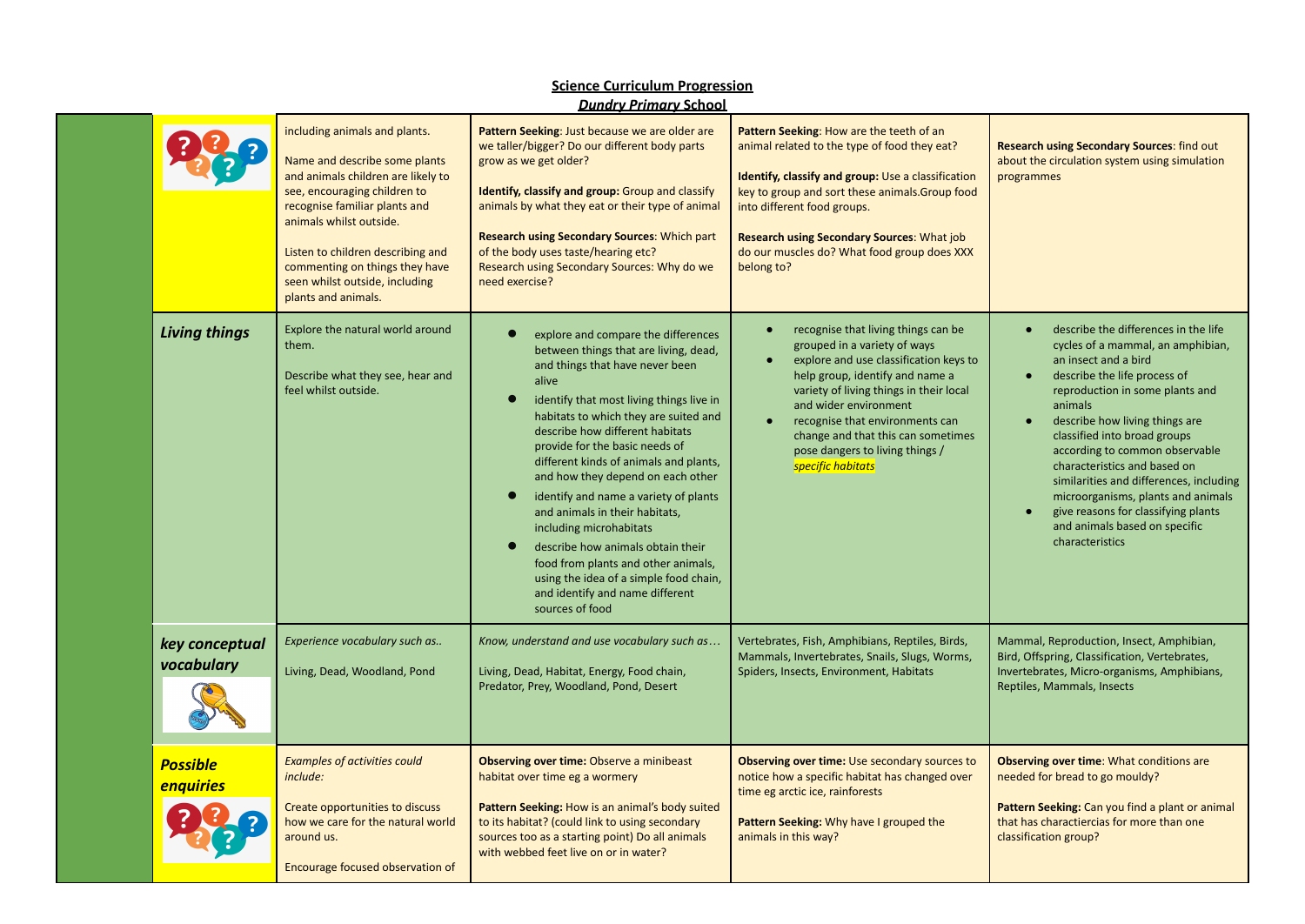| <b>Science Curriculum Progression</b><br><b>Dundry Primary School</b> |                                            |                                                                                                                                                                                                                                                                                                                                                                                                                                           |                                                                                                                                                                                                                                                                                              |                                                                                                                                                                                                                                                                                                                                                                                                                                                                                            |                                                                                                                                                                                                                                                                                                                                                                                                                                                                       |  |  |
|-----------------------------------------------------------------------|--------------------------------------------|-------------------------------------------------------------------------------------------------------------------------------------------------------------------------------------------------------------------------------------------------------------------------------------------------------------------------------------------------------------------------------------------------------------------------------------------|----------------------------------------------------------------------------------------------------------------------------------------------------------------------------------------------------------------------------------------------------------------------------------------------|--------------------------------------------------------------------------------------------------------------------------------------------------------------------------------------------------------------------------------------------------------------------------------------------------------------------------------------------------------------------------------------------------------------------------------------------------------------------------------------------|-----------------------------------------------------------------------------------------------------------------------------------------------------------------------------------------------------------------------------------------------------------------------------------------------------------------------------------------------------------------------------------------------------------------------------------------------------------------------|--|--|
|                                                                       |                                            | the natural world                                                                                                                                                                                                                                                                                                                                                                                                                         | <b>Identify, classify and group: Group living things</b><br>by their habitat<br><b>Research using Secondary Sources: Who lives in</b><br>the Arctic/Antarctic? Make a food chain using<br>the animals in the Gruffalo. What animals live in<br>an oak tree? What does a XXX need to survive? | Identify, classify and group: explore and use a<br>classification key in order to name living things.<br>Research using Secondary Sources: What do<br>animals in the African grasslands eat?                                                                                                                                                                                                                                                                                               | Identify, classify and group: classify living things<br>and describe how they have been grouped<br><b>Research using Secondary Sources: find out</b><br>which microorganisms are helpful in our daily<br>lives and why                                                                                                                                                                                                                                                |  |  |
|                                                                       | <b>Evolution and</b><br><i>inheritance</i> | Explore the natural world around<br>them.<br>Talk about members of their<br>immediate family and community.                                                                                                                                                                                                                                                                                                                               | • Identify how humans resemble their<br>parents in many features.<br>We teach this building block in:<br><b>PSHE CHanging Me unit</b>                                                                                                                                                        | • Identify how plants and animals,<br>including humans, resemble their<br>parents in many features.<br><b>Recognise that living things have</b><br>$\bullet$<br>changed over time and that fossils<br>provide information about living<br>things that inhabited the Earth<br>millions of years ago<br>Identify how animals and plants are<br>suited to and adapt to their<br>environment in different ways.<br>We teach this building block in:<br><b>Science Living things and Plants</b> | recognise that living things have<br>changed over time and that fossils<br>provide information about living<br>things that inhabited the Earth<br>millions of years ago<br>recognise that living things produce<br>offspring of the same kind, but<br>normally offspring vary and are not<br>identical to their parents<br>identify how animals and plants are<br>adapted to suit their environment in<br>different ways and that adaptation<br>may lead to evolution |  |  |
|                                                                       | key conceptual<br>vocabulary               | Experience vocabulary such as<br>humans, animal, parent, child                                                                                                                                                                                                                                                                                                                                                                            | Know, understand and use vocabulary such as<br>humans, animal, parent, child, off-spring                                                                                                                                                                                                     | likeness, features, habitats, environment                                                                                                                                                                                                                                                                                                                                                                                                                                                  | Fossils, Adaptation, Evolution, Characteristics,<br><b>Reproduction, Genetics</b>                                                                                                                                                                                                                                                                                                                                                                                     |  |  |
|                                                                       | <b>Possible</b><br>enquiries               | <b>Examples of activities could</b><br>include:<br>Create opportunities to discuss<br>how we care for the natural world<br>around us.<br>Encourage focused observation of<br>the natural world<br>Encourage positive interaction with<br>the outside world, offering children<br>a chance to take supported risks,<br>appropriate to themselves and the<br>environment within which they are<br>in.<br>During dedicated talk time, listen |                                                                                                                                                                                                                                                                                              |                                                                                                                                                                                                                                                                                                                                                                                                                                                                                            | Pattern Seeking: Are all animals / plants<br>adapted to the environment in which they live?<br><b>Research using Secondary Sources: What</b><br>contribution did  Mary Anning make to how<br>we understand the importance of fossils? What<br>impact has Charles Darwin had on how we think<br>about evolution? How have animals adapted to<br>live in the XXX habitat? Which bird beak has<br>adapted best for which type of bird food?                              |  |  |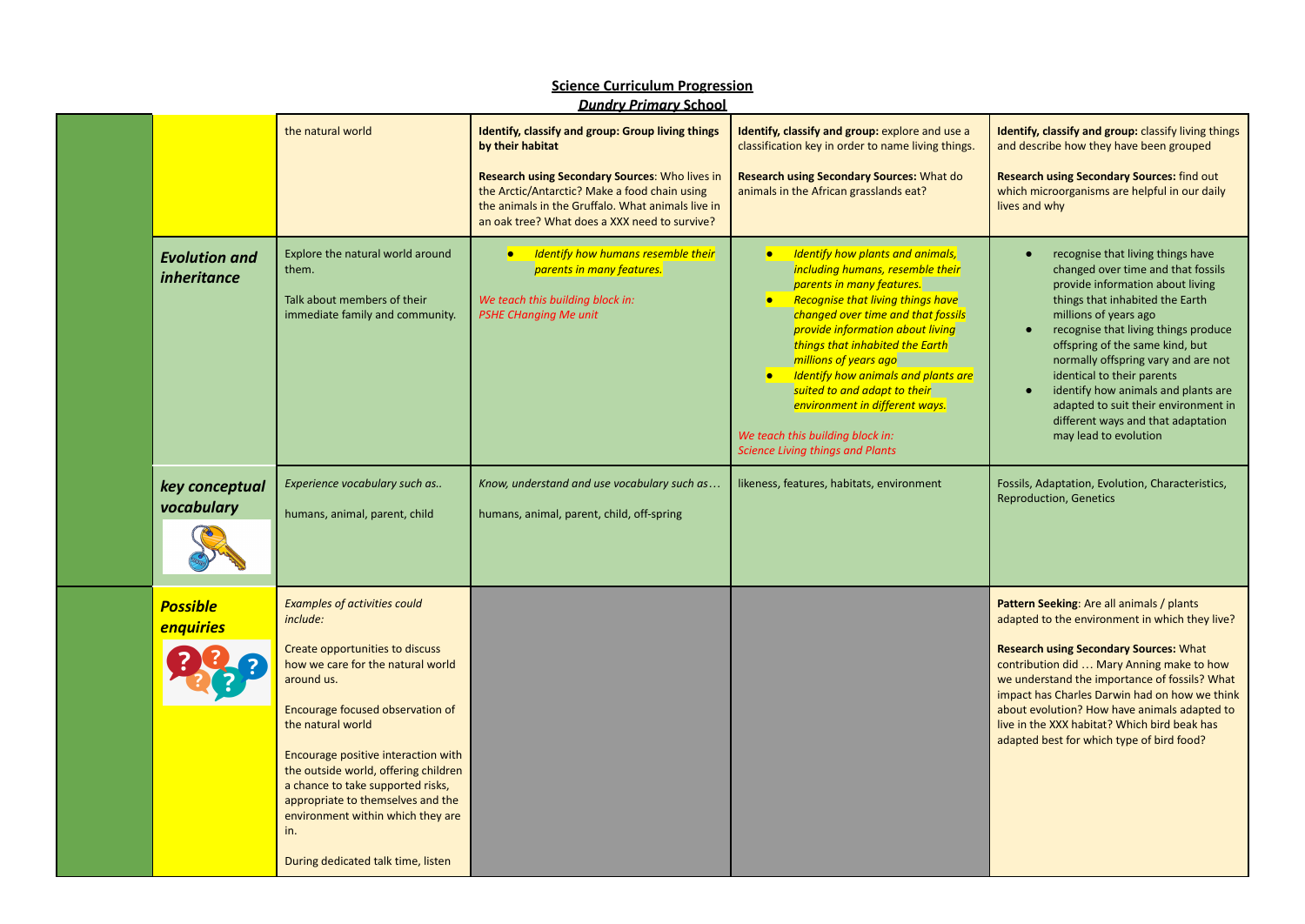|                  | <b>Dundry Primary School</b> |                                                                                                                                                                                                                                                                        |                                                                                                                                                                                                                                                                                                                                                                                                                                                                                                                                                                                                                                                                                                                                                                                                         |                                                                                                                                                                                                                                                                                                                                                                                                                                                                                                                                                                                                                                                                                                                                                                                                                                                                                                                                                                          |                                                                                                                                                                                                                                                                                                                                                                                                                                                                                                                                                                                                                                                                                                                                                                                                                                                                                                                                                                                                                                                           |  |  |  |
|------------------|------------------------------|------------------------------------------------------------------------------------------------------------------------------------------------------------------------------------------------------------------------------------------------------------------------|---------------------------------------------------------------------------------------------------------------------------------------------------------------------------------------------------------------------------------------------------------------------------------------------------------------------------------------------------------------------------------------------------------------------------------------------------------------------------------------------------------------------------------------------------------------------------------------------------------------------------------------------------------------------------------------------------------------------------------------------------------------------------------------------------------|--------------------------------------------------------------------------------------------------------------------------------------------------------------------------------------------------------------------------------------------------------------------------------------------------------------------------------------------------------------------------------------------------------------------------------------------------------------------------------------------------------------------------------------------------------------------------------------------------------------------------------------------------------------------------------------------------------------------------------------------------------------------------------------------------------------------------------------------------------------------------------------------------------------------------------------------------------------------------|-----------------------------------------------------------------------------------------------------------------------------------------------------------------------------------------------------------------------------------------------------------------------------------------------------------------------------------------------------------------------------------------------------------------------------------------------------------------------------------------------------------------------------------------------------------------------------------------------------------------------------------------------------------------------------------------------------------------------------------------------------------------------------------------------------------------------------------------------------------------------------------------------------------------------------------------------------------------------------------------------------------------------------------------------------------|--|--|--|
|                  |                              | to what children say about their<br>family.<br>Share information about your own<br>family, giving children time to ask<br>questions or make comments.<br>Encourage children to share<br>pictures of their family and listen<br>to what they say about the<br>pictures. |                                                                                                                                                                                                                                                                                                                                                                                                                                                                                                                                                                                                                                                                                                                                                                                                         |                                                                                                                                                                                                                                                                                                                                                                                                                                                                                                                                                                                                                                                                                                                                                                                                                                                                                                                                                                          |                                                                                                                                                                                                                                                                                                                                                                                                                                                                                                                                                                                                                                                                                                                                                                                                                                                                                                                                                                                                                                                           |  |  |  |
| <b>Chemistry</b> | <b>Materials</b>             | Explore the natural world around<br>them.<br>Sort materials. For example, at<br>tidy-up time, children know how to<br>put different construction<br>materials in separate baskets.                                                                                     | distinguish between an object and<br>$\bullet$<br>the material from which it is made<br>identify and name a variety of<br>$\bullet$<br>everyday materials, including wood,<br>plastic, glass, metal, water, and rock<br>describe the simple physical<br>$\bullet$<br>properties of a variety of everyday<br>materials<br>compare and group together a<br>$\bullet$<br>variety of everyday materials on the<br>basis of their simple physical<br>properties<br>identify and compare the suitability<br>$\bullet$<br>of a variety of everyday materials,<br>including wood, metal, plastic, glass,<br>brick, rock, paper and cardboard for<br>particular uses<br>find out how the shapes of solid<br>objects made from some materials<br>can be changed by squashing,<br>bending, twisting and stretching | compare and group together<br>$\bullet$<br>different kinds of rocks on the basis<br>of their appearance and simple<br>physical properties<br><b>Relate the simple physical properties</b><br>$\bullet$<br>of some rocks to their formation<br>(igneous or sedimentary)<br>describe in simple terms how fossils<br>$\bullet$<br>are formed when things that have<br>lived are trapped within sedimentary<br>rock<br>recognise that soils are made from<br>$\bullet$<br>rocks and organic matter<br>compare and group materials<br>$\bullet$<br>together, according to whether they<br>are solids, liquids or gases<br>observe that some materials change<br>$\bullet$<br>state when they are heated or<br>cooled, and measure or research the<br>temperature at which this happens<br>in degrees Celsius (°C)<br>identify the part played by<br>$\bullet$<br>evaporation and condensation in the<br>water cycle and associate the rate of<br>evaporation with temperature | compare and group together<br>everyday materials on the basis of<br>their properties, including their<br>hardness, solubility, transparency,<br>conductivity (electrical and thermal),<br>and response to magnets<br>know that some materials will<br>$\bullet$<br>dissolve in liquid to form a solution,<br>and describe how to recover a<br>substance from a solution<br>use knowledge of solids, liquids and<br>$\bullet$<br>gases to decide how mixtures might<br>be separated, including through<br>filtering, sieving and evaporating<br>give reasons, based on evidence<br>$\bullet$<br>from comparative and fair tests, for<br>the particular uses of everyday<br>materials, including metals, wood<br>and plastic<br>demonstrate that dissolving, mixing<br>and changes of state are reversible<br>changes<br>explain that some changes result in<br>the formation of new materials, and<br>that this kind of change is not usually<br>reversible, including changes<br>associated with burning and the<br>action of acid on bicarbonate of soda |  |  |  |
|                  | key conceptual<br>vocabulary | Experience vocabulary such as<br>Wood, Plastic, Glass, Paper,<br>Water, Metal, Rock, Hard, Soft,<br>Bendy, Rough, Smooth, Stretchy,<br>Stiff, Shiny, Dull, Rough,                                                                                                      | Know, understand and use vocabulary such as<br>Wood, Plastic, Glass, Paper,<br>Water, Metal, Rock, Hard, Soft,<br>Bendy, Rough, Smooth, Stretchy, Stiff, Shiny,<br>Dull, Rough, Waterproof, Absorbent, Opaque,                                                                                                                                                                                                                                                                                                                                                                                                                                                                                                                                                                                          | Fossils, Soils, Sandstone, Granite, Marble,<br>Pumice, Crystals, Absorbent, igneous,<br>sedimentary, metamorphic, form, minerals,<br>permeable                                                                                                                                                                                                                                                                                                                                                                                                                                                                                                                                                                                                                                                                                                                                                                                                                           | Hardness, Solubility, Transparency, Conductivity,<br>Magnetic, Filter, Evaporation, Dissolving,<br>Mixing, soluble, insoluble                                                                                                                                                                                                                                                                                                                                                                                                                                                                                                                                                                                                                                                                                                                                                                                                                                                                                                                             |  |  |  |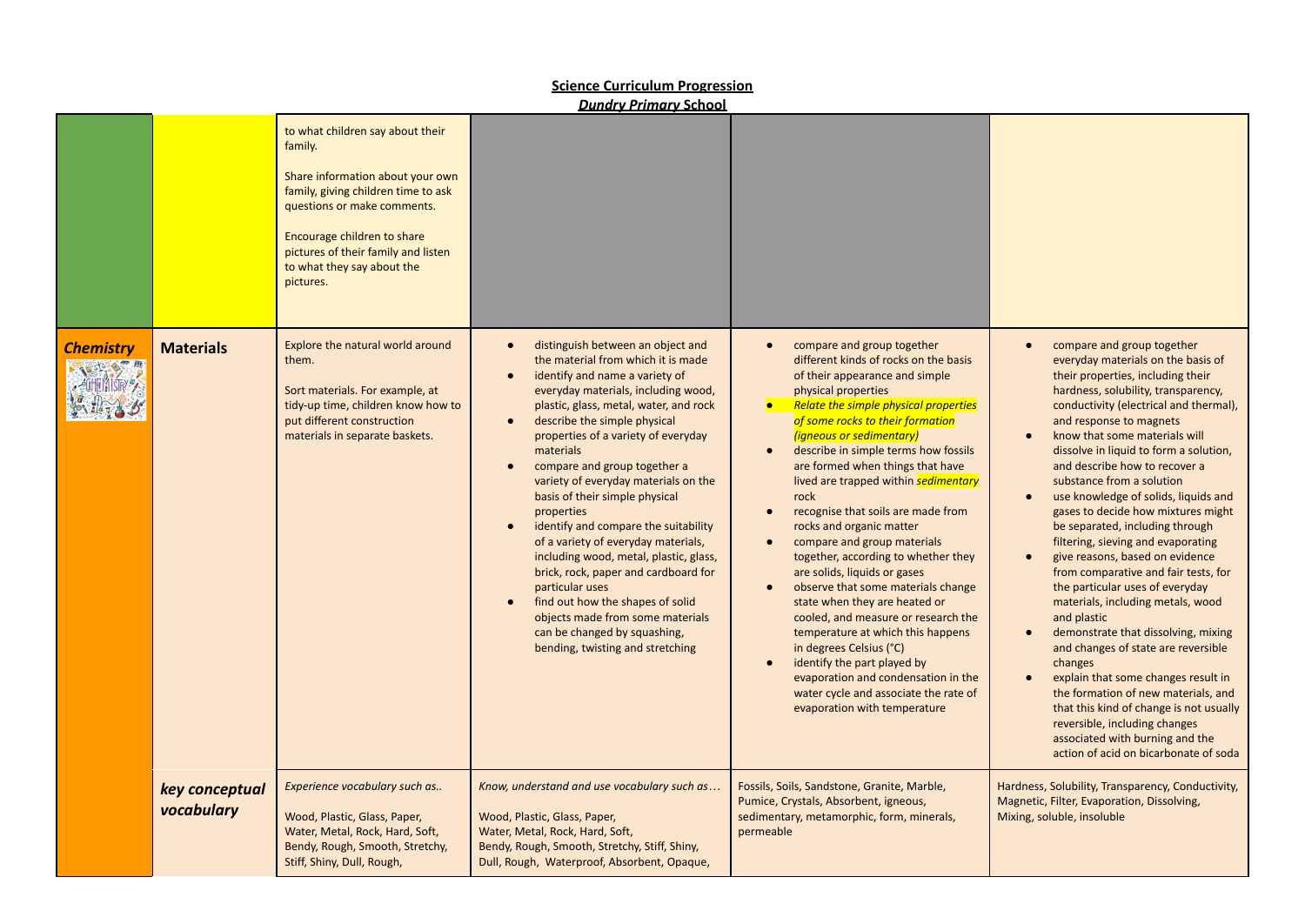#### *Dundry Primary* **School** Waterproof, Absorbent, Opaque, Transparent Brick, Paper, Fabrics, Squashing, Solid, Liquid, Gas, Evaporation, Condensation, Transparent, Brick, Paper, Fabrics, Bending, Twisting, Stretching, Elastic, Foil Particles, Temperature, Freezing, Heating Squashing, Bending, Twisting, Stretching, Elastic, Foil *Examples of activities could* **Patterns seeking:** Is metal always rigid? Are **Observing over time:** How does the **Observing over time:** How does salt/sugar *Possible* dissolve in water? How can it be recovered? *include:* rocks always hard? Are shiny materials always temperature of water change over time? *enquiries* waterproof? Observe and interact with natural **Pattern Seeking:** How does the temperature of **Pattern seeking:** How does the temperature of processes, such as ice melting **Comparative & Fair testing**: What material is an environment affect the temperature of the liquid affect the speed or amount of solid best to build a dragon house from? water? What do the patterns in rocks tell about that dissolves? how they were formed? What are different soils (comparative). Which material mops up the 'wee' best (school dog)? (comparative) made from? **Comparative & Fair testing**: Can you stop this ice cube from melting? Which material insulates **Identify, classify and group:** sort and group **Comparative & Fair testing:** Which type of soil best? materials according their properties absorbs the most water? Which rock is more permeable? **Identify, classify and group:** Identify materials **Research using Secondary Sources:** use photos that can undergo reversible changes and those to discover how different materials are used in **Identify, classify and group:** Classify rocks by that cannot. our world. their type. Compare the boiling point of different liquids. **Research using Secondary Sources:** find out how sieving, dissolving, chemical reactions are **Research using Secondary Sources**: How are used in the 'real' world fossils formed? *● Notice and describe how things* ● compare how things move on *● Describe magnets as having two* Explore the natural world around *Physics Movement,* them. *move, using simple comparisons* different surfaces *poles. forces and ● Predict whether two magnets will* **RU- LI** *such as faster and slower.* ● notice that some forces need contact *magnets ● Compare how different things move.* between 2 objects, but magnetic *attract or repel each other,* forces can act at a distance *depending on which poles are facing. We teach this building block in:* ● explain that unsupported objects fall ● observe how magnets attract or *DT unit axles and wheels* repel each other and attract some towards the Earth because of the materials and not others force of gravity acting between the ● compare and group together a Earth and the falling object variety of everyday materials on the ● identify the effects of air resistance, basis of whether they are attracted water resistance and friction, that to a magnet, and identify some act between moving surfaces magnetic materials *● Describe, in terms of drag forces,* describe magnets as having 2 poles *why moving objects that are not* predict whether 2 magnets will *driven tend to slow down.* attract or repel each other, *● Understand that force and motion* depending on which poles are facing *can be transferred through mechanical devices such as gears, pulleys, levers and springs* recognise that some mechanisms including levers, pulleys and gears allow a smaller force to have a

greater effect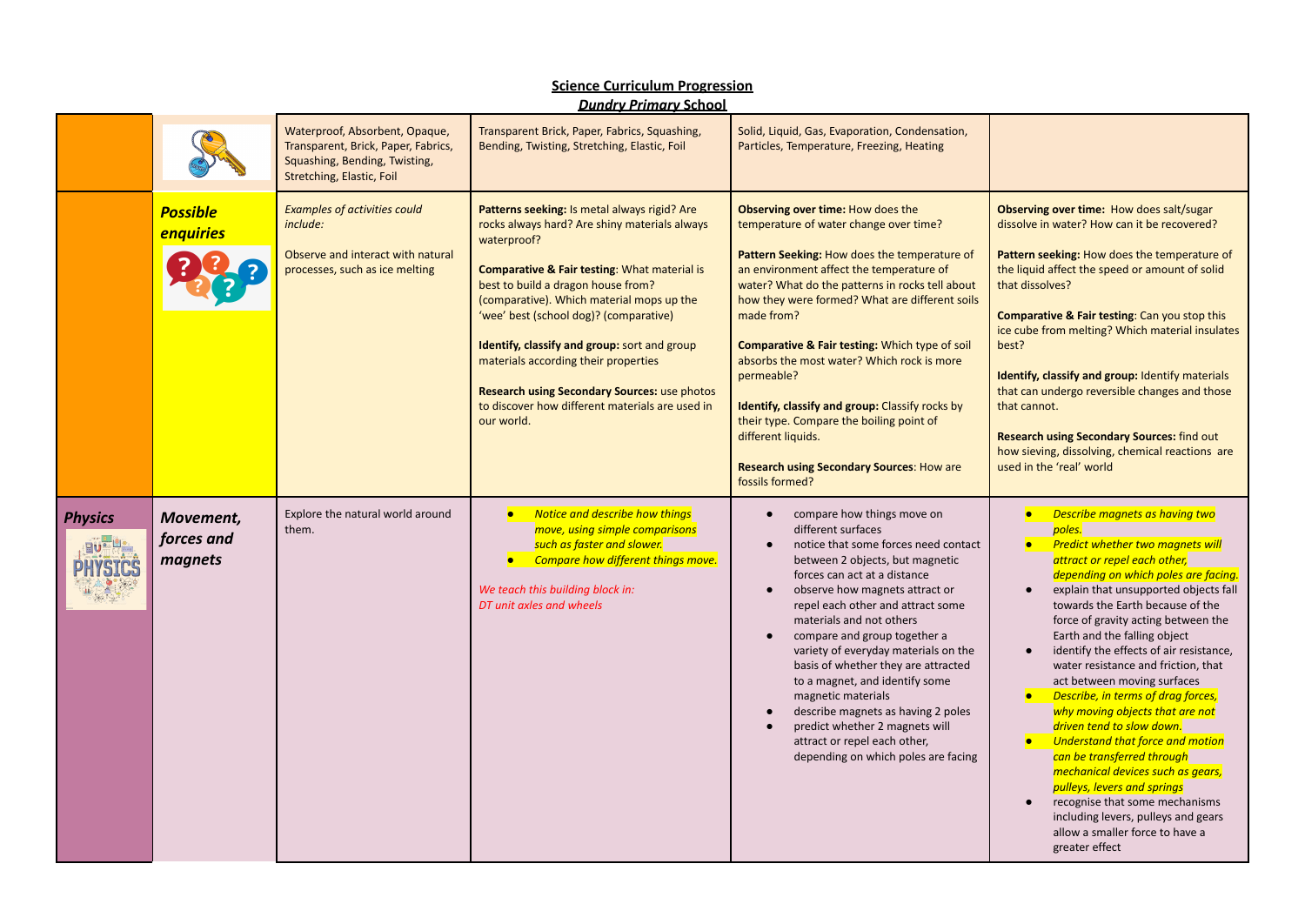| key conceptual<br>vocabulary      | Experience vocabulary such as<br>move, fast, faster, slow, slower                                                                                                            | Know, understand and use vocabulary such as<br>move, fast, faster, slow, slower                                                                                                                                                                                                                                                                                                                                                                                                                        | Magnetic, Force, Contact, Attract, Repel,<br>Friction, Poles, Push, Pull, iron, nickel, cobalt,<br>magma, topsoil, subsoil, parent material,<br>bedrock                                                                                                                                                                                                                                                                                                 | Air resistance, Water resistance, Friction,<br>Gravity, Newton, Gears, Pulleys                                                                                                                                                                                                                                                                                                                                                                                                                                                                                                                                                                                                                   |
|-----------------------------------|------------------------------------------------------------------------------------------------------------------------------------------------------------------------------|--------------------------------------------------------------------------------------------------------------------------------------------------------------------------------------------------------------------------------------------------------------------------------------------------------------------------------------------------------------------------------------------------------------------------------------------------------------------------------------------------------|---------------------------------------------------------------------------------------------------------------------------------------------------------------------------------------------------------------------------------------------------------------------------------------------------------------------------------------------------------------------------------------------------------------------------------------------------------|--------------------------------------------------------------------------------------------------------------------------------------------------------------------------------------------------------------------------------------------------------------------------------------------------------------------------------------------------------------------------------------------------------------------------------------------------------------------------------------------------------------------------------------------------------------------------------------------------------------------------------------------------------------------------------------------------|
| <b>Possible</b><br>enquiries      | <b>Examples of activities could</b><br>include:<br>Observe and interact with natural<br>processes, such as a magnet<br>attracting an object and a boat<br>floating on water. |                                                                                                                                                                                                                                                                                                                                                                                                                                                                                                        | Pattern seeking: Are all metals magnetic? Do all<br>metals conduct electricity?<br><b>Comparative and Fair Testing: Which magnet is</b><br>the strongest? On which surface will this car<br>travel the fastest/furthest?<br>Identify, classify and group: identify and group<br>materials according to those which are<br>attracted by a magnet<br><b>Research using Secondary Sources: find out</b><br>how magnets are used in the 'real' world        | Pattern Seeking: How does the height of a ramp<br>affect how the car travels along? What is the<br>relationship between the size of a<br>gear/[pulley/lever and the effort required to<br>move an object<br><b>Comparative &amp; Fair testing: How does the type</b><br>of string or straw used affect the distance<br>travelled by a balloon? (fair) How does the<br>shape of an object (ie boat or parachute or<br>helicopter) affect the time it takes to travel<br>through water or air? (fair)<br>Identify, classify and group: Identify the force<br>acting on the object<br><b>Research using Secondary Sources: find out</b><br>how forces and mechanics are used in the 'real'<br>world |
| <b>Light and</b><br><b>Seeing</b> | Explore the natural world around<br>them.                                                                                                                                    | Observe and name a variety of<br>$\bullet$<br>sources of light, including electric<br>lights, flames and the Sun, explaining<br>that we see things because light<br>travels from them to our eyes.<br>We teach the foundations of this building block<br>through history (Victorians), geography (Japan<br>technology) and general knowledge discussions<br>in Circle times such as seasonal changes leading<br>to darker mornings and street lights, stunning<br>sunsets, Diwali and Christmas lights | recognise that they need light in<br>order to see things and that dark is<br>the absence of light<br>notice that light is reflected from<br>$\bullet$<br>surfaces<br>recognise that light from the sun can<br>be dangerous and that there are<br>ways to protect their eyes<br>recognise that shadows are formed<br>when the light from a light source is<br>blocked by an opaque object<br>find patterns in the way that the size<br>of shadows change | recognise that light appears to travel<br>$\bullet$<br>in straight lines<br>use the idea that light travels in<br>straight lines to explain that objects<br>are seen because they give out or<br>reflect light into the eye<br>explain that we see things because<br>$\bullet$<br>light travels from light sources to our<br>eyes or from light sources to objects<br>and then to our eyes<br>use the idea that light travels in<br>$\bullet$<br>straight lines to explain why shadows<br>have the same shape as the objects<br>that cast them                                                                                                                                                   |
| key conceptual<br>vocabulary      | Experience vocabulary such as<br>light, dark, electrical light, flame,<br>sun light, see                                                                                     | Know, understand and use vocabulary such as<br>light, dark, electrical light, flame, sun light, see,<br>travel, eye                                                                                                                                                                                                                                                                                                                                                                                    | Light, Shadows, Mirror, Reflective, Dark,<br>Reflection                                                                                                                                                                                                                                                                                                                                                                                                 | Refraction, Reflection, Light, Spectrum,<br>Rainbow, Colour                                                                                                                                                                                                                                                                                                                                                                                                                                                                                                                                                                                                                                      |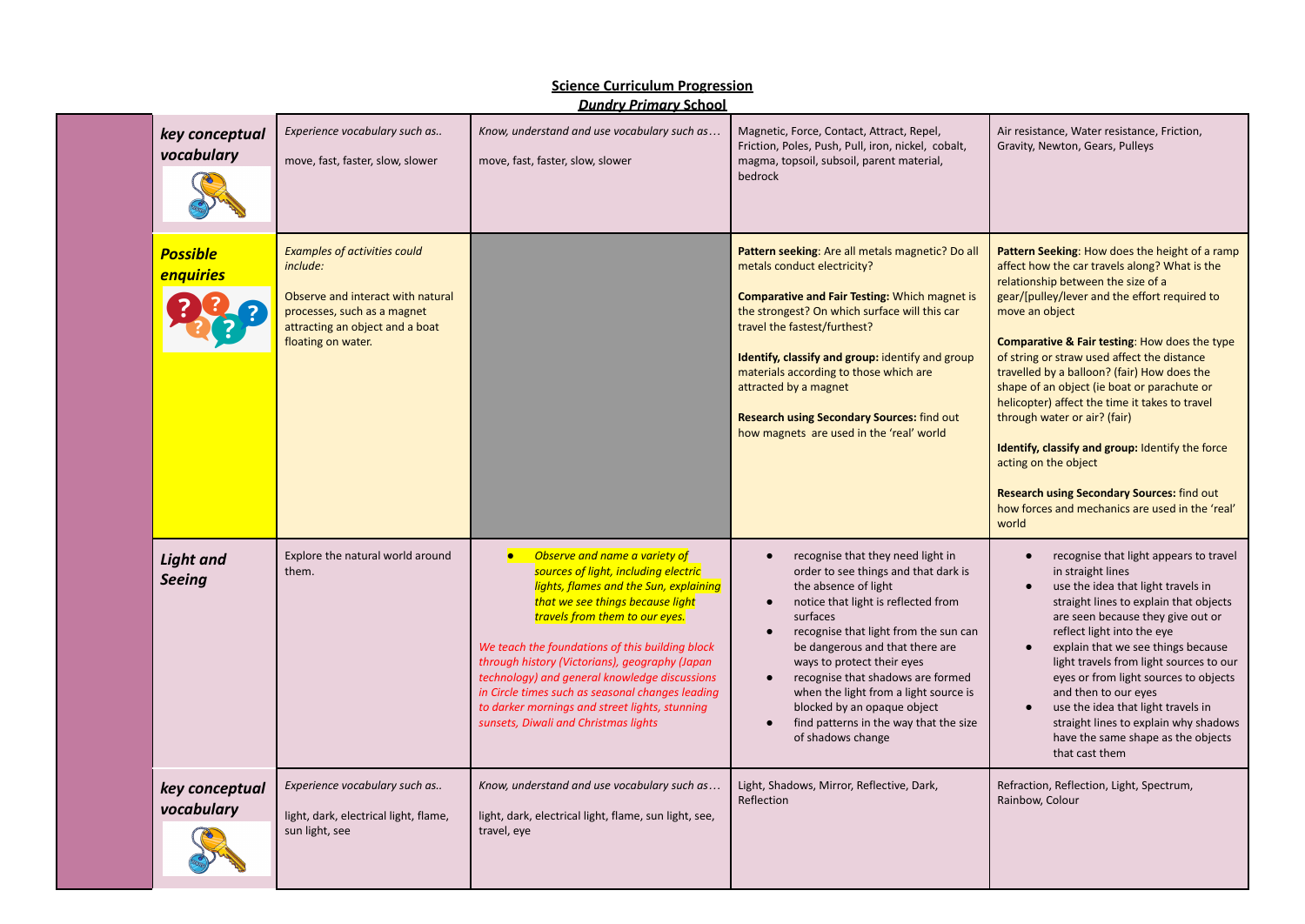| <b>Possible</b><br>enquiries       | Examples of activities could<br>include:<br>Observe and interact with natural<br>processes, such as light travelling<br>through transparent material, an<br>object casting a shadow | Examples of activities could include:<br>Observe the seasonal light changes, explore<br>light sources within role play                                      | Observing over time: How do shadows change<br>over the day? Make a sundial to measure time.<br>Pattern Seeking: What is the link between the<br>object's distance from a light source and its<br>shadow?<br><b>Comparative &amp; Fair testing: What is the best</b><br>material to block out UV light? (comparative)<br>What is the best material to reflect light?<br>(comparative)<br>Identify, classify and group: Group light<br>sources. Group items that reflect/don't reflect.<br>Group materials as transparent, translucent or<br>opaque.<br><b>Research using Secondary Sources: find out</b><br>how to stay safe in the sun ie how to view an<br>eclipse | Comparative & Fair testing: How does the angle<br>that a light ray hits a plain mirror affect the<br>angle at which it reflects off the surface?<br><b>Research using Secondary Sources: find out</b><br>how our eyes see |
|------------------------------------|-------------------------------------------------------------------------------------------------------------------------------------------------------------------------------------|-------------------------------------------------------------------------------------------------------------------------------------------------------------|---------------------------------------------------------------------------------------------------------------------------------------------------------------------------------------------------------------------------------------------------------------------------------------------------------------------------------------------------------------------------------------------------------------------------------------------------------------------------------------------------------------------------------------------------------------------------------------------------------------------------------------------------------------------|---------------------------------------------------------------------------------------------------------------------------------------------------------------------------------------------------------------------------|
| <b>Sound and</b><br><b>Hearing</b> | Explore the natural world around<br>them.                                                                                                                                           | Observe and name a variety of<br>$\bullet$<br>sources of sound, noticing that we<br>hear with our ears.<br>We teach this building block in:<br><b>Music</b> | identify how sounds are made,<br>$\bullet$<br>associating some of them with<br>something vibrating<br>recognise that vibrations from<br>sounds travel through a medium to<br>the ear<br>find patterns between the pitch of a<br>sound and features of the object<br>that produced it<br>find patterns between the volume of<br>a sound and the strength of the<br>vibrations that produced it<br>recognise that sounds get fainter as<br>the distance from the sound source<br>increases                                                                                                                                                                            |                                                                                                                                                                                                                           |
| key conceptual<br>vocabulary       | Experience vocabulary such as<br>sound, ear, loud, quiet, high, low                                                                                                                 | Know, understand and use vocabulary such as<br>sound, ear, names some sources of sound, loud,<br>quiet, high, low                                           | Volume, Vibration, Wave, Pitch, Tone, Speaker                                                                                                                                                                                                                                                                                                                                                                                                                                                                                                                                                                                                                       |                                                                                                                                                                                                                           |
| <b>Possible</b><br>enquiries       | Examples of activities could<br>include:<br>Observe and interact with natural                                                                                                       | Examples of activities could include:<br>playing a range of instruments in music lessons                                                                    | Pattern Seeking: What is the difference in<br>sound patterns in different items?                                                                                                                                                                                                                                                                                                                                                                                                                                                                                                                                                                                    | Pattern seeking: What is the relationship<br>between the strength of vibrations and the<br>volume of a sound?                                                                                                             |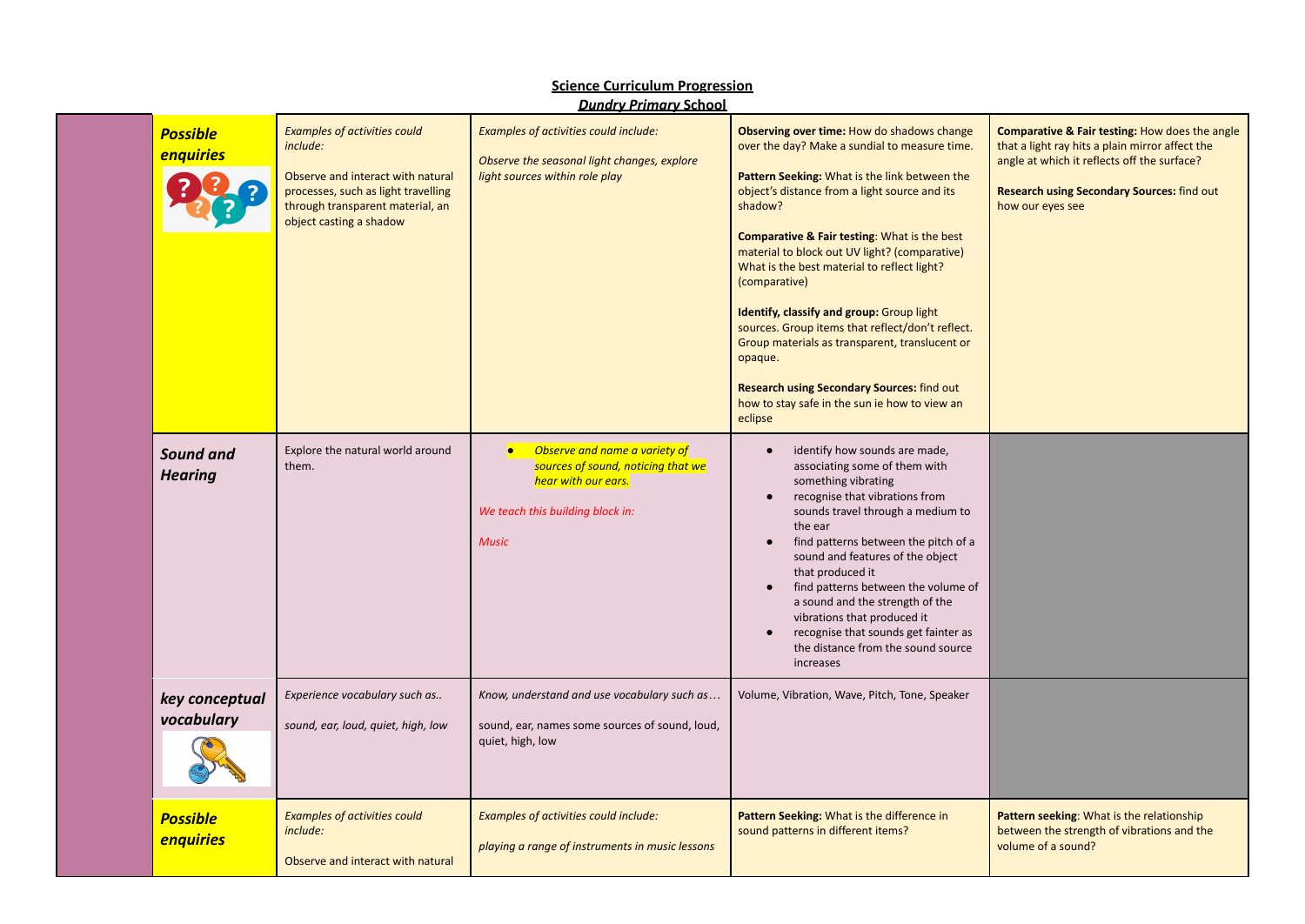|                              |                                                   | <u> Dunary Primary School</u>                                                                                                                                                           |                                                                                                                                                                                                                                                                                                                                                                                                                                                                                                                                                                                                                                                             |                                                                                                                                                                                                                                                                                                                                                                                                               |
|------------------------------|---------------------------------------------------|-----------------------------------------------------------------------------------------------------------------------------------------------------------------------------------------|-------------------------------------------------------------------------------------------------------------------------------------------------------------------------------------------------------------------------------------------------------------------------------------------------------------------------------------------------------------------------------------------------------------------------------------------------------------------------------------------------------------------------------------------------------------------------------------------------------------------------------------------------------------|---------------------------------------------------------------------------------------------------------------------------------------------------------------------------------------------------------------------------------------------------------------------------------------------------------------------------------------------------------------------------------------------------------------|
|                              | processes, such as a sound causing<br>a vibration |                                                                                                                                                                                         | <b>Comparative &amp; Fair testing: How does distance</b><br>from the source affect the volume of the<br>sound? (fair) Which material makes the most<br>effective sound proofing for a music studio?<br>(comparative)<br><b>Research using Secondary Sources: How are</b><br>sounds made?                                                                                                                                                                                                                                                                                                                                                                    | <b>Comparative &amp; Fair testing: Which material</b><br>makes the most effective sound proofing for a<br>music studio? (comparative)<br><b>Research using Secondary Sources: Find out</b><br>how the ear hears                                                                                                                                                                                               |
| Electricity                  |                                                   | <b>Identify common appliances that run</b><br>on electricity<br>We teach the foundations of this building block<br>through history and general knowledge<br>discussions in circle times | identify common appliances that run<br>$\bullet$<br>on electricity<br>construct a simple series electrical<br>circuit, identifying and naming its<br>basic parts, including cells, wires,<br>bulbs, switches and buzzers<br>identify whether or not a lamp will<br>light in a simple series circuit, based<br>on whether or not the lamp is part of<br>a complete loop with a battery<br>recognise that a switch opens and<br>$\bullet$<br>closes a circuit and associate this<br>with whether or not a lamp lights in<br>a simple series circuit<br>recognise some common conductors<br>and insulators, and associate metals<br>with being good conductors | associate the brightness of a lamp or<br>$\bullet$<br>the volume of a buzzer with the<br>number and voltage of cells used in<br>the circuit<br>compare and give reasons for<br>variations in how components<br>function, including the brightness of<br>bulbs, the loudness of buzzers and<br>the on/off position of switches<br>use recognised symbols when<br>representing a simple circuit in a<br>diagram |
| key conceptual<br>vocabulary |                                                   | Experience vocabulary such as<br>electrical, electricity, appliance                                                                                                                     | Cells, Wires, Bulbs, Switches, Buzzers, Battery,<br>Circuit, Series, Conductors, Insulators                                                                                                                                                                                                                                                                                                                                                                                                                                                                                                                                                                 | Cells, Wires, Bulbs, Switches, Buzzers, Battery,<br>Circuit, Series, Conductors, Insulators, Amps,<br>Volts, Cell                                                                                                                                                                                                                                                                                             |
| <b>Possible</b><br>enquiries |                                                   |                                                                                                                                                                                         | Pattern Seeking: What are the effects of adding<br>more components to a simple series circuit?<br><b>Comparative and fair testing: Which material</b><br>conducts electricity best?<br>Identify, classify and group: group conductors<br>and insulators of electricity<br><b>Research using Secondary Sources: investigate</b><br>the symbols used in electoral circuit diagrams                                                                                                                                                                                                                                                                            | Pattern seeking: What are the effects of adding<br>more components in a parallel circuit?<br><b>Comparative &amp; Fair testing: Does increasing the</b><br>voltage affect the brightness of the bulb? (fair)<br><b>Research using Secondary Sources: What</b><br>contribution did  Michael Faraday make to<br>electricity? Using an image with symbols, make<br>this circuit.                                 |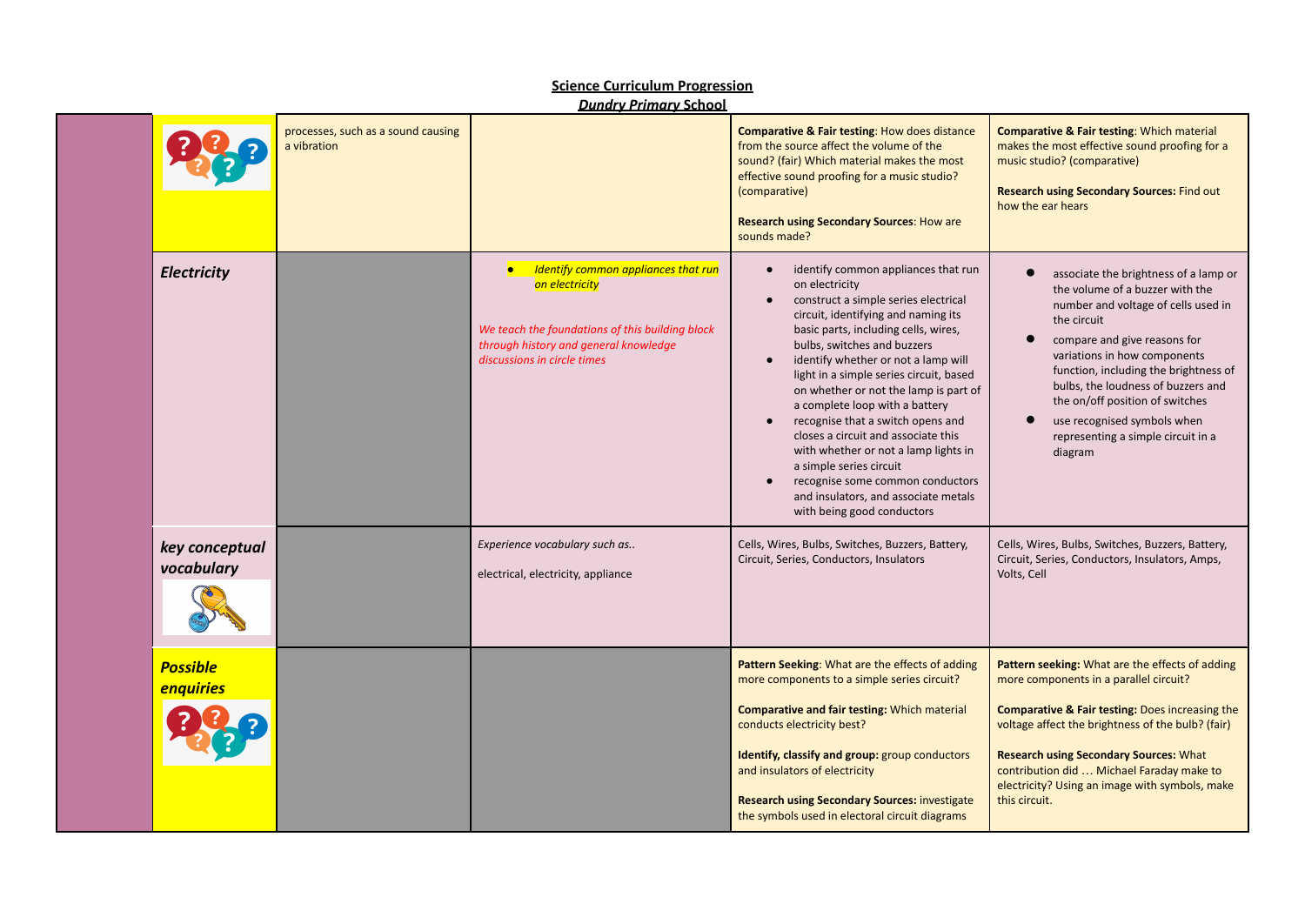|                                         |                              |                                                                                                                                                                                                                                                                                                                                                                                                                                                                                                                                                                                                          | <b>Dundry Primary School</b>                                                                                                                                                                                                          |                                                                                                                                                                               |                                                                                                                                                                                                                                                                                                                                                                                      |
|-----------------------------------------|------------------------------|----------------------------------------------------------------------------------------------------------------------------------------------------------------------------------------------------------------------------------------------------------------------------------------------------------------------------------------------------------------------------------------------------------------------------------------------------------------------------------------------------------------------------------------------------------------------------------------------------------|---------------------------------------------------------------------------------------------------------------------------------------------------------------------------------------------------------------------------------------|-------------------------------------------------------------------------------------------------------------------------------------------------------------------------------|--------------------------------------------------------------------------------------------------------------------------------------------------------------------------------------------------------------------------------------------------------------------------------------------------------------------------------------------------------------------------------------|
|                                         | <b>Earth in Space</b>        | Understand the effect of changing<br>seasons on the natural world<br>around them.                                                                                                                                                                                                                                                                                                                                                                                                                                                                                                                        | observe changes across the 4<br>$\bullet$<br>seasons<br>observe and describe weather<br>$\bullet$<br>associated with the seasons and how<br>day length varies<br>Observe the apparent movement of<br>the Sun during the day.          |                                                                                                                                                                               | describe the movement of the Earth<br>and other planets relative to the sun<br>in the solar system<br>describe the movement of the moon<br>$\bullet$<br>relative to the Earth<br>describe the sun, Earth and moon as<br>approximately spherical bodies<br>use the idea of the Earth's rotation<br>to explain day and night and the<br>apparent movement of the sun<br>across the sky |
|                                         | key conceptual<br>vocabulary | Experience vocabulary such as<br>Summer, Spring, Autumn, Winter,<br>Sun, Day, Moon, Night, Light, Dark<br>rain, sun, wind, storm, cloudy,<br>bright, warm, cold                                                                                                                                                                                                                                                                                                                                                                                                                                          | Know, understand and use vocabulary such as<br>Summer, Spring, Autumn, Winter, Sun, Day,<br>Moon, Night, Light, Dark, shadow, solar system,<br>Earth, sun, moon<br>rain, sun, wind, storm, cloudy, bright, warm,<br>cold              |                                                                                                                                                                               | Earth, Sun, Moon, Axis, Rotation, Day, Night,<br>Phases of the Moon, star, constellation                                                                                                                                                                                                                                                                                             |
|                                         | <b>Possible</b><br>enquiries | <b>Examples of activities could</b><br>include:<br>Guide children's understanding by<br>drawing children's attention to the<br>weather and seasonal features.<br>Provide opportunities for children<br>to note and record the weather.<br>Select texts to share with the<br>children about the changing<br>seasons.<br>Throughout the year, take children<br>outside to observe the natural<br>world and encourage children to<br>observe how animals behave<br>differently as the seasons change.<br>Look for children incorporating<br>their understanding of the seasons<br>and weather in their play | Observing over time: How do habitats change<br>over the seasons? What happens to trees in<br>each season?<br>Pattern Seeking: How does the length of<br>daylight in a day change throughout the year?                                 |                                                                                                                                                                               | Pattern Seeking: How does the planet's<br>distance from the sun affect its temperature?<br><b>Comparative &amp; Fair testing: How does the mass</b><br>of an object affect the size of the crater formed<br>on impact? (fair)<br><b>Research using Secondary Sources: How close /</b><br>far away are the planets in our solar system<br>away from the sun?                          |
| <b>Working</b><br><b>scientifically</b> | <b>Asking</b><br>questions   | Know more, so feel confident<br>about coming up with their own<br>ideas<br>Begin to correct their mistakes                                                                                                                                                                                                                                                                                                                                                                                                                                                                                               | While exploring the world, the children develop<br>their ability to ask questions (such as what<br>something is, how things are similar and<br>different, the ways things work, which<br>alternative is better, how things change and | The children consider their prior knowledge<br>when asking questions. They independently use<br>a range of question stems. Where appropriate,<br>they answer these questions. | Children independently ask scientific questions.<br>This may be stimulated by a scientific<br>experience or involve asking further questions                                                                                                                                                                                                                                         |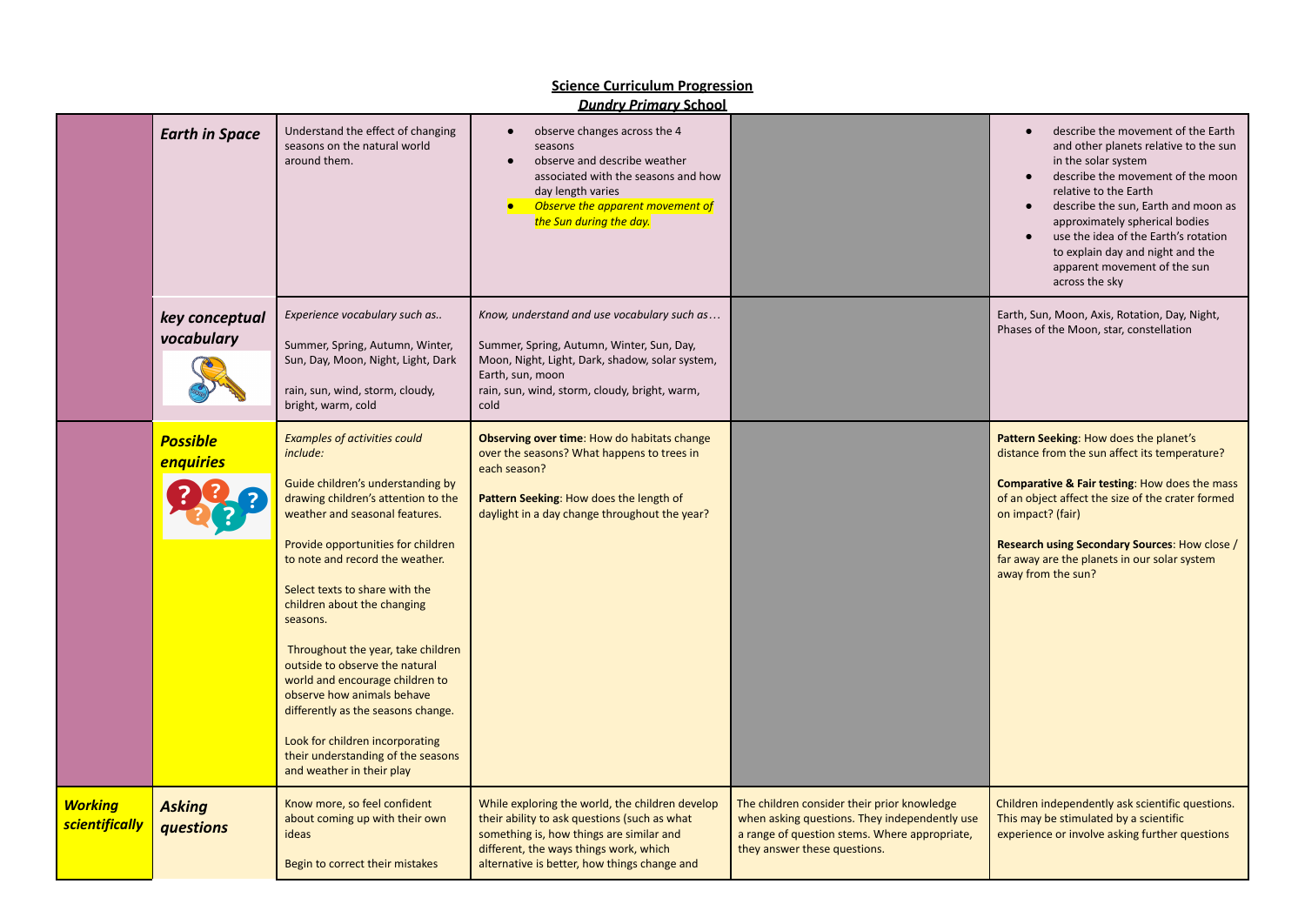|                                                                                                     | themselves.<br>Respond to new experiences that<br>you bring to their attention.<br>Learn new vocabulary. Use new<br>vocabulary in different contexts.<br>Ask questions to find out more and<br>to check they understand what has<br>been said to them.<br>Articulate their ideas and thoughts<br>in well-formed sentences | how they happen). Where appropriate, they<br>answer these questions.<br>The children answer questions developed with<br>the teacher often through a scenario.<br>The children are involved in planning how to<br>use resources provided to answer the questions<br>using different types of enquiry, helping them to<br>recognise that there are different ways in which<br>questions can be answered, including -<br>observing changes over time, noticing patterns,<br>grouping and classifying, carrying out simple<br>comparative tests, finding things out from<br>secondary sources). | The children answer questions posed by the<br>teacher.<br>The children explore everyday phenomena and<br>the relationships between living things and<br>familiar environments. They begin to develop<br>their ideas about functions, relationships and<br>interactions. Children raise their own questions<br>about the world around them.<br>Given a range of resources, the children decide<br>for themselves how to gather evidence to<br>answer the question. They recognise when<br>secondary sources can be used to answer<br>questions that cannot be answered through<br>practical work. They identify the type of enquiry<br>that they have chosen to answer their question.<br>Children make some decisions about which<br>types of enquiry will be the best way of<br>answering questions including observing<br>changes over time, noticing patterns, grouping<br>and classifying, carrying out simple comparative<br>and fair tests, finding things out using<br>secondary sources. | based on their developed understanding<br>following an enquiry.<br>Children explore and talk about ideas, ask their<br>own questions about scientific phenomena,<br>analyse functions, relationships and interactions<br>more systematically.<br>They begin to recognise more abstract ideas and<br>begin to recognise how these ideas help them<br>to understand how the world operates.<br>They begin to recognise scientific ideas change<br>and develop over time.<br>Given a wide range of resources the children<br>decide for themselves how to gather evidence<br>to answer a scientific question (including<br>observing changes over different periods of<br>time, noticing patterns, grouping and<br>classifying, carrying out comparative and fair<br>tests and finding things out using a wide range<br>of secondary sources of information.) They<br>choose a type of enquiry to carry out and justify<br>their choice. |
|-----------------------------------------------------------------------------------------------------|---------------------------------------------------------------------------------------------------------------------------------------------------------------------------------------------------------------------------------------------------------------------------------------------------------------------------|---------------------------------------------------------------------------------------------------------------------------------------------------------------------------------------------------------------------------------------------------------------------------------------------------------------------------------------------------------------------------------------------------------------------------------------------------------------------------------------------------------------------------------------------------------------------------------------------|--------------------------------------------------------------------------------------------------------------------------------------------------------------------------------------------------------------------------------------------------------------------------------------------------------------------------------------------------------------------------------------------------------------------------------------------------------------------------------------------------------------------------------------------------------------------------------------------------------------------------------------------------------------------------------------------------------------------------------------------------------------------------------------------------------------------------------------------------------------------------------------------------------------------------------------------------------------------------------------------------|---------------------------------------------------------------------------------------------------------------------------------------------------------------------------------------------------------------------------------------------------------------------------------------------------------------------------------------------------------------------------------------------------------------------------------------------------------------------------------------------------------------------------------------------------------------------------------------------------------------------------------------------------------------------------------------------------------------------------------------------------------------------------------------------------------------------------------------------------------------------------------------------------------------------------------------|
| key conceptual<br>vocabulary                                                                        | Experience vocabulary such as<br>what, how, why, when, question,<br>observe, pattern, test, measure,<br>compare                                                                                                                                                                                                           | Know, understand and use vocabulary such as<br>what, how, why, when, question, observe,<br>pattern, test, measure, compare                                                                                                                                                                                                                                                                                                                                                                                                                                                                  | previous vocab plus<br>enquiry, function, relationship, notice, group,<br>classify, answer                                                                                                                                                                                                                                                                                                                                                                                                                                                                                                                                                                                                                                                                                                                                                                                                                                                                                                       | previous vocab plus<br>scientific phenomena, analyse, systematic,<br>abstract, theory, justify                                                                                                                                                                                                                                                                                                                                                                                                                                                                                                                                                                                                                                                                                                                                                                                                                                        |
| <b>Comparative</b><br>and fair testing<br>NB. a fair test is<br>performed by<br>changing a variable | Solve real problems<br>Make independent choices<br>Plan and think ahead about how<br>they will explore or play with<br>objects.<br>Review their progress as they try to<br>achieve a goal. Check how well<br>they are doing.<br>Keep on trying when things are<br>difficult.                                              | Children discuss ideas about how to find things<br>out and/or how to answer a scientific question<br>generated by themselves or a teacher.<br>Children carry out: tests to classify; comparative<br>tests; pattern seeking enquiries; and make<br>observations over time.<br>They gather and record data to help in<br>answering questions.                                                                                                                                                                                                                                                 | Children can suggest and set up simple practical<br>enquiries.<br>Children can plan and carry out: observations<br>and tests to classify; comparative and simple<br>fair tests; observations over time; and pattern<br>seeking.<br>Children recognise when a simple fair test is<br>necessary and help to decide how to set it up.<br>Children can think of more than one variable<br>factor.                                                                                                                                                                                                                                                                                                                                                                                                                                                                                                                                                                                                    | Children can suggest, plan and set up practical<br>investigations, tests or observations in order to<br>explore and answer a scientific enquiry.<br>Children can decide when it is appropriate to do<br>a fair test or a comparative test. They explain<br>which variables need to be controlled and why.<br>Children record data and results of increasing<br>complexity using scientific diagrams and labels,<br>classification keys, tables and bar and line<br>graphs. Children can make the decision on how                                                                                                                                                                                                                                                                                                                                                                                                                      |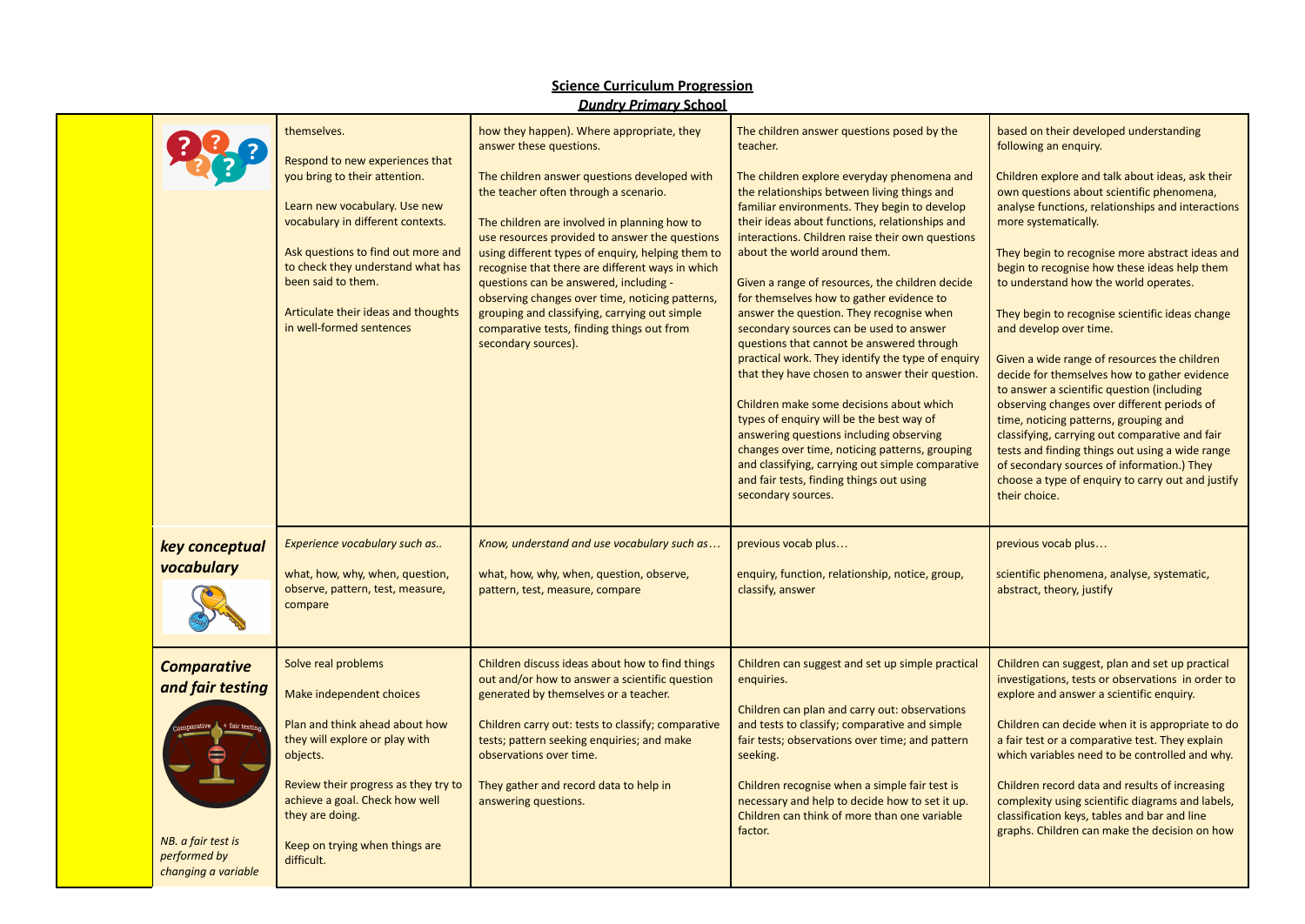|                                                                                                              |                                                                                                                                                                                                                                                                                          | <u> Dundry Primary School</u>                                                                                                                                                                                                                                                                                                                                                                                                                                                                                |                                                                                                                                                                                                                                                                                                                                                                                                                                                                                                                                                                                                                                                                                                                                                                                           |                                                                                                                                                                                                                                                                                                                                                                                                                                                                                                                                                                                                                                                                                                                      |
|--------------------------------------------------------------------------------------------------------------|------------------------------------------------------------------------------------------------------------------------------------------------------------------------------------------------------------------------------------------------------------------------------------------|--------------------------------------------------------------------------------------------------------------------------------------------------------------------------------------------------------------------------------------------------------------------------------------------------------------------------------------------------------------------------------------------------------------------------------------------------------------------------------------------------------------|-------------------------------------------------------------------------------------------------------------------------------------------------------------------------------------------------------------------------------------------------------------------------------------------------------------------------------------------------------------------------------------------------------------------------------------------------------------------------------------------------------------------------------------------------------------------------------------------------------------------------------------------------------------------------------------------------------------------------------------------------------------------------------------------|----------------------------------------------------------------------------------------------------------------------------------------------------------------------------------------------------------------------------------------------------------------------------------------------------------------------------------------------------------------------------------------------------------------------------------------------------------------------------------------------------------------------------------------------------------------------------------------------------------------------------------------------------------------------------------------------------------------------|
| that is quantitative; a<br>comparative test is<br>performed by<br>changing a variable<br>that is qualitative | Realise that their actions have an<br>effect on the world<br>Connect one idea or action to<br>another using a range of<br>connectives.<br>Use talk to help work out problems<br>and organise thinking and<br>activities, and to explain how<br>things work and why they might<br>happen. | Children can say what happened / what they<br>found out in an investigation and record and<br>communicate findings in a range of ways.<br>Children can show results in a table (could be<br>provided)<br>Children can say whether they were surprised at<br>the results or not and what they would change<br>about their investigation.                                                                                                                                                                      | Children recognise when a simple comparative<br>test is necessary and help to decide how to set<br>it up. Children can think of more than one<br>variable factor.<br>They gather, record, classify and present data in<br>a variety of ways to help in answering<br>questions.<br>Findings are recorded using simple scientific<br>language, drawings, labelled diagrams, keys, bar<br>charts and tables.<br>Children use results to draw simple conclusions,<br>make predictions for new values, suggest<br>improvements and raise further questions.<br>Using straightforward scientific evidence to<br>support their findings, children can report on<br>findings from enquiries, including oral and<br>written explanations, displays or presentations<br>of results and conclusions. | to best record data from a choice of these<br>familiar approaches.<br>They report and present findings from<br>enquiries, including conclusions, causal<br>relationships and explanations of and degree of<br>trust in results, in oral and written forms such as<br>displays and other presentations.<br>Draw conclusions based on their data and<br>observations, use evidence to justify their ideas,<br>use scientific knowledge and understanding to<br>explain their findings. Children know which<br>evidence proves a scientific point.<br>Children use test results to make predictions to<br>set up further comparatives and fair tests. They<br>suggest improvements to their method and give<br>reasons. |
| key conceptual<br>vocabulary                                                                                 | Experience vocabulary such as<br>question, find out, answer, 'what<br>do you think will happen'                                                                                                                                                                                          | Know, understand and use vocabulary such as<br>question, find out, answer, 'change one thing',<br>predict, 'what do you think will happen',<br>compare, observe, pattern, results, happened,<br>table, measure, record, graph, chart<br>I would like to find out?<br>$\bullet$<br>I would do this by?<br>$\bullet$<br>What will I measure?<br>$\bullet$<br>What will I change?<br>$\bullet$<br>What must I keep the same?<br>What do I think will happen?<br>What have I noticed?<br>What does this tell me? | previous vocab plus<br>enquiry, fair test, comparative test, variable<br>factor, gather, record, measure, diagrams,<br>prediction, improvement, conclusion, evidence,<br>explain<br>Question: I would like to find out?<br>Method: I would do this by?<br>Variables: What will I measure?<br>What will I change? What must I<br>keep the same?<br>Prediction: What do I think will<br>$\bullet$<br>happen?<br>Results: What have I noticed?<br>Conclusion: What does this tell me?<br>Evaluation: What could I do<br>differently next time? What else<br>would I like to find out next?                                                                                                                                                                                                   | previous vocab plus<br>control, relationships, reliability, accuracy,<br>interpret, justify, prove,<br><b>Question/Enguiry</b><br>Method<br>$\bullet$<br>Variables<br>$\bullet$<br>Prediction<br>$\bullet$<br>Results<br>$\bullet$<br>Conclusion<br>$\bullet$<br>Evaluation                                                                                                                                                                                                                                                                                                                                                                                                                                          |
| <b>Observing over</b><br>time                                                                                | Begin to predict sequences<br>because they know routines.                                                                                                                                                                                                                                | While exploring the world, the children develop<br>their ability to ask questions (such as what<br>something is, how things are similar and<br>different, the ways things work, which<br>alternative is better, how things change and                                                                                                                                                                                                                                                                        | Children help to make decisions about what<br>observations to make, how long to make them<br>for and the type of simple equipment that<br>might be used.                                                                                                                                                                                                                                                                                                                                                                                                                                                                                                                                                                                                                                  | Children make their own decisions about what<br>observations to make, what measurements to<br>use and how long to make them for and<br>whether to repeat them.                                                                                                                                                                                                                                                                                                                                                                                                                                                                                                                                                       |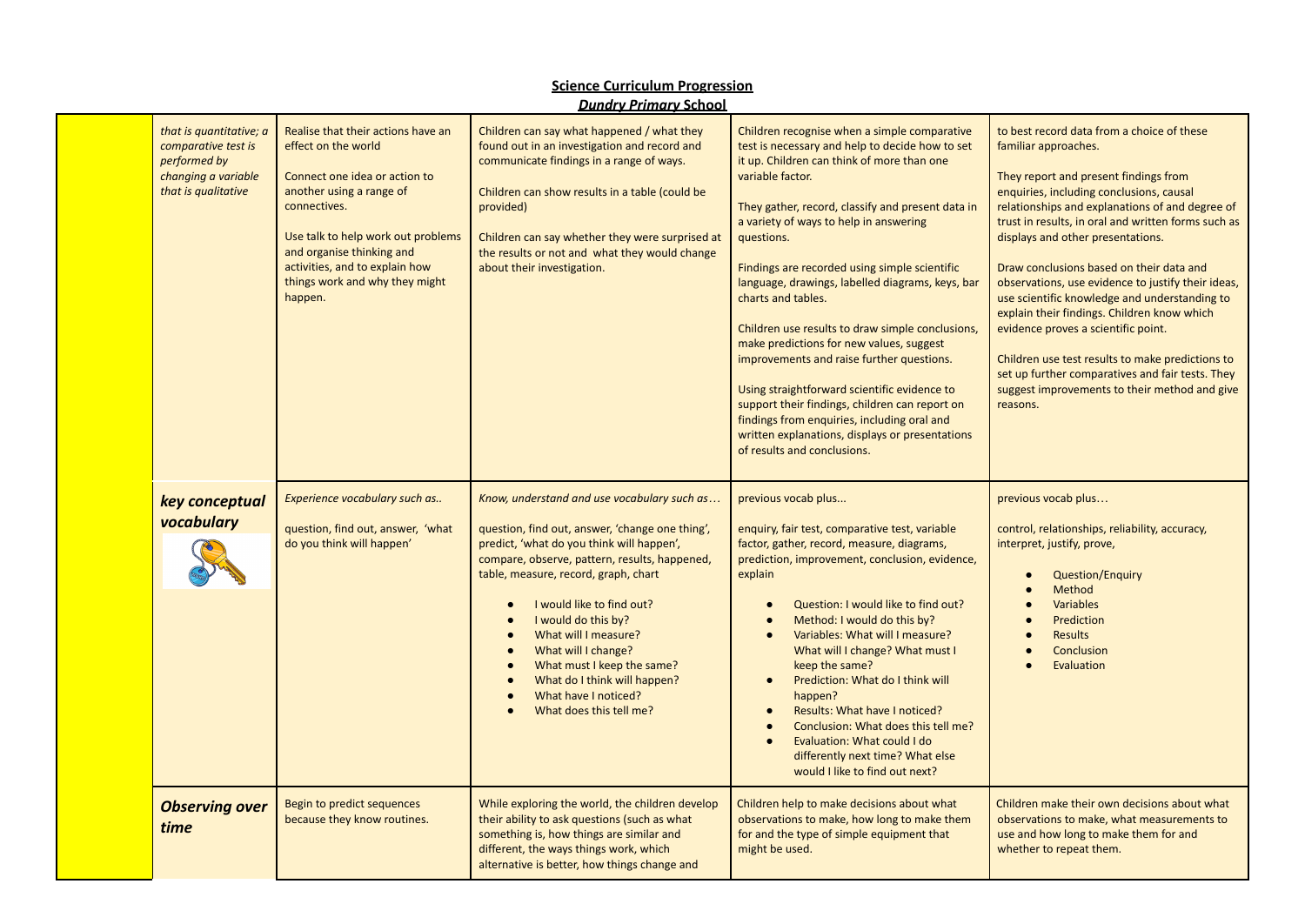|                              |                                                                                  | <b>Dundry Primary School</b>                                                                                                                                                                                                                                                                                                                                                                                                                                                                                                                                                                                                                                                                                                                                                                                                     |                                                                                                                                                                                                                                                                                                                                                                                                                                                                                                                                                                                                                                                                                                                                                                                                                                                                                                                            |                                                                                                                                                                                                                                                                                                                                                                                                                                                                                                                                                                                                                                                                                                                                                                                                                                                                                                                                                    |
|------------------------------|----------------------------------------------------------------------------------|----------------------------------------------------------------------------------------------------------------------------------------------------------------------------------------------------------------------------------------------------------------------------------------------------------------------------------------------------------------------------------------------------------------------------------------------------------------------------------------------------------------------------------------------------------------------------------------------------------------------------------------------------------------------------------------------------------------------------------------------------------------------------------------------------------------------------------|----------------------------------------------------------------------------------------------------------------------------------------------------------------------------------------------------------------------------------------------------------------------------------------------------------------------------------------------------------------------------------------------------------------------------------------------------------------------------------------------------------------------------------------------------------------------------------------------------------------------------------------------------------------------------------------------------------------------------------------------------------------------------------------------------------------------------------------------------------------------------------------------------------------------------|----------------------------------------------------------------------------------------------------------------------------------------------------------------------------------------------------------------------------------------------------------------------------------------------------------------------------------------------------------------------------------------------------------------------------------------------------------------------------------------------------------------------------------------------------------------------------------------------------------------------------------------------------------------------------------------------------------------------------------------------------------------------------------------------------------------------------------------------------------------------------------------------------------------------------------------------------|
|                              |                                                                                  | how they happen). Where appropriate, they<br>answer these questions.<br>Children can say what they are looking for and<br>what they are measuring.<br>Children observe closely using the appropriate<br>senses, aided by simple equipment such as<br>magnifying glasses, digital microscopes, egg<br>timers<br>Children know how to use simple equipment<br>safely and with increasing independence<br>They begin to take measurements, initially by<br>comparisons, then using non-standard units.<br>They begin to progress from non-standard units,<br>reading mm, cm, m, ml, l, °C<br>The children record their observations e.g. using<br>photographs, videos, drawings, labelled<br>diagrams or in writing.<br>They record their measurements e.g. using<br>prepared tables, pictograms, tally charts and<br>block graphs. | They can choose from a selection of equipment<br>and learn to use it safely, independently and<br>appropriately (eg data loggers).<br>They make systematic and careful observations<br>and, where appropriate, take accurate<br>measurements using standard units, using a<br>range of equipment, including thermometers<br>and data loggers.<br>They observe and measure accurately using<br>standard units including time in minutes and<br>seconds.<br>The children sometimes decide how to record<br>and present evidence. They record their<br>observation e.g. using photographs, videos,<br>pictures, labelled diagrams or writing. They<br>record their measurements e.g. using tables,<br>tally charts and bar charts (given templates, if<br>required, to which they can add headings).<br>Children are supported to present the same<br>data in different ways in order to help with<br>answering the question. | The children select measuring equipment to<br>give the most precise results e.g. ruler, tape<br>measure or trundle wheel, force meter with a<br>suitable scale.<br>They take measurements, using a range of<br>scientific equipment, with increasing accuracy<br>and precision, taking repeat readings where<br>appropriate. Measurements are accurate and<br>precise – N, g, kg, mm, cm, mins, seconds, cm <sup>2</sup> V,<br>$km/h$ , m per sec, m/ sec Graphs – pie, line, bar<br>(Year 6)<br>Children can make a set of observations and say<br>what the interval and range are.<br>During an enquiry, children make decisions e.g.<br>whether they need to: take repeat readings (fair<br>testing); increase the sample size (pattern<br>seeking); adjust the observation period and<br>frequency (observing over time); or check<br>further secondary sources (researching); in<br>order to get accurate data (closer to the true<br>value). |
| key conceptual<br>vocabulary | Experience vocabulary such as<br>pattern, now, next, soon, similar,<br>different | Know, understand and use vocabulary such as<br>measure, equipment, record, results, observe,<br>compare, describe, compare, similar, different,<br>unit measurements                                                                                                                                                                                                                                                                                                                                                                                                                                                                                                                                                                                                                                                             | previous vocab plus<br>notice, patterns, observations, careful, accurate,<br>evidence, increase, decrease, predict, conclude,<br>relationships, appearance, unit measurements                                                                                                                                                                                                                                                                                                                                                                                                                                                                                                                                                                                                                                                                                                                                              | previous vocab plus<br>accuracy, precision, unit measurements                                                                                                                                                                                                                                                                                                                                                                                                                                                                                                                                                                                                                                                                                                                                                                                                                                                                                      |
| <b>Pattern</b><br>seeking    | Make more links between those<br>ideas.                                          | Children observe changes over time and, with<br>guidance, begin to notice patterns and<br>relationships.<br>They can use observations and ideas to suggest<br>answers to questions                                                                                                                                                                                                                                                                                                                                                                                                                                                                                                                                                                                                                                               | Children begin to look for naturally occurring<br>patterns and relationships and decide what data<br>to collect to identify them.<br>With help, children can look for changes,<br>patterns, similarities and differences in their<br>data in order to draw simple conclusions and<br>answer questions.<br>Children can say what they found out, linking<br>cause and effect.                                                                                                                                                                                                                                                                                                                                                                                                                                                                                                                                               | Children can identify patterns that might be<br>found in the natural environment.<br>Children can interpret data and find patterns.<br>Children look for different causal relationships<br>in their data and identify evidence that refutes<br>or supports their ideas.<br>children identify results that do not fit the<br>overall pattern                                                                                                                                                                                                                                                                                                                                                                                                                                                                                                                                                                                                        |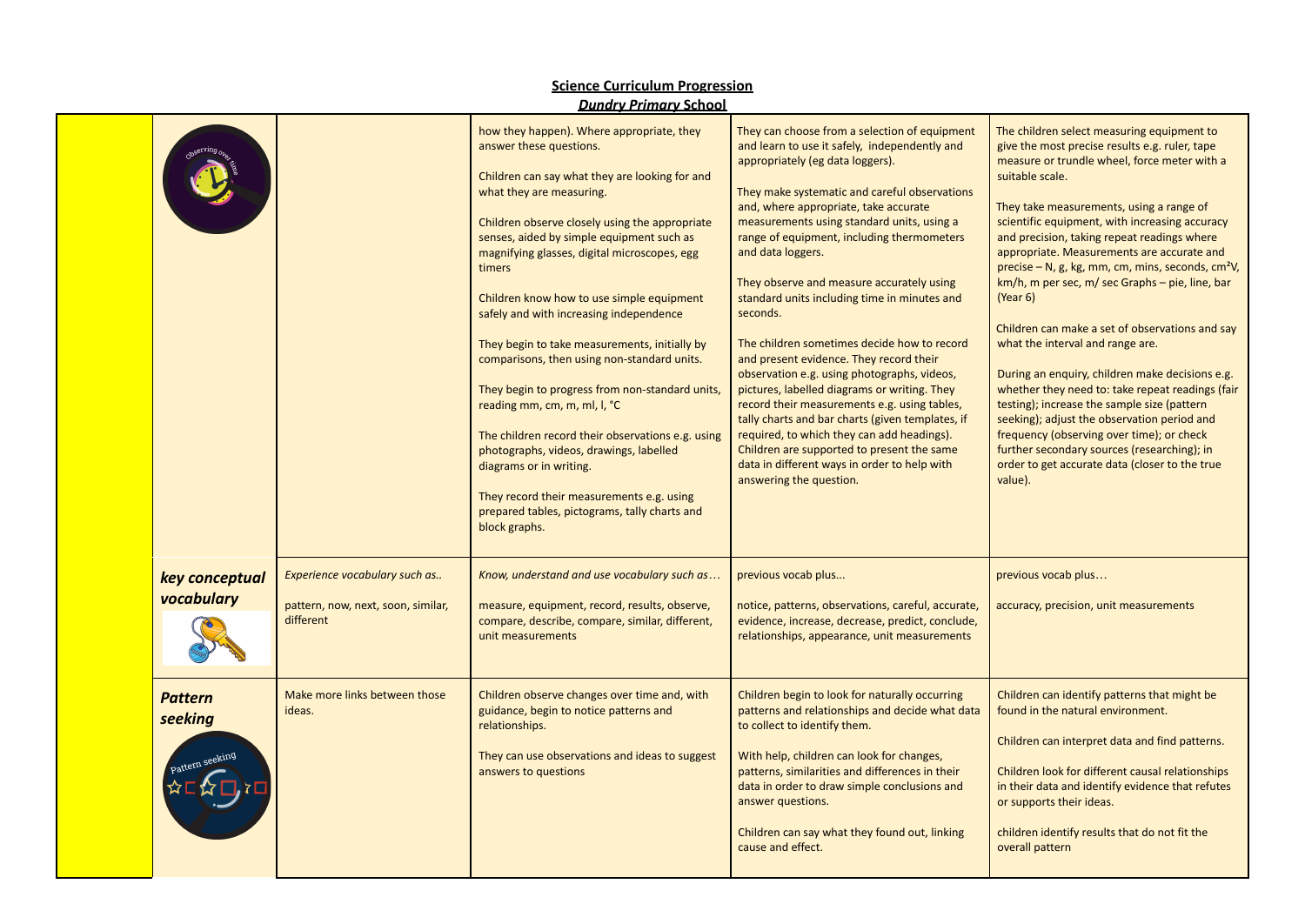|                                                                              |                                                                                                                                                         | <u> 2011 - 1111 - 1111 - 1111 - 1111 - 1111 - 1111 - 1111 - 1111 - 1111 - 1111 - 1111 - 1111 - 1111 - 1111 - 111</u>                                                                                                                                                                                                                                                          |                                                                                                                                                                                                                                                                                                                                                         |                                                                                                                                                                                                                 |
|------------------------------------------------------------------------------|---------------------------------------------------------------------------------------------------------------------------------------------------------|-------------------------------------------------------------------------------------------------------------------------------------------------------------------------------------------------------------------------------------------------------------------------------------------------------------------------------------------------------------------------------|---------------------------------------------------------------------------------------------------------------------------------------------------------------------------------------------------------------------------------------------------------------------------------------------------------------------------------------------------------|-----------------------------------------------------------------------------------------------------------------------------------------------------------------------------------------------------------------|
|                                                                              |                                                                                                                                                         |                                                                                                                                                                                                                                                                                                                                                                               | With support, children can identify new<br>questions arising from the data, make new<br>predictions and find ways of improving what<br>they have already done.                                                                                                                                                                                          |                                                                                                                                                                                                                 |
| key conceptual<br>vocabulary                                                 | Experience vocabulary such as<br>pattern, now, next, soon, similar,<br>different, bigger/smaller,<br>longer/shorter, warmer/colder                      | Know, understand and use vocabulary such as<br>questions, answers, gather, measure, explore,<br>observe, bigger/smaller, longer/shorter,<br>warmer/colder                                                                                                                                                                                                                     | previous vocab plus<br>patterns, relationships, cause, effect, data,<br>changes, similarities, differences, predict,<br>question, observations, conclude, improve,<br>investigate further, spiral (fibonacci)                                                                                                                                           | previous vocab plus<br>causal, interpret, data, graphs and charts,<br>anomaly, atypical, typical, impact                                                                                                        |
| Identifying,<br>classifying and<br>grouping                                  | Make more links between those<br>ideas.                                                                                                                 | Observe and identify, compare and describe,<br>sort and classify.<br>Children use simple features to compare<br>objects, materials and living things and, with<br>help, decide how to sort and group them.<br>The children recognise 'biggest and smallest',<br>'best and worst' etc. from their data.<br>Children classify using simple prepared tables<br>and sorting rings | Identify differences, similarities or changes<br>related to simple scientific ideas and processes.<br>Talk about criteria for grouping, sorting and<br>classifying and use simple keys.<br>Compare and group according to behaviour or<br>properties, based on testing.<br>Record classifications eg. using tables, Venn<br>diagrams, Carroll diagrams. | Use and develop keys and other information<br>records to identify, classify and describe living<br>things and materials.                                                                                        |
| key conceptual<br>vocabulary                                                 | Experience vocabulary such as<br>look, notice, biggest/smallest,<br>best/worst                                                                          | Know, understand and use vocabulary such as<br>look, notice, observe, compare, describe,<br>similar, different, features, sort, group, notice,<br>biggest/smallest, best/worst, Venn diagram                                                                                                                                                                                  | previous vocab plus<br>differences, similarities, classify, diagram, chart,<br>key, Carroll Diagram, Venn Diagram, behaviour,<br>properties, criteria, c; lassification key                                                                                                                                                                             | previous vocab                                                                                                                                                                                                  |
| <b>Research using</b><br>secondary<br><b>sources</b><br>Research<br>econdary | Engage in non-fiction books.<br>Listen to and talk about selected<br>non-fiction to develop a deep<br>familiarity with new knowledge<br>and vocabulary. | Use simple secondary sources to find answers.<br>Can find information to help from books and<br>computers with help                                                                                                                                                                                                                                                           | Begin to recognise when and how secondary<br>sources might help to answer questions that<br>cannot be answered through practical<br>investigations                                                                                                                                                                                                      | Recognise which secondary sources will be most<br>useful to research their ideas.<br>Identify scientific evidence that has been used<br>to support or refute ideas or arguments.<br>Separate opinion from fact. |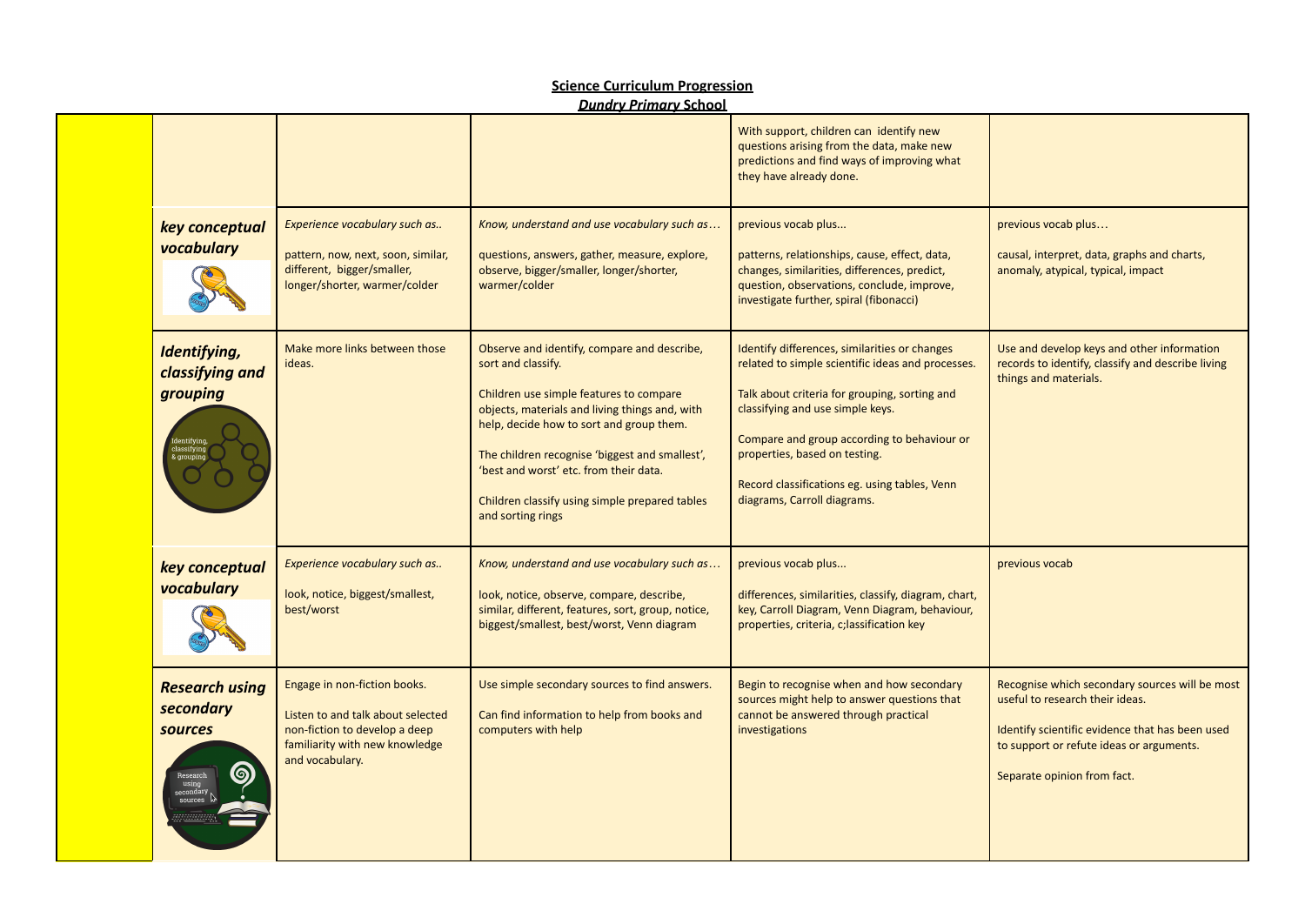| <b>Science Curriculum Progression</b> |                                                                  |                                                                                                 |                                                                  |                                                          |  |  |
|---------------------------------------|------------------------------------------------------------------|-------------------------------------------------------------------------------------------------|------------------------------------------------------------------|----------------------------------------------------------|--|--|
|                                       |                                                                  | <b>Dundry Primary School</b>                                                                    |                                                                  |                                                          |  |  |
| key conceptual<br>vocabulary          | Experience vocabulary such as<br>find out, look up, investigate, | Know, understand and use vocabulary such as<br>find out, look up, investigate, research, photo, | previous vocab plus<br>secondary source, practical investigation | previous vocab plus<br>argument, movement, opinion, fact |  |  |
|                                       | research, photo, website, leaflet,<br>information book           | website, leaflet, information book                                                              |                                                                  |                                                          |  |  |

# **Assessment of our curriculum in Science**

Teachers complete ongoing informal assessments on children's learning that help them to identify gaps in learning which can be addressed promptly. These may be in the form of careful questioning, recall quizzes, mind maps or other assessment for learning tasks.

Within a unit of learning, teachers will select high quality tasks that will enable all pupils to demonstrate what they have learned in the unit. We recognise that the purpose of these tasks is to identify where there is under or over provision for learners so that any problem can be addressed promptly. Therefore teachers know what good learning looks like on a daily basis and over time; and know that it is their understanding of **how** a pupil completes a task or activity enables the pupil to clearly demonstrate **what** they have learned and their **depth** of learning.

### **GLD (EYFS)**

### **Understanding the World: ELG: The Natural World**

Children at the expected level of development will:

- Explore the natural world around them, making observations and drawing pictures of animals and plants;

- Know some similarities and differences between the natural world around them and contrasting environments, drawing on their experiences and what has been read in class;

- Understand some important processes and changes in the natural world around them, including the seasons and changing states of matter.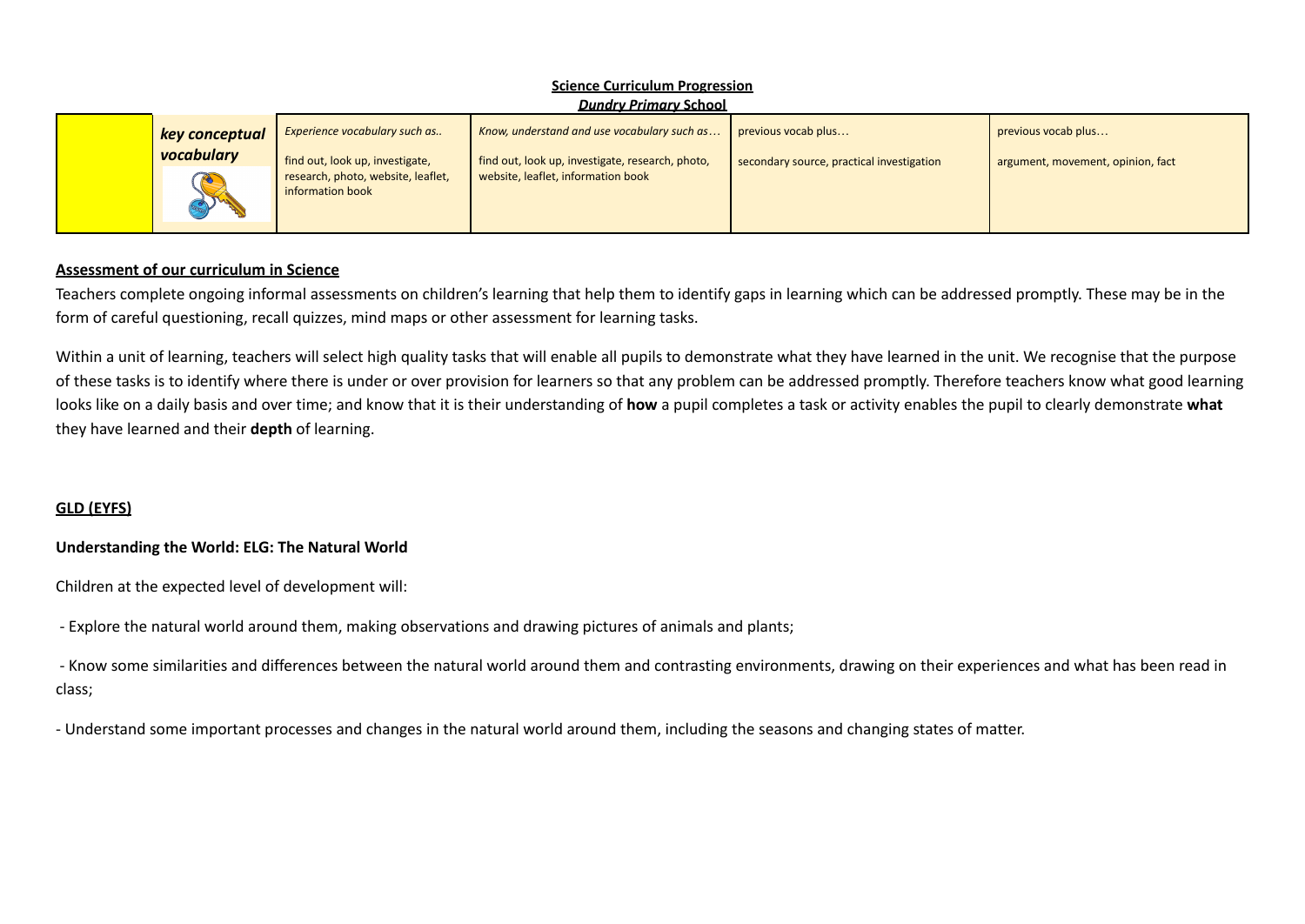### **Milestone 1 (KS1)**

| <b>Learning Objective</b>                          | <b>Key Indicator</b>                                                                                                                                          | <b>Basic</b>                                                                                                                                                                                            | <b>Advancing</b>                                                                                                                                               | <b>Deep</b>                                                                                                                 |
|----------------------------------------------------|---------------------------------------------------------------------------------------------------------------------------------------------------------------|---------------------------------------------------------------------------------------------------------------------------------------------------------------------------------------------------------|----------------------------------------------------------------------------------------------------------------------------------------------------------------|-----------------------------------------------------------------------------------------------------------------------------|
| <b>BIOLOGY</b><br>To understand plants             | Identify and name a variety of<br>common plants, including garden<br>plants, wild plants and trees and<br>those classified as deciduous and<br>evergreen.     | What are the names of common wild<br>plants? What are the names of some<br>common garden plants? What are the<br>names of common trees? Which trees are<br>evergreen and which are deciduous?<br>(name) | What are the similarities and differences<br>between deciduous and evergreen trees?<br>Think of some ways to <b>categorise</b> plants.                         | Could you suggest a garden design for<br>someone who likes privacy and bright<br>autumn colours?                            |
|                                                    | Identify and describe the basic<br>structure of a variety of common<br>flowering plants, including roots,<br>stem/trunk, leaves and flowers.                  | What are the names of the parts of<br>flowering plants? What is the structure<br>(names) of each part of a flowering plant?                                                                             | Taking a selection of (real) different<br>flowering plants, what are the structural<br>features? (apply)                                                       | Are roots always at the bottom of plants<br>(generalise)? Why do you think that is?<br>(explain concept)                    |
|                                                    | Observe and describe how seeds<br>and bulbs grow into mature plants.                                                                                          | Describe the growth of seeds and bulbs                                                                                                                                                                  | What are the similarities and differences in<br>the growth of seeds and bulbs?                                                                                 | What might a scientist need to keep in<br>mind when recording information about<br>the growth of seeds and bulbs? (propose) |
|                                                    | Find out and describe how plants<br>need water, light and a suitable<br>temperature to grow and stay<br>healthy.                                              | What do plants need to stay healthy?<br>(describe, list)                                                                                                                                                | How could you try to revive these plants?<br>(apply) [Give pupils a dried out plant, one<br>that's been in a fridge, one that's been kept<br>in the dark etc?] | How could you devise a way of <b>proving</b> that<br>plants need certain conditions for growth?                             |
| <b>BIOLOGY</b><br>To understand animals and humans | Identify and name a variety of<br>common animals that are birds,<br>fish, amphibians, reptiles,<br>mammals and invertebrates.                                 | Name some common animals. Match the<br>animals to the labels birds, fish, amphibian,<br>reptile, mammal and invertebrate.                                                                               | Point out and <b>explain</b> the main differences<br>between birds, fish, amphibians, reptiles,<br>mammals and invertebrates                                   | <b>Create</b> a guide to recognising different<br>types of animals.                                                         |
|                                                    | identify and name a variety of<br>common animals that are<br>carnivores, herbivores and<br>omnivores.                                                         | Name some common animals. Label<br>animals as carnivores, herbivores or<br>omnivores.                                                                                                                   | Show how carnivores, herbivores and<br>omnivores are similar and different                                                                                     | True or false? (prove) Carnivores are not<br>hunted by other carnivores.                                                    |
|                                                    | Describe and compare the<br>structure of a variety of common<br>animals. (birds, fish, amphibians,<br>reptiles, mammals and<br>invertebrates, including pets) | Name and label the structures of common<br>animals. Complete tables that compare the<br>structures of common animals.                                                                                   | Compare and contrast mammals with<br>amphibians.                                                                                                               | What evidence would you show to prove<br>that a reptile could not be confused with a<br>mammal?                             |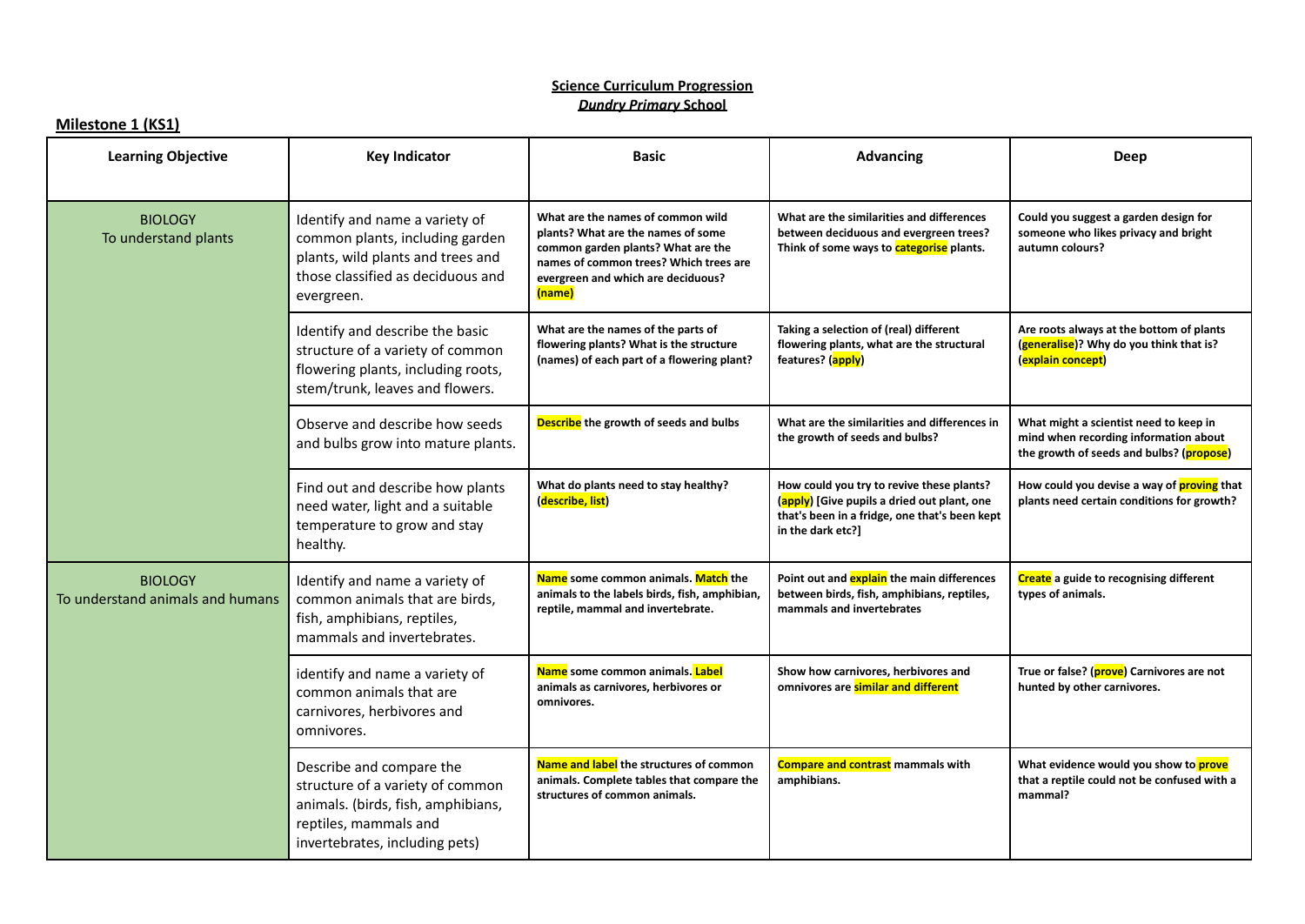|                                                |                                                                                                                                                                                                                                          | <b>Science Curriculum Progression</b><br><b>Dundry Primary School</b>                                                                                           |                                                                                                    |                                                                                                                                                                                       |
|------------------------------------------------|------------------------------------------------------------------------------------------------------------------------------------------------------------------------------------------------------------------------------------------|-----------------------------------------------------------------------------------------------------------------------------------------------------------------|----------------------------------------------------------------------------------------------------|---------------------------------------------------------------------------------------------------------------------------------------------------------------------------------------|
|                                                | Identify, name, draw and label the<br>basic parts of the human body and<br>say which part of the body is<br>associated with each sense                                                                                                   | Label the main parts of the human body.<br>Illustrate the parts of the body associated<br>with the five senses.                                                 | Explain why the sense of touch may be<br>important to a blind person.                              | Suggest some adjustments that could be<br>made around school for a blind or deaf<br>person.                                                                                           |
|                                                | Notice that animals, including<br>humans, have offspring which grow<br>into adults.                                                                                                                                                      | Name the offspring of animals and<br>humans. (e.g. babies for humans, puppies<br>for dogs) Match the offspring to the adult.                                    | Explain the main differences between adult<br>animals and humans and their offspring.              | Suggest some ways that an animal's<br>offspring (including humans) are<br>dependent, for some time, on adults.                                                                        |
|                                                | Investigate and describe the basic<br>needs of animals, including<br>humans, for survival. (water, food<br>and air)                                                                                                                      | List the basic needs of animals, including<br>humans, for survival.                                                                                             | Compare the types of food that different<br>animals require.                                       | Explain the concept of humans' need for<br>clean water and why this is not so<br>important for other animals.                                                                         |
|                                                | Describe the importance for<br>humans of exercise, eating the<br>right amounts of different types of<br>food, and hygiene.                                                                                                               | Describe a healthy diet. Describe a healthy<br>lifestyle. Observe and describe the effect of<br>exercise.                                                       | Categorise food types and explain why<br>each group is important to humans.                        | Create a weekly menu and exercise<br>programme for someone your age.                                                                                                                  |
| <b>BIOLOGY</b><br>To investigate living things | Explore and compare the<br>differences between things that are<br>living, that are dead and that have<br>never been alive.                                                                                                               | Observe and list the key features of things<br>that are living, dead and that have never<br>been alive. Describe things as living, dead<br>or never been alive. | Organise things of your choice into groups:<br>living, dead and never been alive.                  | Give evidence to show that a glass bottle<br>has never been alive.                                                                                                                    |
|                                                | Identify that most living things live<br>in habitats to which they are suited<br>and describe how different habitats<br>provide for the basic needs of<br>different kinds of animals and<br>plants and how they depend on<br>each other. | Observe animals/plants in their natural<br>habitats. Match the animal/plant to its<br>habitat. Describe why the animal/plant is<br>suited to its environment.   | Categorise animals/plants according to the<br>conditions they require. Explain your<br>categories. | Suggest reasons why a cactus may find it<br>difficult to survive in cold, wet conditions.<br>Create an ideal environment for woodlice<br>and prove that this is a successful habitat. |
|                                                | Identify and name a variety of<br>plants and animals in their<br>habitats, including micro-habitats.                                                                                                                                     | Match common animals/plants to their<br>habitats                                                                                                                | Explain why a habitat for a plant or animal<br>is suitable.                                        | Design an ideal habitat for a hamster (or<br>other animal that is kept as a pet. Create a<br>bottle garden for plants that require warm,<br>dry conditions.                           |
|                                                | Describe how animals obtain their<br>food from plants and other<br>animals, using the idea of a simple                                                                                                                                   | What does a (name of animal) like to eat?<br>(name) Draw a food chain that ends with a<br>sparrow hawk. Name sources of food.                                   | Explain the differences in a food chain for a<br>herbivore and a carnivore.                        | Always, sometimes or never? All food<br>chains end with a carnivore.                                                                                                                  |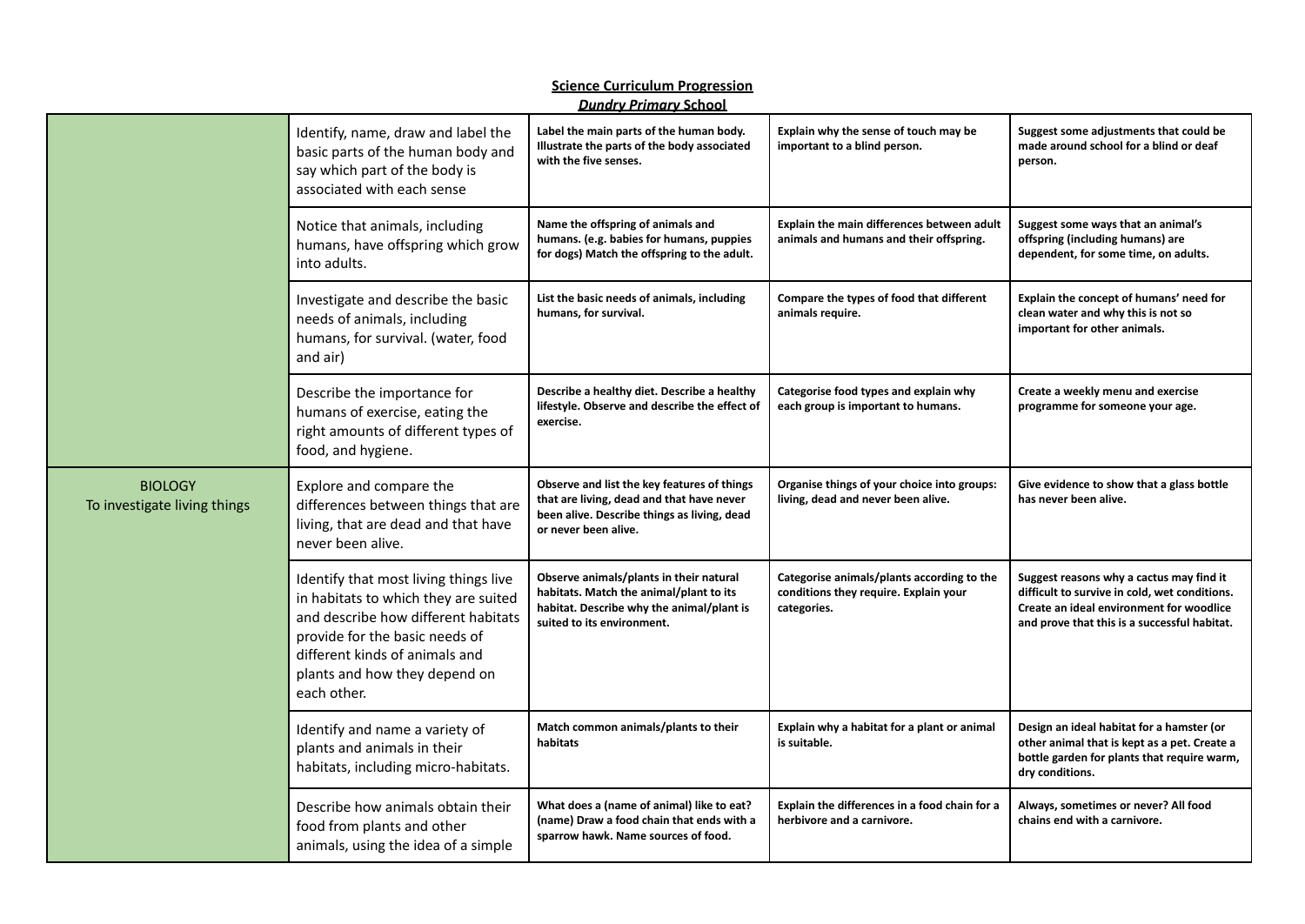|                                                                 | food chain, and identify and name<br>different sources of food.                                                                                                                     |                                                                                                                         |                                                                                                                                                                                       |                                                                                                                                           |
|-----------------------------------------------------------------|-------------------------------------------------------------------------------------------------------------------------------------------------------------------------------------|-------------------------------------------------------------------------------------------------------------------------|---------------------------------------------------------------------------------------------------------------------------------------------------------------------------------------|-------------------------------------------------------------------------------------------------------------------------------------------|
| <b>BIOLOGY</b><br>To understand evolution and<br>inheritance    | Identify how humans resemble<br>their parents in many features.                                                                                                                     | List the ways that humans may resemble<br>their parents. Match pictures of parents to<br>their children                 | <b>Present similarities and differences</b><br>between parents and their children.                                                                                                    | Devise a 'guess who' game to deduce the<br>child of a set of parents.                                                                     |
| <b>CHEMISTRY</b><br>To investigate materials                    | Distinguish between an object and<br>the material from which it is made.                                                                                                            | Match an object to its original material.<br>Name the object and its original material.                                 | Explain how a bottle is made from sand.<br>Choose some objects and explain how they<br>were made from their original material.                                                        | True or false? Some fleece jackets start as<br>plastic bottles.                                                                           |
|                                                                 | Identify and name a variety of<br>everyday materials, including<br>wood, plastic, glass, metal, water<br>and rock.                                                                  | Observe and name everyday materials.<br>Arrange objects made of the same<br>materials and label the materials.          | Group objects based on the materials they<br>are made from. Explain your groupings                                                                                                    | Investigate which objects started off as a<br>plant.                                                                                      |
|                                                                 | Describe the simple physical<br>properties of a variety of everyday<br>materials.                                                                                                   | Observe and name the properties of<br>everyday materials. Complete tables that<br>describe the properties of materials. | Explain why the properties of materials are<br>useful for deciding which materials to use<br>for an object. Give examples.                                                            | Design an item of clothing to keep one dry.                                                                                               |
|                                                                 | Compare and group together a<br>variety of everyday materials on<br>the basis of their simple physical<br>properties.                                                               | Place materials into groups under the<br>headings given to you. Describe the<br>different properties of materials.      | Decide how to group materials on the basis<br>of their properties. Explain your reasons for<br>your groups. Compare and contrast the<br>different properties of materials.            | Create a 'guess the material' game based<br>on the properties of materials.                                                               |
|                                                                 | Find out how the shapes of solid<br>objects made from some materials<br>can be changed by squashing,<br>bending, twisting and stretching.                                           | Observe and describe changes to the shape<br>of solid objects when they are squashed,<br>bent, twisted or stretched.    | Experiment with changing the shape of<br>solid objects. Organise and summarise your<br>findings.                                                                                      | Always, sometimes or never? The shape of<br>wood can be changed through squashing,<br>bending, twisting or stretching.                    |
|                                                                 | Identify and compare the suitability<br>of a variety of everyday materials,<br>including wood, metal, plastic,<br>glass, brick/rock, and<br>paper/cardboard for particular<br>uses. | List different uses for everyday materials.<br>List reasons for the suitability of materials<br>for particular uses.    | Compare and contrast the properties of<br>materials and use this to explain why<br>certain materials are used for particular<br>purposes.                                             | Paper is unsuitable for a model boat. Do<br>you agree or disagree (reason, justify)<br>Devise other hypotheses like this and test<br>them |
| <b>PHYSICS</b><br>To understand movement, forces<br>and magnets | Notice and describe how things<br>move, using simple comparisons<br>such as faster and slower.                                                                                      | What happens to objects when they are<br>pushed? What happens to objects when<br>they are pulled?                       | Experiment with pushing objects gently<br>and hard. Record and explain what<br>happens. Experiment with a slope and<br>record how this changes the speed at<br>which an object rolls. | Devise ways to slow down a toy car rolling<br>down a slope. True or false? The surface on<br>which a toy car rolls affects its speed?     |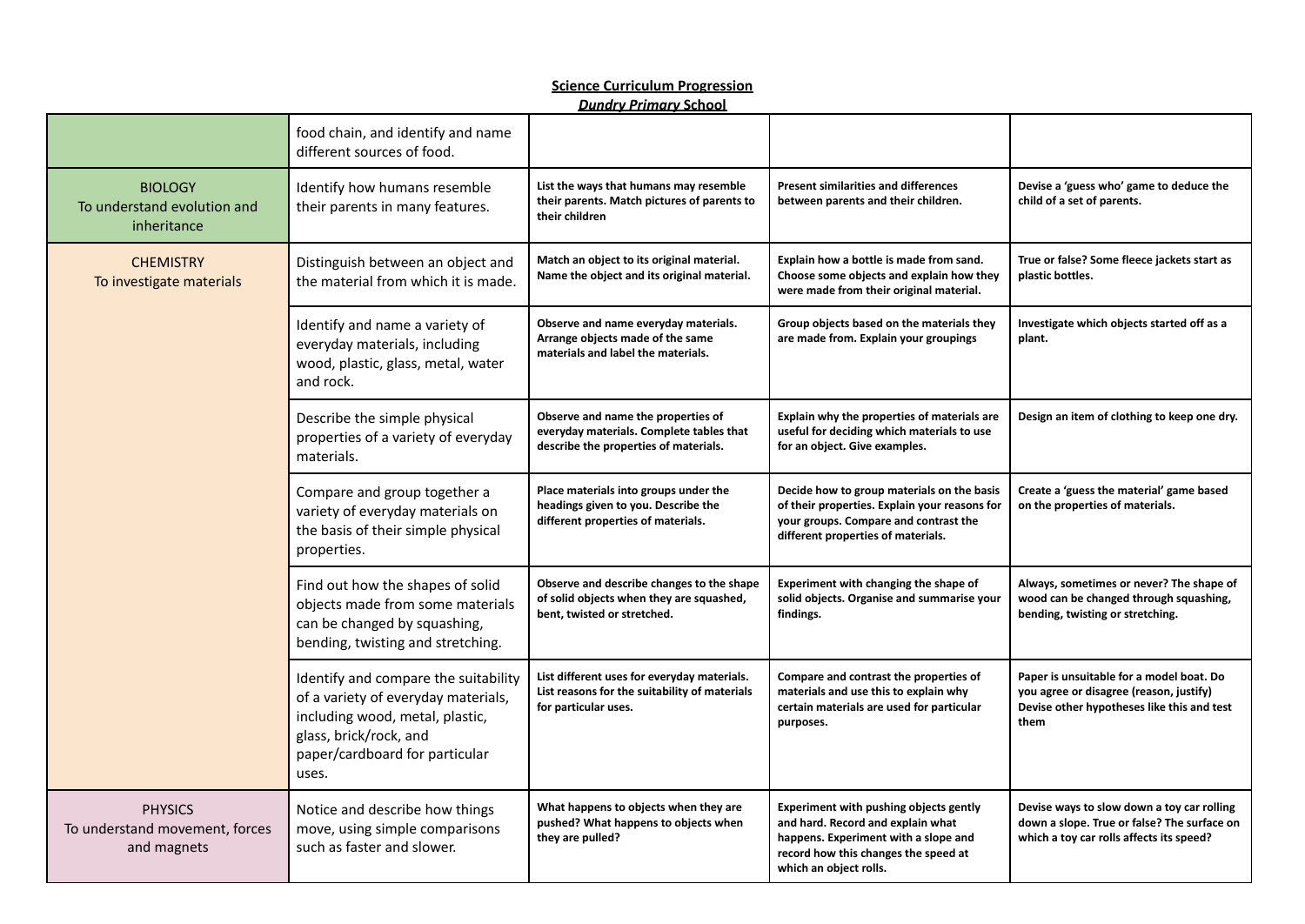|                                                                  | Compare how different things<br>move.                                                                                                                                                    | Observe and describe the movement of a<br>range of things including things that move<br>with magnets.                                                               | Compare the movement of remote control<br>cars and a helicopter drone. Explain the<br>differences in movement.                                       | Do heavy and light things move differently?<br>Is there a pattern?                                         |
|------------------------------------------------------------------|------------------------------------------------------------------------------------------------------------------------------------------------------------------------------------------|---------------------------------------------------------------------------------------------------------------------------------------------------------------------|------------------------------------------------------------------------------------------------------------------------------------------------------|------------------------------------------------------------------------------------------------------------|
| <b>PHYSICS</b><br>To understand light and seeing                 | Observe and name a variety of<br>sources of light, including electric<br>lights, flames and the Sun,<br>explaining that we see things<br>because light travels from them to<br>our eyes. | Name a variety of sources of light. Illustrate<br>how light travels from light sources to our<br>eyes.                                                              | Experiment with ways to block light from<br>reaching our eyes. Point out how this<br>demonstrates that light travels from a<br>source to our eyes    | True or false? The brighter the source of<br>light the easier it is to see.                                |
| <b>PHYSICS</b><br>To investigate sound and hearing               | Observe and name a variety of<br>sources of sound, noticing that we<br>hear with our ears.                                                                                               | Name a variety of sources of sound.<br>Recognise a variety of sounds. Observe<br>how we hear sounds with our ears.<br>Illustrate that ears allow us to hear sounds. | Categorise sounds. Compare and contrast<br>sounds based on your own criteria.<br>(choose)                                                            | Suggest ways to protect our ears from loud<br>sounds                                                       |
| <b>PHYSICS</b><br>To understand electrical circuits              | Identify common appliances that<br>run on electricity.                                                                                                                                   | Observe and name some sources of<br>electricity. (mains, battery) List common<br>appliances that run on electricity.                                                | Categorise electrical appliances. Explain the<br>reasons for your categories. Compare and<br>contrast some appliances in each of your<br>categories. | Always, sometimes or never? Electrical<br>appliances need batteries or mains<br>electricity to power them. |
|                                                                  | Construct a simple series electrical<br>circuit.                                                                                                                                         | <b>Follow instructions to construct an</b><br>electrical circuit. Describe the circuit,<br>naming each component.                                                   | Modify a circuit to add more components.<br>Experiment with and categorise the effect<br>that adding more components has.                            | Diagnose and repair a broken circuit. (solve<br>non routine problems)                                      |
| <b>PHYSICS</b><br>To understand the Earth's<br>movement in space | Observe the apparent movement<br>of the Sun during the day.                                                                                                                              | Name times of the day. Observe and<br>describe the sun's position in the sky at<br>different times of the school day                                                | Show how you might know (apply) roughly<br>what time it is in a day by looking at the<br>position of the sun.                                        | Think of a way to prove that it is lunch time<br>using the sun.                                            |
|                                                                  | Observe changes across the four<br>seasons.                                                                                                                                              | Name the four seasons. Notice and name<br>the key features of each season.                                                                                          | Organise images or objects from each<br>season into categories. Explain your<br>categories.                                                          | Always sometimes or never? It is warm and<br>dry during Summer                                             |
|                                                                  | Observe and describe weather<br>associated with the seasons and<br>how day length varies.                                                                                                | Observe and record weather over four<br>seasons. Describe weather in a named<br>season. Describe how daylight length varies<br>in each season.                      | Compare and contrast weather and day<br>length across the four seasons. Identify<br>patterns in day length across the four<br>seasons.               | Plan some activities that would be suited<br>to each season.                                               |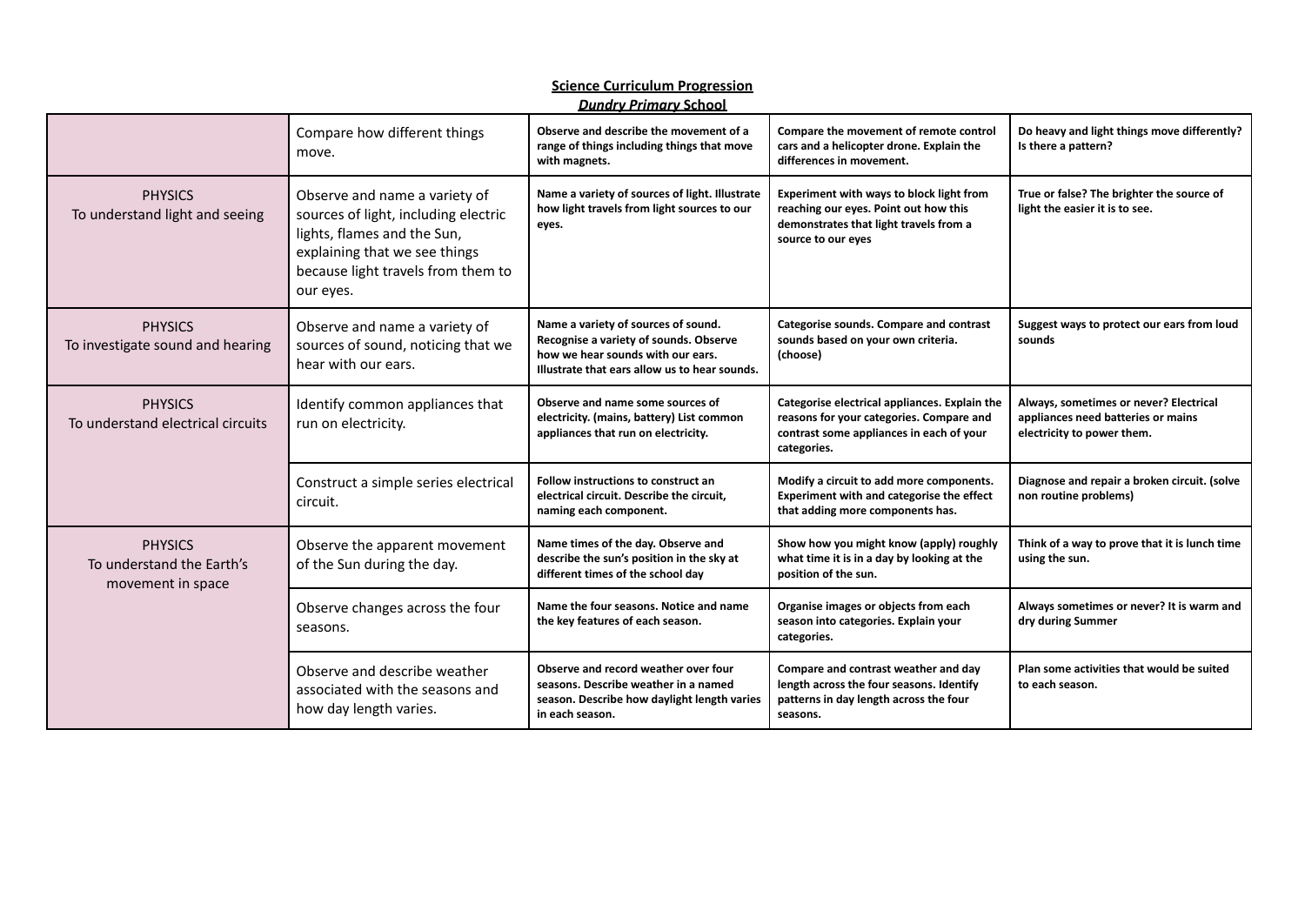### **Milestone 2 (LKS2)**

| <b>Learning Objective</b>                          | <b>Key Indicator</b>                                                                                                                                                                   |                                                                                                                                                                                                                                                                                                                                         |                                                                                                                                                                                                                                                                                      |                                                                                                                                                                                                                                                                                                  |
|----------------------------------------------------|----------------------------------------------------------------------------------------------------------------------------------------------------------------------------------------|-----------------------------------------------------------------------------------------------------------------------------------------------------------------------------------------------------------------------------------------------------------------------------------------------------------------------------------------|--------------------------------------------------------------------------------------------------------------------------------------------------------------------------------------------------------------------------------------------------------------------------------------|--------------------------------------------------------------------------------------------------------------------------------------------------------------------------------------------------------------------------------------------------------------------------------------------------|
|                                                    |                                                                                                                                                                                        | <b>Basic</b>                                                                                                                                                                                                                                                                                                                            | <b>Advancing</b>                                                                                                                                                                                                                                                                     | Deep                                                                                                                                                                                                                                                                                             |
| <b>BIOLOGY</b><br>To understand plants             | Identify and describe the functions<br>of different parts of flowering<br>plants: roots, stem, leaves and<br>flowers.                                                                  | Describe and Illustrate the functions of<br>different parts of flowering plants.                                                                                                                                                                                                                                                        | Explain how leaves are important in<br>creating food for a plant.                                                                                                                                                                                                                    | Prove or disprove that roots act like straws<br>sucking up water for the plant.                                                                                                                                                                                                                  |
|                                                    | Explore the requirements of plants<br>for life and growth (air, light, water,<br>nutrients from soil, and room to<br>grow) and how they vary from<br>plant to plant.                   | Grow, observe and record the growth of a<br>range of different plants.                                                                                                                                                                                                                                                                  | Compare and contrast the conditions for<br>growth for a range of different plants.<br>Explain why these differences may exist.                                                                                                                                                       | Create a planting plan for a 1 metre square<br>bed of flowers that will look its best three<br>years from planting. Justify your choice of<br>plants.                                                                                                                                            |
|                                                    | Investigate the way in which water<br>is transported within plants.                                                                                                                    | Observe (or read about) and answer<br>questions about how water is transported<br>in plants.                                                                                                                                                                                                                                            | <b>Experiment with food colouring to</b><br>demonstrate how water is transported<br>through a plant. Explain the experiment<br>and summarise your observations.<br>Compare and contrast your observations<br>with those of others.                                                   | Can you change the colour of celery? Prove<br>it and draw some scientific conclusions.                                                                                                                                                                                                           |
|                                                    | Explore the role of flowers in the<br>life cycle of flowering plants,<br>including pollination, seed<br>formation and seed dispersal.                                                  | Label the parts of a flower. Describe the<br>process of pollination. List ways in which<br>plants are pollinated. Describe how seeds<br>are formed. List ways in which seeds are<br>dispersed.                                                                                                                                          | Using a range of (real) flowering plants,<br>locate and name the parts of the flower.<br>(apply) Compare different flowers and<br>explain the differences in the size and<br>shape of the parts of the flower. Explain<br>why a flower that is not pollinated will not<br>reproduce. | Suggest reasons why some people are<br>worried about a fall in the number of bees<br>in the British Isles. Why might flowering<br>plants grow in high up rooftops or gutters<br>even if humans did not put them there?<br>Animals are a flowering plant's best friend.<br>Do you agree? (reason) |
| <b>BIOLOGY</b><br>To understand animals and humans | Identify that animals, including<br>humans, need the right types and<br>amounts of nutrition, that they<br>cannot make their own food and<br>they get nutrition from what they<br>eat. | Name the seven different types of nutrition<br>that humans (and named animals) need.<br>Describe a healthy fraction of the main<br>nutrients for humans (and named animals).<br>Illustrate how humans (and named<br>animals) get nutrition from the food they<br>eat. Name the (natural, i.e. not the shops!)<br>sources of humans food | Compare and contrast how humans and<br>flowering plants obtain their food.<br>Summarise the main nutritional differences<br>between carbohydrates, fibres, fats,<br>proteins and water. Point out the effects of<br>various vitamins and minerals on human<br>health.                | Investigate malnutrition. True or false?<br>Some illnesses are caused by malnutrition.<br>Suggest a range of foods for someone<br>suffering from a vitamin C deficiency? Why<br>might (suggest) children in countries<br>affected by war become ill?                                             |
|                                                    | Construct and interpret a variety of<br>food chains, identifying producers,<br>predators and prey.                                                                                     | Name producers, predators and prey in a<br>food chain. Describe producers, predators<br>and prey as herbivores, carnivores or<br>omnivores. Describe energy flow in a food<br>chain. Draw a food chain involving a<br>mouse.                                                                                                            | identify patterns in the flow of energy in a<br>food chain. Demonstrate how food chains<br>always begin with sunlight. Explain how<br>water is essential in a food chain.                                                                                                            | Suggest reasons why a growth in<br>sparrowhawks might lead to a reduction in<br>songbirds and too many insects, snails and<br>slugs in gardens. How are predators<br>affected by changes in the natural<br>environment? (Generalise)                                                             |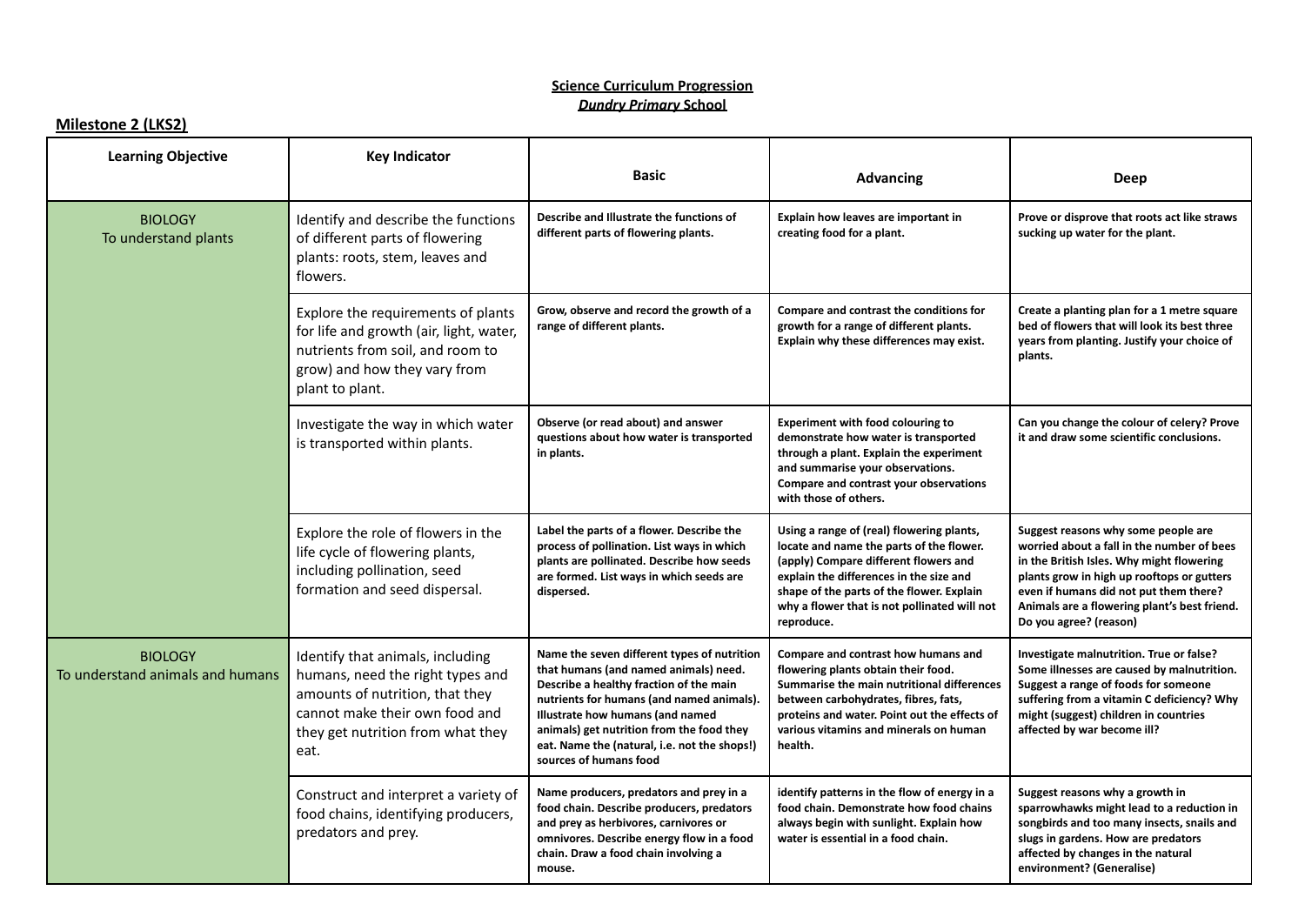| <b>Science Curriculum Progression</b><br><b>Dundry Primary School</b> |                                                                                                                 |                                                                                                                                                                                                                                                                                                               |                                                                                                                                                                                                                                                                             |                                                                                                                                                              |
|-----------------------------------------------------------------------|-----------------------------------------------------------------------------------------------------------------|---------------------------------------------------------------------------------------------------------------------------------------------------------------------------------------------------------------------------------------------------------------------------------------------------------------|-----------------------------------------------------------------------------------------------------------------------------------------------------------------------------------------------------------------------------------------------------------------------------|--------------------------------------------------------------------------------------------------------------------------------------------------------------|
|                                                                       | Identify that humans and some<br>animals have skeletons and<br>muscles for support, protection<br>and movement. | Label the main bones and joints in the<br>human (and some animals) skeleton. Name<br>the main muscles in the human (and some<br>animals) body. Describe the role of the<br>skeleton and muscles in support,<br>protection and movement. Observe and<br>describe the role of muscles in human<br>movement.     | Categorise muscle movement as relaxing or<br>contracting. Explain the relationship<br>between muscle groups as they relax and<br>contract.                                                                                                                                  | Recommend exercises that use each main<br>muscle group in the human body                                                                                     |
|                                                                       | Describe the simple functions of<br>the basic parts of the digestive<br>system in humans.                       | Label the parts of the human digestive<br>system. Describe the functions of the<br>human digestive system.                                                                                                                                                                                                    | Relate the human digestive system to the<br>way humans get nutrition. Contrast this<br>with how plants get nutrition.                                                                                                                                                       | Suggest reasons why humans may suffer<br>from digestion problems.                                                                                            |
|                                                                       | Identify the different types of teeth<br>in humans and their simple<br>functions.                               | Label the types of adult human teeth.<br>Describe the functions of the different<br>types of teeth. Describe good care of teeth                                                                                                                                                                               | Compare and contrast human teeth with<br>those of a carnivore animal.                                                                                                                                                                                                       | Cite evidence of how diet is linked to the<br>health of human teeth.                                                                                         |
| <b>BIOLOGY</b><br>To investigate living things                        | Recognise that living things can be<br>grouped in a variety of ways.                                            | Name groups of animals (and plants).<br>Describe the features of animals (and<br>plants) in particular groups. Match animals<br>(and plants) to groups.                                                                                                                                                       | Compare and contrast the features of<br>animals (and plants) in different groups.<br>Summarise the key similarities and<br>differences of animals (and plants) in<br>different groups. Explain why you have<br>chosen the key similarities and differences<br>to summarise. | Are there any ways in which you could<br>classify animals (and plants) so that they<br>may be in more than one group? (suggest,<br>reason, propose, arrange) |
|                                                                       | Explore and use classification keys.                                                                            | Complete a classification key from a list of<br>animals (and plants).                                                                                                                                                                                                                                         | Identify animals (and plants) using a<br>classification key (apply). Adapt a<br>classification key to include different<br>criteria.                                                                                                                                        | <b>Construct classification keys for animals</b><br>(and plants).                                                                                            |
|                                                                       | Recognise that environments can<br>change and that this can<br>sometimes pose dangers to specific<br>habitats.  | Name and describe a range of different<br>habitats. Identify and label specific plants<br>and animals in these habitats. Describe<br>how (for example, deforestation in<br>rainforests) is a danger to specific habitats.                                                                                     | Compare changes in two or more habitats<br>and categorise the effects of the changes.                                                                                                                                                                                       | Explain the concept of conservation and<br>how groups are trying to preserve habitats.                                                                       |
| <b>BIOLOGY</b><br>To understand evolution and<br>inheritance          | Identify how plants and animals,<br>including humans, resemble their<br>parents in many features.               | Match pictures of (human and animal)<br>offspring to their parents. Notice and<br>describe how they sometimes resemble<br>each other. Notice that and describe how<br>this may not be the case for all humans.<br>Notice and label the resemblance between<br>plants and those that grow from their<br>seeds. | Categorise resemblances between humans<br>(and plants and animals) and organise your<br>findings.                                                                                                                                                                           | Explain the concept of inheritance.<br>Investigate how scientists and doctors are<br>researching conditions that are inherited<br>from a parent.             |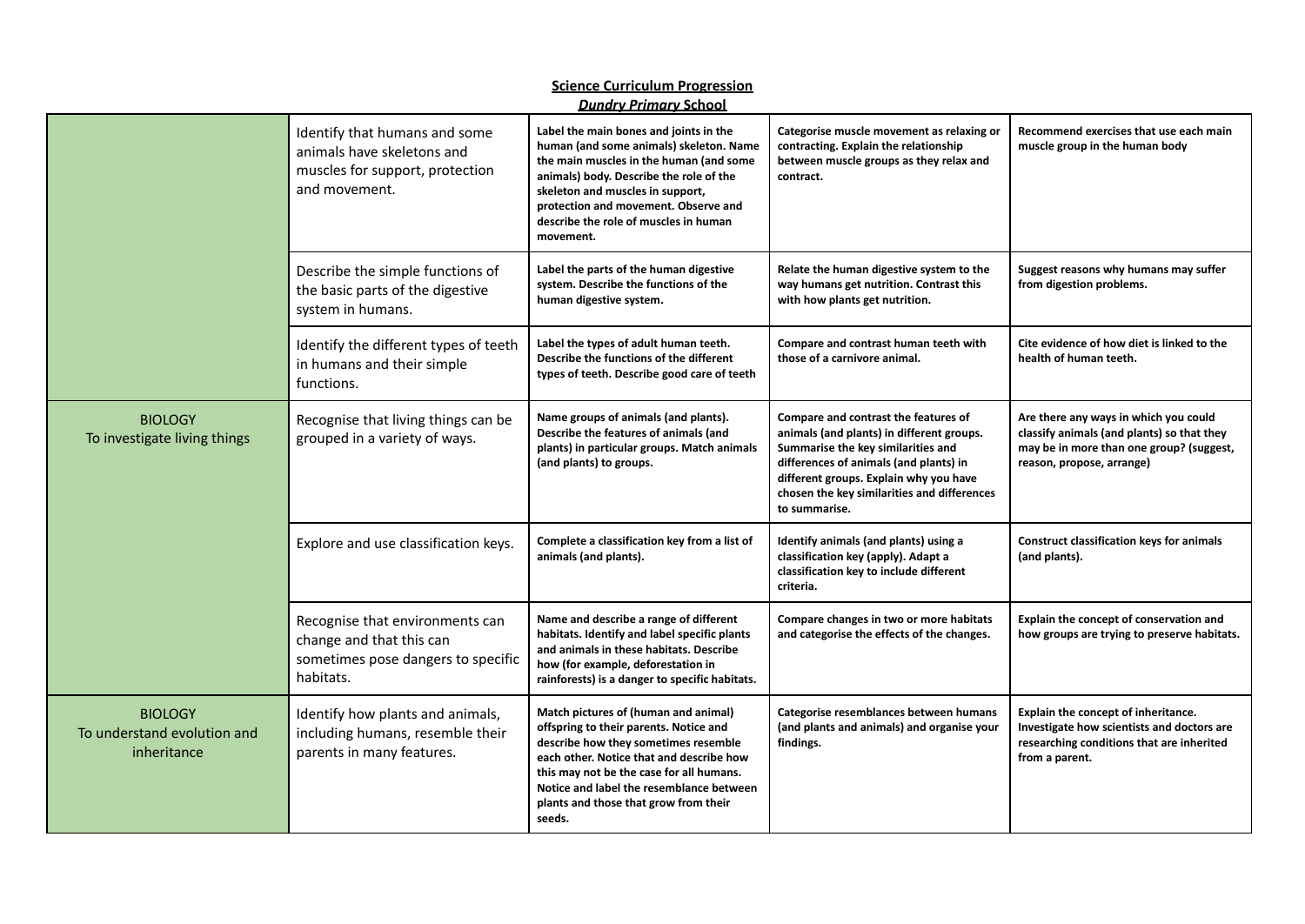| <b>Science Curriculum Progression</b><br><b>Dundry Primary School</b> |                                                                                                                                                                          |                                                                                                                                                                                                                                                                    |                                                                                                                                                                                                                                                            |                                                                                                                                                                                                                                                                                     |  |
|-----------------------------------------------------------------------|--------------------------------------------------------------------------------------------------------------------------------------------------------------------------|--------------------------------------------------------------------------------------------------------------------------------------------------------------------------------------------------------------------------------------------------------------------|------------------------------------------------------------------------------------------------------------------------------------------------------------------------------------------------------------------------------------------------------------|-------------------------------------------------------------------------------------------------------------------------------------------------------------------------------------------------------------------------------------------------------------------------------------|--|
|                                                                       | Recognise that living things have<br>changed over time and that fossils<br>provide information about living<br>things that inhabited the Earth<br>millions of years ago. | Name a variety of animal and plant fossils.<br>Describe the conditions in which the fossils<br>once lived. Note, name and describe plants<br>and animals that inhabited the Earth<br>millions of years ago.                                                        | Categorise fossils in a number of ways.<br>Compare and contrast different fossils.<br>Explain the process of the formation of<br>fossils.                                                                                                                  | Investigate the conditions in which life on<br>Earth survived millions of years ago.<br>Burning fossil fuels is widely thought by<br>scientists to contribute to a rise in<br>worldwide temperature. Investigate this<br>and cite evidence that supports or<br>questions this view. |  |
|                                                                       | Identify how animals and plants are<br>suited to and adapt to their<br>environment in different ways.                                                                    | Match a range of animals and plants to the<br>environments in which they are found.<br>Describe how animals and plants are suited<br>to the environments in which they are<br>found. Illustrate how animals and plants<br>adapt to environments in different ways. | Explain and give examples of the idea of<br>adaptation. Compare and contrast different<br>types of adaptation.                                                                                                                                             | True or false: plants and animals would not<br>survive if they could not adapt? Which do<br>you think are the best examples (suggest)<br>of an animal and plant that shows<br>adaptation ?                                                                                          |  |
| <b>CHEMISTRY</b><br>To investigate materials                          | Compare and group together<br>different kinds of rocks on the basis<br>of their simple, physical properties.                                                             | Name different types of rock. Describe the<br>properties (including hardness) of a variety<br>of different rocks. Label some of the<br>minerals found in rocks.                                                                                                    | Compare and contrast the properties of<br>different rocks. Group rocks on the basis of<br>their properties. (rather than their origins)<br>Infer the names and types of rocks based<br>on their observable properties or<br>descriptions of their minerals | True or false: The colour of a rock is a good<br>clue that helps to identify it? Always,<br>sometimes or never: Rocks that sparkle<br>have a high quartz content?                                                                                                                   |  |
|                                                                       | Relate the simple physical<br>properties of some rocks to their<br>formation (igneous or<br>sedimentary).                                                                | Observe and describe the properties of<br>igneous and sedimentary rocks. Describe<br>rocks as igneous or sedimentary. Describe<br>the properties of igneous and sedimentary<br>rocks. Illustrate how igneous and<br>sedimentary rocks are formed.                  | <b>Explain the main differences between</b><br>igneous and sedimentary rocks. Compare<br>the origins of different types of rocks and<br>identify patterns that would help one to<br>infer the type of rock.                                                | Generalise: how can the hardness of a rock<br>be related to its origins?                                                                                                                                                                                                            |  |
|                                                                       | Describe in simple terms how<br>fossils are formed when things that<br>have lived are trapped within<br>sedimentary rock.                                                | Describe the formation of fossils. Illustrate<br>the formation of fossils.                                                                                                                                                                                         | Identify the types of fossils (identify<br>patterns) that are most likely to be found in<br>different types of sedimentary rocks [e.g. in<br>shale, limestone, sandstone etc.]                                                                             | Is it possible that fossils could be found<br>within igneous rocks? Cite evidence.                                                                                                                                                                                                  |  |
|                                                                       | Recognise that soils are made from<br>rocks and organic matter.                                                                                                          | Observe and describe the properties of<br>soils. Observe and name different types of<br>soils. Find out about and describe how soil<br>is formed from rocks and organic matter.<br>Name the 'parent' materials of different<br>types of soils.                     | Explain how weathering contributes to the<br>formation of soils. Compare and contrast<br>different types of soils. Categorise soils<br>using a range of different criteria. Test soils<br>in various ways in order to identify them.                       | Recommend plants for different soil<br>conditions. True or false: Alluvial soils are<br>richer in nutrients than most other soils?<br>Investigate the flooding of the river Nile in<br>ancient Egyptian times and relate this to<br>your knowledge of soils.                        |  |
|                                                                       | Compare and group materials<br>together, according to whether<br>they are solids, liquids or gases.                                                                      | Name materials as solids, liquids or gases.<br>Observe and describe the typical properties<br>of solids, liquids and gases. Complete<br>tables to show information about solids,<br>liquids and gases.                                                             | Compare and contrast solids, liquids and<br>gases. Classify liquids in different ways.<br>Classify solids in different ways. Classify<br>gases in different ways. Explain why a<br>helium filled balloon will float in air.                                | True or false: liquids take the form of the<br>container they are in? True or false: solids<br>keep their shape unless it is altered by a<br>force? Always, sometimes or never: gases<br>are lighter than solids?                                                                   |  |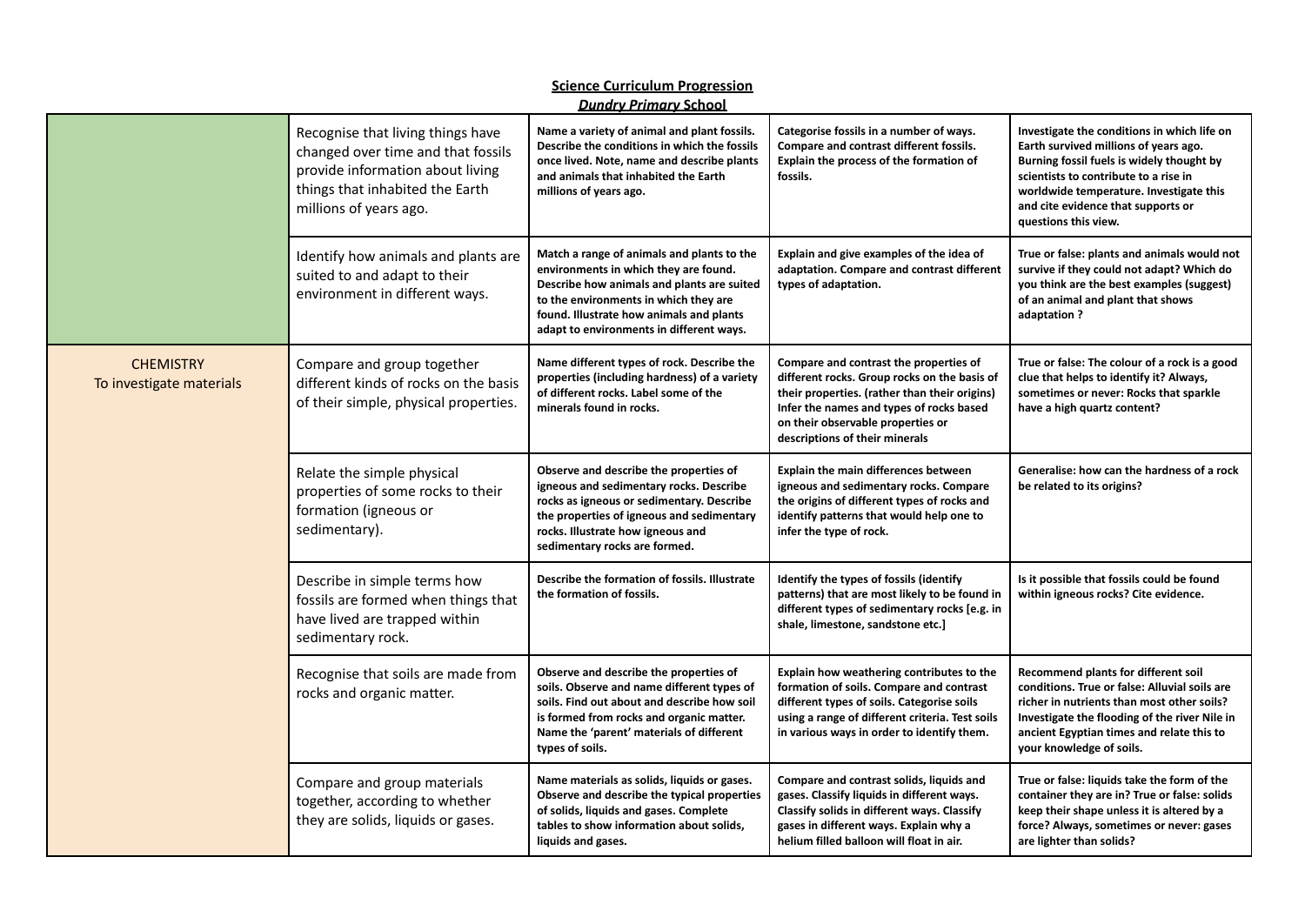| <b>Science Curriculum Progression</b><br><b>Dundry Primary School</b> |                                                                                                                                                                                                               |                                                                                                                                                                                                                                                              |                                                                                                                                                                                                                                                |                                                                                                                                                                                            |
|-----------------------------------------------------------------------|---------------------------------------------------------------------------------------------------------------------------------------------------------------------------------------------------------------|--------------------------------------------------------------------------------------------------------------------------------------------------------------------------------------------------------------------------------------------------------------|------------------------------------------------------------------------------------------------------------------------------------------------------------------------------------------------------------------------------------------------|--------------------------------------------------------------------------------------------------------------------------------------------------------------------------------------------|
|                                                                       | Observe that some materials<br>change state when they are heated<br>or cooled, and measure the<br>temperature at which this happens<br>in degrees Celsius (°C), building on<br>their teaching in mathematics. | Observe and describe the effect of heating<br>and cooling water, chocolate, butter and<br>other everyday materials. Measure the<br>changing temperature of materials as they<br>are heated and cooled and complete tables<br>and graphs to show the effects. | Summarise, using scientific terminology the<br>relationship between temperature and<br>states of matter. Explain the three states of<br>matter of water and how temperature<br>affects its state.                                              | Create a testable hypothesis about states<br>of matter, carry out tests and prove or<br>disprove your hypothesis.                                                                          |
|                                                                       | Identify the part played by<br>evaporation and condensation in<br>the water cycle and associate the<br>rate of evaporation with<br>temperature.                                                               | Describe the water cycle. Observe<br>evaporation. Observe and describe the<br>different rates of evaporation in different<br>temperatures.                                                                                                                   | Graph the relationship between<br>temperature and evaporation. Summarise<br>your results.                                                                                                                                                      | Suggest practical uses for the relationship<br>between temperature and evaporation.                                                                                                        |
| <b>PHYSICS</b><br>To understand movement, forces<br>and magnets       | Compare how things move on<br>different surfaces.                                                                                                                                                             | Observe and describe the movement of<br>objects on surfaces that are smooth and<br>rough, flat and inclined to different<br>degrees. Compete tables to record<br>observations. Use the word friction<br>appropriately.                                       | Identify patterns in the type of surface and<br>how this affects movement. Explain why<br>these patterns may exist. Experiment with<br>practical applications of this relationship.                                                            | Investigate the design of car tyres and<br>connect this to your understanding of<br>friction.                                                                                              |
|                                                                       | Notice that some forces need<br>contact between two objects, but<br>magnetic forces can act at a<br>distance.                                                                                                 | Observe and illustrate how objects need a<br>contact force for them to move. Name the<br>contact forces that move objects. Observe<br>and illustrate how magnetic forces act at a<br>distance.                                                               | <b>Experiment with magnets to explore</b><br>whether the force of magnetism can act<br>through materials (such as placing magnets<br>in ice, etc.) Identify any patterns in the type<br>and amount of material the force is acting<br>through. | Investigate practical applications of<br>magnetism in everyday life.                                                                                                                       |
|                                                                       | Observe how magnets attract or<br>repel each other and attract some<br>materials and not others.                                                                                                              | Observe and describe how magnets attract<br>or repel each other. Observe and describe<br>that magnets attract some (name)<br>materials and not others.                                                                                                       | Experiment with iron filings to see how<br>they act when magnets attract and repel<br>each other. Record your findings and<br>explain what is happening.                                                                                       | Explain the concept of magnetic fields and<br>how magnets attract or repel one another<br>when placed near each other. Prove that<br>there are magnetic fields by making them<br>'visible' |
|                                                                       | Compare and group together a<br>variety of everyday materials on<br>the basis of whether they are<br>attracted to a magnet, and identify<br>some magnetic materials.                                          | Observe then complete tables that describe<br>everyday materials as 'attracted' or 'not<br>attracted' to magnets.                                                                                                                                            | Explain why some materials are attracted<br>to magnets and others are not.                                                                                                                                                                     | Investigate practical applications of the<br>understanding of which materials are or<br>are not attracted to magnets. Suggest some<br>uses for this in school.                             |
|                                                                       | Describe magnets as having two<br>poles.                                                                                                                                                                      | label the north and south poles of<br>magnets.                                                                                                                                                                                                               | Explain why magnets have poles.<br>Experiment with cutting magnets in two.<br>Observe and explain what happens.                                                                                                                                | Why (explain concept) do we call parts of<br>Earth the North and South poles?<br>Investigate the Aurora Borealis and explain<br>(the concept) how this is linked to<br>magnetism.          |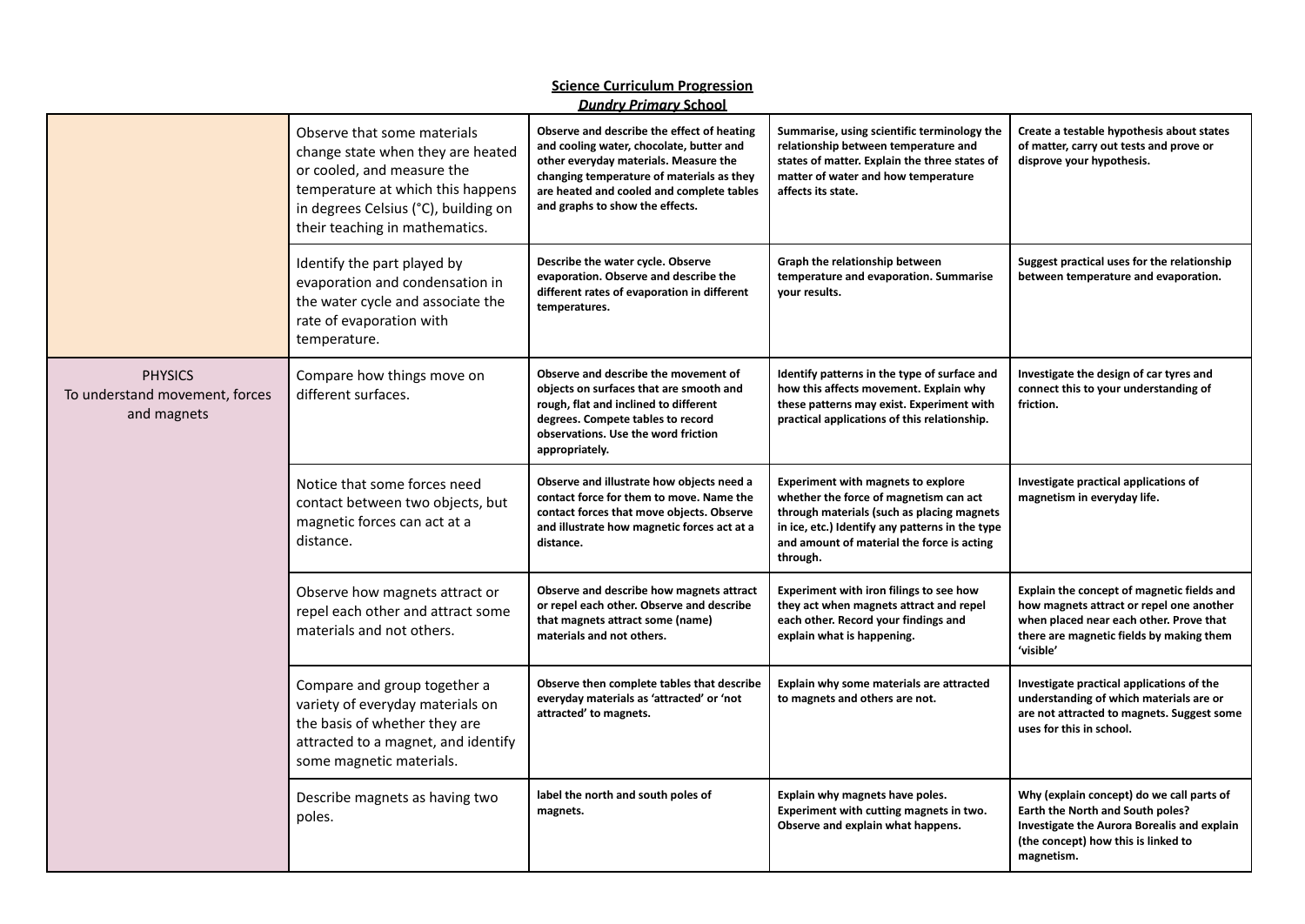| <b>Dundry Primary School</b>                       |                                                                                                             |                                                                                                                                                                                                                                       |                                                                                                                                                                                                                                               |                                                                                                                                                                                                                                           |  |
|----------------------------------------------------|-------------------------------------------------------------------------------------------------------------|---------------------------------------------------------------------------------------------------------------------------------------------------------------------------------------------------------------------------------------|-----------------------------------------------------------------------------------------------------------------------------------------------------------------------------------------------------------------------------------------------|-------------------------------------------------------------------------------------------------------------------------------------------------------------------------------------------------------------------------------------------|--|
|                                                    | Predict whether two magnets will<br>attract or repel each other,<br>depending on which poles are<br>facing. | Observe and describe the effect of placing<br>like and different poles of a magnet next to<br>each other. Complete tables that show<br>what you expect to happen when different<br>combinations of poles are facing each<br>other.    | Apply your knowledge of magnetic poles to<br>create a game that uses the idea that<br>magnets attract or repel each other.                                                                                                                    | s it possible (suggest) to make a magnet?<br>Prove or disprove this.                                                                                                                                                                      |  |
| <b>PHYSICS</b><br>To understand light and seeing   | Recognise that light is required in<br>order to see things and that dark is<br>the absence of light.        | Observe and record the effect of light in<br>seeing things. Answer questions about the<br>effect of light on seeing. Describe darkness.                                                                                               | Explain the relationship between light and<br>seeing. Experiment with different levels of<br>light on the visibility of different coloured<br>objects. Explain why it is important to dress<br>in high visibility clothing in some situations | Relate your knowledge of the Earth's<br>rotation in space to your understanding of<br>light and dark. True or false: The Sun is the<br>only natural source of light in our solar<br>system?                                               |  |
|                                                    | Notice that light is reflected from<br>surfaces.                                                            | Observe light reflected from surfaces.<br>Describe the effect of light reflecting from<br>surfaces. Label a number of effects of<br>reflection.                                                                                       | <b>Experiment with light reflecting from a</b><br>variety of different surfaces. Categorise<br>surfaces in terms of their reflective<br>properties.                                                                                           | Always, sometimes or never: Dark surfaces<br>do not reflect light as well as those that are<br>light?                                                                                                                                     |  |
|                                                    | Recognise that light from the sun<br>can be dangerous and that there<br>are ways to protect one's eyes.     | Name some safety rules to avoid damaging<br>ones eyes with light from the sun.                                                                                                                                                        | Apply your knowledge of safety rules to<br>explain how to safely view a solar eclipse.                                                                                                                                                        | Investigate different types of sunglasses<br>and recommend the best type to protect<br>ones eyes from day to day sunlight.<br>(teacher: reinforcing the point that it is still<br>not safe to look at the sun even through<br>sunglasses) |  |
|                                                    | Recognise that shadows are<br>formed when the light from a light<br>source is blocked by a solid object.    | Observe and record the effect of blocking<br>light with solid objects. Name the effect<br>and describe what is happening.                                                                                                             | Explain why an umbrella is a useful<br>practical example (apply) of shadows. Give<br>examples of other practical uses (apply) for<br>shadows.                                                                                                 | True or false: night time is a shadow?                                                                                                                                                                                                    |  |
|                                                    | Find patterns in the way that the<br>size of shadows change.                                                | Observe and record the length of shadows<br>at different times of the day. Observe and<br>record how the size of shadows change<br>when the source of light is moved closer or<br>further away from the object causing the<br>shadow. | Explain why shadows change size. Predict<br>when shadows will take a particular shape.<br>e.g. what will the shadow of a tree look like<br>on a bright summer evening with the sun in<br>a particular position?                               | What is the relationship between the<br>height of a light source in relation to the<br>object that is causing a shadow?                                                                                                                   |  |
| <b>PHYSICS</b><br>To investigate sound and hearing | Identify how sounds are made,<br>associating some of them with<br>something vibrating.                      | Listen to and describe a range of sounds<br>from different sources. Identify the source<br>of sounds. Complete experiments and<br>record findings that demonstrate how a<br>tuning fork is vibrating when it makes a<br>sound.        | Compare and contrast how loud and quiet<br>sounds are made. Experiment with stringed<br>musical instruments to discover how high<br>and low notes are made and explain your<br>findings. Explain the role of vibration in<br>creating sounds. | Suggest a way to prove the relationship<br>between vibration and pitch. True or false:<br>Higher notes are louder than lower notes?                                                                                                       |  |
|                                                    | Recognise that vibrations from<br>sounds travel through a medium to<br>the ear.                             | Listen to and describe sounds through a<br>variety of mediums. Draw a labelled<br>diagram that shows how vibrations travel<br>through a medium to the ear.                                                                            | Compare and contrast the effectiveness of<br>different mediums in transmitting sounds.                                                                                                                                                        | Suggest reasons why whales and dolphins<br>can communicate over long distances. Do<br>you agree: air is not a very good medium<br>for transmitting sounds?                                                                                |  |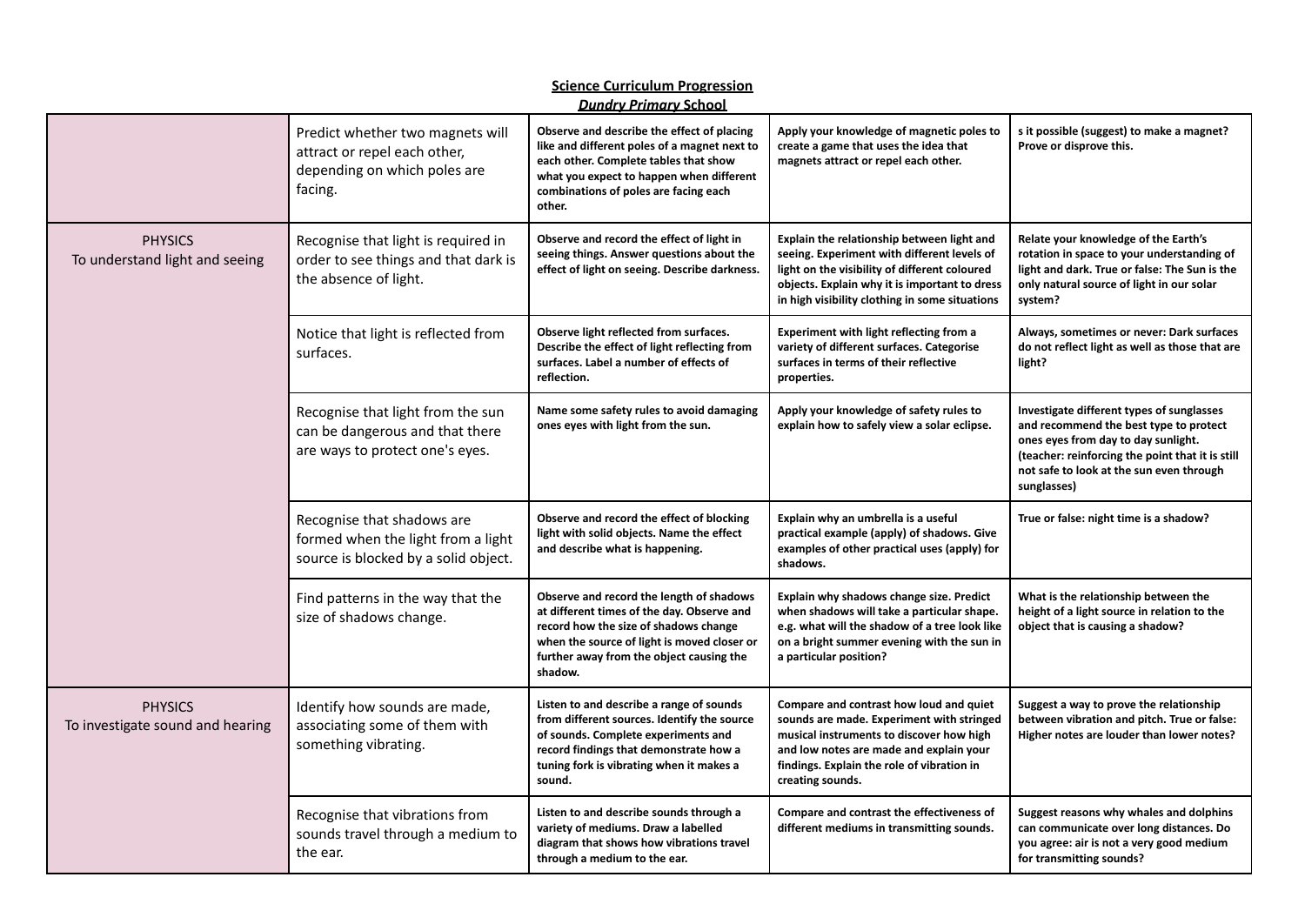| <b>Dundry Primary School</b>                                     |                                                                                                                                                               |                                                                                                                                                                                                                                                                                     |                                                                                                                                                                                                                                                                                               |                                                                                                                                                                                                                                                                                                                           |
|------------------------------------------------------------------|---------------------------------------------------------------------------------------------------------------------------------------------------------------|-------------------------------------------------------------------------------------------------------------------------------------------------------------------------------------------------------------------------------------------------------------------------------------|-----------------------------------------------------------------------------------------------------------------------------------------------------------------------------------------------------------------------------------------------------------------------------------------------|---------------------------------------------------------------------------------------------------------------------------------------------------------------------------------------------------------------------------------------------------------------------------------------------------------------------------|
| <b>PHYSICS</b><br>To understand electrical circuits              | Identify common appliances that<br>run on electricity.                                                                                                        | Identify and name common appliances that<br>run on electricity. Label appliances that run<br>on high and low voltage electricity. Identify<br>and describe sources of electricity for<br>appliances, including mains, battery, solar<br>and others.                                 | <b>Explain the similarities and differences</b><br>between a 240 volt 40 watt halogen light<br>bulb and a 12 volt, 6 watt L.E.D light bulb.<br><b>Explain the similarities and differences</b><br>between a 240 volt mains powered vacuum<br>cleaner and a 12 volt battery vacuum<br>cleaner. | Investigate battery powered road cars and<br>draw some conclusions about their benefits<br>and problems.                                                                                                                                                                                                                  |
|                                                                  | Construct a simple series electrical<br>circuit, identifying and naming its<br>basic parts, including cells, wires,<br>bulbs, switches and buzzers.           | Follow instructions to create a series<br>circuit. Label the components of the circuit.                                                                                                                                                                                             | Make a number of series circuits containing<br>different components. Explain the<br>similarities between the circuits despite<br>the different components.                                                                                                                                    | Explain the concept of a series circuit and<br>recommend some general rules.                                                                                                                                                                                                                                              |
|                                                                  | Identify whether or not a lamp will<br>light in a simple series circuit,<br>based on whether or not the lamp<br>is part of a complete loop with a<br>battery. | Complete incomplete circuits by adding the<br>correct components. Answer questions<br>about the completeness of various circuits.                                                                                                                                                   | Predict the effect of changing the<br>arrangement of the components of a circuit<br>(some of which maintain a circuit and other<br>that do not). Experiment with the effect of<br>placing more than one bulb in a series<br>circuit and summarise your findings.                              | Find and rectify faults (solve non-routine<br>problems) for a range of incomplete circuits                                                                                                                                                                                                                                |
|                                                                  | Recognise that a switch opens and<br>closes a circuit and associate this<br>with whether or not a lamp lights<br>in a simple series circuit.                  | Observe and describe the effect of using<br>switches in a circuit. Complete circuit<br>diagrams showing and labelling switches.                                                                                                                                                     | Explain why opening and closing switches<br>affects a series circuit.                                                                                                                                                                                                                         | True or false: If there are five switches in a<br>row in a series circuit, only one needs to be<br>'on' for the circuit to be complete? Relate<br>the idea of switches to the creation and<br>sending of 'morse code'.                                                                                                    |
|                                                                  | Recognise some common<br>conductors and insulators, and<br>associate metals with being good<br>conductors.                                                    | Observe and record how different<br>materials act as conductors or insulators of<br>electricity. Observe the effect of some poor<br>and good conductors and label materials as<br>poor or good conductors.                                                                          | Categorise materials on the basis of their<br>conductivity. Experiment with materials<br>that conduct but also resist the flow of<br>electricity. Summarise your findings.                                                                                                                    | True or false: Everything on Earth either<br>conducts or doesn't conduct electricity,<br>including humans?                                                                                                                                                                                                                |
| <b>PHYSICS</b><br>To understand the Earth's<br>movement in space | Describe the movement of the<br>Earth relative to the Sun in the<br>solar system.                                                                             | Describe the movement of the Earth<br>relative to the Sun. Label and describe our<br>solar system. Answer questions about the<br>scientists who first observed the Earth's<br>movement around the Sun. Describe how<br>the movement of the Earth gives rise to<br>seasonal changes. | Explain why the Earth's movement gives<br>rise to the seasons. Explain why the effect<br>of the Earth's movement on seasons is<br>more acute further away from the equator.                                                                                                                   | True or false: A year is always 365 days, no<br>matter where one is in our solar system?<br>Relate your knowledge of the Earth's<br>movement relative to the Sun to time<br>zones. Assess the significance of this to our<br>daily lives. Do you agree: At any time of day<br>it is always 5 O' Clock somewhere on Earth. |
|                                                                  | Describe the movement of the<br>Moon relative to the Earth.                                                                                                   | identify and label the Moon and Earth.<br>Describe the Moon's movement relative to<br>the Earth. Answer questions about<br>theMoon's movement relative to the earth.<br>Observe, name and record the phases of<br>the Moon.                                                         | Explain why the moon's movement affects<br>the tides of oceans and seas on Earth.<br>Explain how we can predict the times of<br>high and low tides.                                                                                                                                           | Could this be true: the shape of the moon's<br>phases is a natural calendar? Is it possible<br>(prove or disprove) to calculate how long<br>until a particular moon shape will appear<br>again? Explain the concept of a leap year.                                                                                       |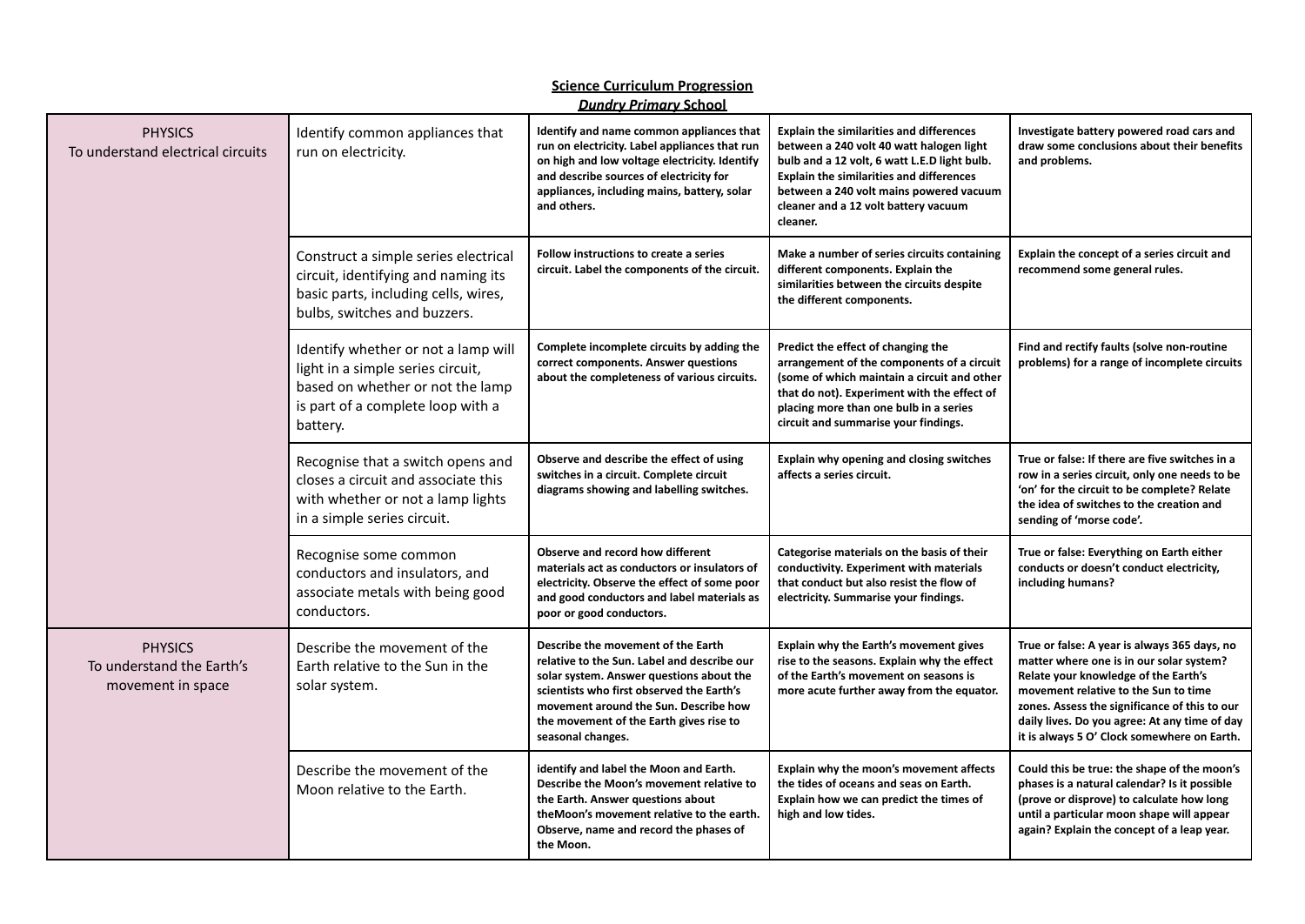**UKS2**

| <b>Learning Objective</b>                          | <b>Key Indicator</b>                                                                                                                         | <b>Basic</b>                                                                                                                                                                                                                                                                                                                    | <b>Advancing</b>                                                                                                                                                                                                                                                                                                                                  | Deep                                                                                                                                                                                                                                                                                                                                          |
|----------------------------------------------------|----------------------------------------------------------------------------------------------------------------------------------------------|---------------------------------------------------------------------------------------------------------------------------------------------------------------------------------------------------------------------------------------------------------------------------------------------------------------------------------|---------------------------------------------------------------------------------------------------------------------------------------------------------------------------------------------------------------------------------------------------------------------------------------------------------------------------------------------------|-----------------------------------------------------------------------------------------------------------------------------------------------------------------------------------------------------------------------------------------------------------------------------------------------------------------------------------------------|
| <b>BIOLOGY</b><br>To understand plants             | Relate knowledge of plants to<br>studies of evolution and<br>inheritance.                                                                    | Describe how plants and animals may<br>evolve through adaptation to their<br>environment.                                                                                                                                                                                                                                       | Compare and contrast the way different<br>plants and animals have adapted to their<br>environments. Organise information<br>graphically.                                                                                                                                                                                                          | What is the relationship between plants<br>adapting to their environments and the<br>theory of human evolution?                                                                                                                                                                                                                               |
|                                                    | Relate knowledge of plants to<br>studies of all living things.                                                                               | Describe the life processes common to all<br>living things.                                                                                                                                                                                                                                                                     | In which ways do the life processes of all<br>living things vary? (contrast) Organise<br>information, including data that supports<br>that the life processes of all living things<br>vary.                                                                                                                                                       | Why do the leaves of deciduous trees<br>change colour and fall off in Autumn?<br>(generalise) How does this relate to any life<br>processes of animals?                                                                                                                                                                                       |
| <b>BIOLOGY</b><br>To understand animals and humans | Describe the changes as humans<br>develop to old age.                                                                                        | Describe the main changes in the human<br>body from a child to an adult to old age.<br>What are (describe) the physical signs of<br>humans ageing?                                                                                                                                                                              | Compare and contrast the physical<br>appearance of children and adults. Graph<br>changes in average heights of males and<br>females at different ages. Summarise your<br>findings.                                                                                                                                                                | Interpret data about normal blood pressure<br>in children and adults and draw some<br>conclusions. Make generalisations between<br>the relationship between age and changes<br>in humans. (emphasising continuous<br>variables noted by the use of comparative<br>degrees ending in er e.g. the younger the<br>person the smaller their size) |
|                                                    | Identify and name the main parts<br>of the human circulatory system,<br>and describe the functions of the<br>heart, blood vessels and blood. | Draw and label diagrams of the human<br>circulatory system. Describe the functions<br>of the heart, blood vessels and blood.                                                                                                                                                                                                    | Contrast the different roles of veins and<br>arteries in the human circulatory system.<br>Explain the different functions of the parts<br>of the human heart.                                                                                                                                                                                     | Discover information about human blood<br>pressure. Relate information about blood<br>pressure to diet and lifestyle.                                                                                                                                                                                                                         |
|                                                    | Recognise the importance of diet,<br>exercise, drugs and lifestyle on the<br>way the human body functions.                                   | Read and answer questions about the<br>importance of diet and exercise. Observe<br>and record the effect of exercise on<br>heartbeat. Describe a healthy, balanced<br>diet. Describe some of the possible effects<br>of poor exercise, drug misuse (including<br>smoking) and poor diet on the way the<br>human body functions. | Graph the effect of exercise on pulse rate.<br>Explain your findings. Explain the possible<br>effects of too much sugar in one's diet on<br>how the human body functions.                                                                                                                                                                         | Discover how coronary arteries may<br>become blocked and cause heart attacks.<br>Argue this statement: You are what you<br>eat. Do you agree: diet is eighty percent of<br>your fitness regime and exercise twenty?                                                                                                                           |
|                                                    | Describe the ways in which<br>nutrients and water are<br>transported within animals,<br>including humans.                                    | Name some nutrients that are important<br>for humans. Describe how nutrients are<br>important for animals and humans. Draw<br>diagrams that show how arteries and veins<br>are connected by capillaries. Describe how<br>water and nutrients pass from the arteries,<br>through capillaries, to veins.                          | <b>Explain the similarities and differences</b><br>between arteries, veins and capillaries.<br>Explain why, in humans, capillaries are vital<br>for the transportation of water and<br>nutrients. Explain why the transportation<br>of water and nutrients in humans is<br>important for: • joints • mucus membranes<br>• blood • removing toxins | Relate the transportation of water in<br>humans and animals to your knowledge of<br>plants.                                                                                                                                                                                                                                                   |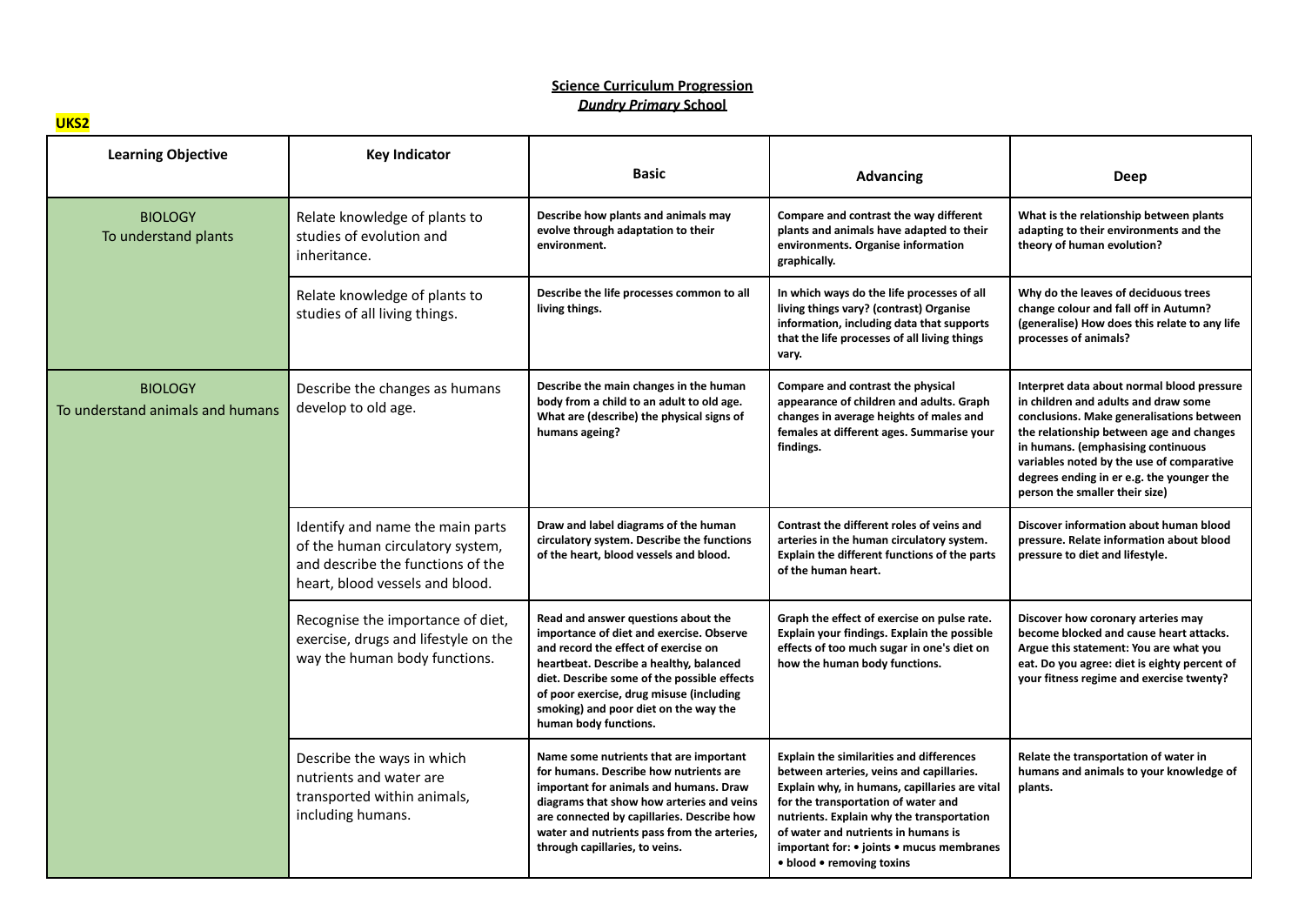| <b>Science Curriculum Progression</b><br><b>Dundry Primary School</b> |                                                                                                                                                                                                                                                                                                     |                                                                                                                                                                                                                                                                                                         |                                                                                                                                                                                  |                                                                                                                                                                                                                                                                                     |
|-----------------------------------------------------------------------|-----------------------------------------------------------------------------------------------------------------------------------------------------------------------------------------------------------------------------------------------------------------------------------------------------|---------------------------------------------------------------------------------------------------------------------------------------------------------------------------------------------------------------------------------------------------------------------------------------------------------|----------------------------------------------------------------------------------------------------------------------------------------------------------------------------------|-------------------------------------------------------------------------------------------------------------------------------------------------------------------------------------------------------------------------------------------------------------------------------------|
| <b>BIOLOGY</b><br>To investigate living things                        | Describe the differences in the life<br>cycles of a mammal, an amphibian,<br>an insect and a bird.                                                                                                                                                                                                  | Draw and Describe the life cycle of a<br>mammal. Draw and Describe the life cycle<br>of an amphibian. Draw and Describe the<br>life cycle of an insect. Draw and Describe<br>the life cycle of a bird.                                                                                                  | <b>Explain the similarities and differences in</b><br>the life cycles of a mammal, an amphibian,<br>an insect and a bird.                                                        | True or false: all young offspring look like<br>smaller versions of their adult parents?<br>Always, sometimes or never: eggs are<br>common to the life cycles of mammals,<br>amphibians, insects and birds?                                                                         |
|                                                                       | Describe the life process of<br>reproduction in some plants and<br>animals.                                                                                                                                                                                                                         | Draw and describe the process of<br>reproduction in some plants. Draw and<br>describe the process of reproduction in<br>some animals.                                                                                                                                                                   | <b>Explain the similarities and differences</b><br>between the process of reproduction in<br>plants and animals.                                                                 | Relate the reproduction of plants to your<br>knowledge of the life cycle of insects.<br>Relate the reproduction of some animals<br>and plants to your knowledge of food<br>chains.                                                                                                  |
|                                                                       | Describe how living things are<br>classified into broad groups<br>according to common observable<br>characteristics.                                                                                                                                                                                | Look at and copy classification keys for<br>common insects. Use classification keys to<br>identify insects and animals. Make<br>classification keys.                                                                                                                                                    | Identify plants, mammals, amphibians,<br>insects and birds from classification keys.<br>Explain why observable features are used<br>to classify living things into broad groups. | Propose criteria for the creation of<br>classification groups for either: • mammals<br>• amphibians • insects • birds. Present<br>information about and reasons for these<br>groups.                                                                                                |
|                                                                       | Give reasons for classifying plants<br>and animals based on specific<br>characteristics.                                                                                                                                                                                                            | Recognise and name the characteristics<br>used in classification groups for plants and<br>animals. List reasons why these<br>characteristics are used.                                                                                                                                                  | Explain some of the problems with not<br>using specific characteristics when<br>classifying living things.                                                                       | Do you agree: observable characteristics<br>are not the only way to scientifically group<br>plants and animals?                                                                                                                                                                     |
| <b>BIOLOGY</b><br>To understand evolution and<br>inheritance          | Recognise that living things have<br>changed over time and that fossils<br>provide information about living<br>things that inhabited the Earth<br>millions of years ago. *Note - this<br>indicator also appears in Milestone<br>2 and the tasks here are replicated                                 | Name a variety of animal and plant fossils.<br>Describe the conditions in which the fossils<br>once lived. Note, name and describe plants<br>and animals that inhabited the Earth<br>millions of years ago.                                                                                             | Categorise fossils in a number of ways.<br>Compare and contrast different fossils.<br>Explain the process of the formation of<br>fossils.                                        | Investigate the conditions in which life on<br>Earth survived millions of years ago.<br>Burning fossil fuels is widely thought by<br>scientists to contribute to a rise in<br>worldwide temperature. Investigate this<br>and cite evidence that supports or<br>questions this view. |
|                                                                       | Recognise that living things<br>produce offspring of the same kind,<br>but normally offspring vary and are<br>not identical to their parents.                                                                                                                                                       | Observe and describe differences between<br>living things and their offspring. Observe<br>and name offspring that are not identical<br>to their parents and describe how they<br>vary                                                                                                                   | Categorise differences in living things and<br>their offspring. Explain, with examples,<br>how offspring are not identical                                                       | Is it possible that a litter of cocker spaniel<br>puppies from two parents of the same<br>colour may vary in colour?                                                                                                                                                                |
|                                                                       | Identify how animals and plants are<br>adapted to suit their environment<br>in different ways and that<br>adaptation may lead to evolution.<br>*Note - a similar indicator also<br>appears in Milestone 2 but excludes<br>the last part - 'and that adaptation<br>may lead to evolution'. The tasks | Match a range of animals and plants to the<br>environments in which they are found.<br>Describe how animals and plants are suited<br>to the environments in which they are<br>found. Illustrate how animals and plants<br>adapt to environments in different ways.<br>Describe the theory of evolution. | Explain and give examples of the idea of<br>adaptation. Compare and contrast different<br>types of adaptation. Explain why<br>adaptation may lead to evolution.                  | True or false: plants and animals would not<br>survive if they could not adapt? Which do<br>you think are the best examples (suggest)<br>of an animal and plant that shows<br>adaptation ? Do you agree: evolution is the<br>only way a species can survive?                        |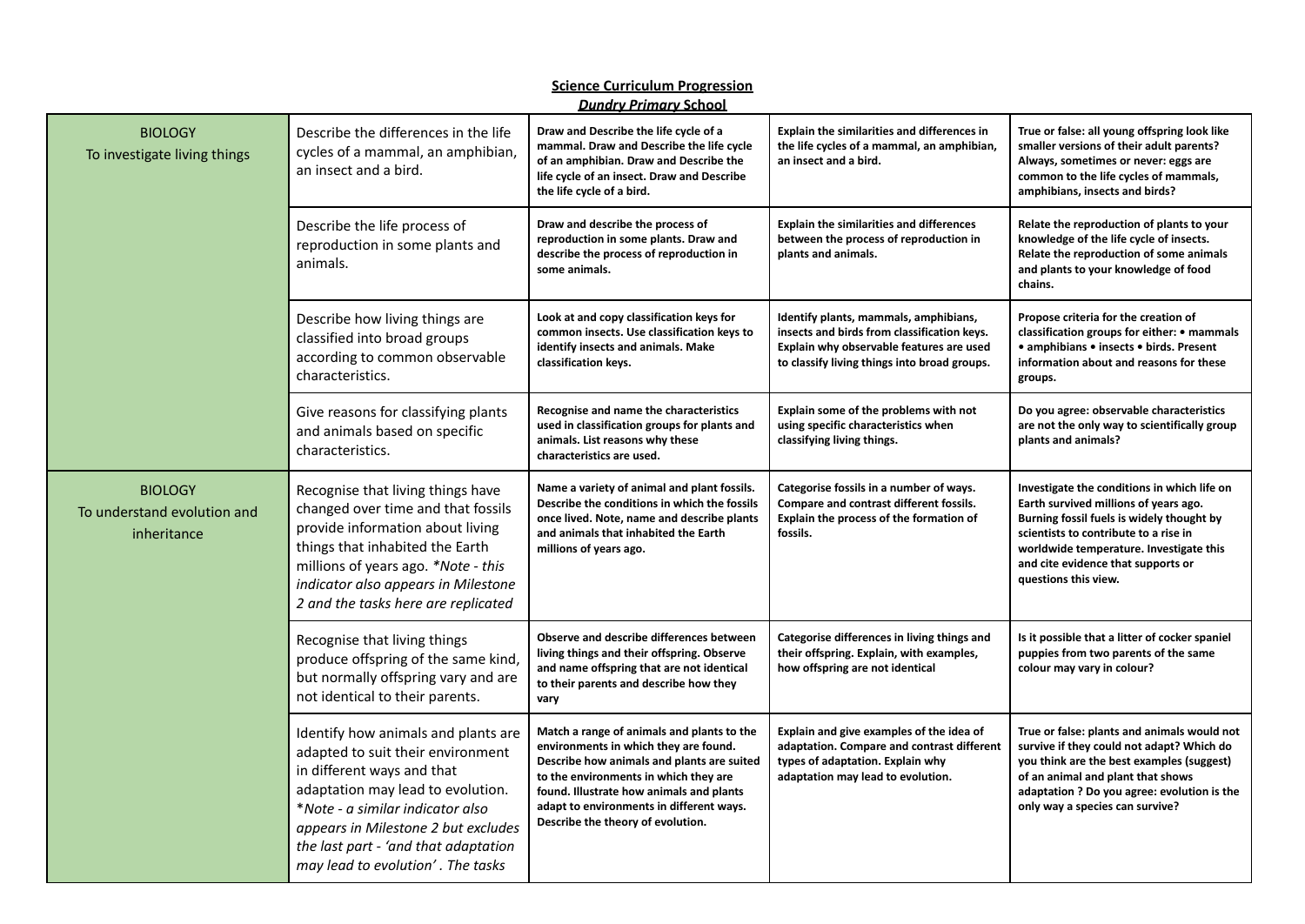|                                              | <u>Dundry Primary School</u>                                                                                                                                                                                             |                                                                                                                                                                                                                                                                                                                                                                                                                                    |                                                                                                                                                                                                                                            |                                                                                                                                                             |
|----------------------------------------------|--------------------------------------------------------------------------------------------------------------------------------------------------------------------------------------------------------------------------|------------------------------------------------------------------------------------------------------------------------------------------------------------------------------------------------------------------------------------------------------------------------------------------------------------------------------------------------------------------------------------------------------------------------------------|--------------------------------------------------------------------------------------------------------------------------------------------------------------------------------------------------------------------------------------------|-------------------------------------------------------------------------------------------------------------------------------------------------------------|
|                                              | here are replicated with some<br>additional tasks about evolution.                                                                                                                                                       |                                                                                                                                                                                                                                                                                                                                                                                                                                    |                                                                                                                                                                                                                                            |                                                                                                                                                             |
| <b>CHEMISTRY</b><br>To investigate materials | Compare and group together<br>everyday materials based on<br>evidence from comparative and fair<br>tests, including their hardness,<br>solubility, conductivity (electrical<br>and thermal), and response to<br>magnets. | Observe and describe materials on the<br>basis of their hardness, solubility,<br>conductivity and their response to<br>magnets. Carry out (follow instructions)<br>comparative tests to group materials. Carry<br>out (follow instructions) fair tests to group<br>materials.                                                                                                                                                      | Adapt a comparative test to group<br>materials. Predict the outcomes of your<br>test. Modify a fair test to group materials.<br>Predict the outcomes of your test.                                                                         | Devise an experiment that proves or<br>disproves a hypothesis you have created<br>about the properties of materials.                                        |
|                                              | Understand how some materials<br>will dissolve in liquid to form a<br>solution and describe how to<br>recover a substance from a<br>solution.                                                                            | Observe (through direct experience) and<br>describe materials as soluble or insoluble.<br>Observe and describe the effect of<br>evaporation of a solution on a substance<br>(solute) that has dissolved in a liquid<br>(solvent).                                                                                                                                                                                                  | Apply your knowledge of solutions to<br>explain how a substance has not<br>disappeared when it forms a solution.<br>Modify a fair test to demonstrate your<br>knowledge.                                                                   | Relate, citing evidence, your understanding<br>of solutions to your understanding of the<br>water cycle.                                                    |
|                                              | Use knowledge of solids, liquids<br>and gases to decide how mixtures<br>might be separated, including<br>through filtering, sieving and<br>evaporating.                                                                  | Observe and describe how items may be<br>separated through filtering, serving and<br>evaporation.                                                                                                                                                                                                                                                                                                                                  | Experiment with ways to separate pebbles<br>and silt in a solution of salt. Explain your<br>methods and summarise your results                                                                                                             | Is there a way (propose) to recover water<br>after recovering a substance from a<br>solution after evaporation? Prove it.                                   |
|                                              | Give reasons, based on evidence<br>from comparative and fair tests, for<br>the particular uses of everyday<br>materials, including metals, wood<br>and plastic.                                                          | Observe and describe materials on the<br>basis of their hardness and conductivity.<br>Label materials using a range of scientific<br>vocabulary, including insulators and<br>conductors. Carry out (follow instructions)<br>comparative tests to assess the suitability<br>of everyday materials for a purpose. Carry<br>out (follow instructions) fair tests to assess<br>the suitability of everyday materials for a<br>purpose. | Apply your understanding of the properties<br>of materials to explain why a range of<br>everyday items have been made from a<br>particular material.                                                                                       | What might happen (propose) if a bird sits<br>on a live, uninsulated power line? Explain<br>the concepts you are using to give your<br>answer.              |
|                                              | Demonstrate that dissolving,<br>mixing and changes of state are<br>reversible changes.                                                                                                                                   | Observe and describe how mixing is<br>reversible. Observe and describe how<br>dissolving a substance into a solution is<br>reversible. Observe and describe how<br>changes of state are reversible.                                                                                                                                                                                                                                | Demonstrate reversible changes by<br>Graphing the temperature of water as it<br>changes state from a liquid to a solid and<br>from a solid to a liquid and identify<br>patterns between temperature and state.<br>Summarise your findings. | Always, sometimes or never: changes to<br>materials that are reversible require<br>something else to change first before they<br>can change? Cite evidence. |
|                                              | Explain that some changes result in<br>the formation of new materials,                                                                                                                                                   | Observe and describe how burning a<br>material creates a new material and is not<br>reversible. Observe and describe how                                                                                                                                                                                                                                                                                                           | Categorise and give examples of changes as<br>reversible or not reversible. Experiment<br>with making Plaster of Paris moulds.                                                                                                             | True or false: changes in temperature cause<br>only reversible and not irreversible<br>changes? Cite evidence.                                              |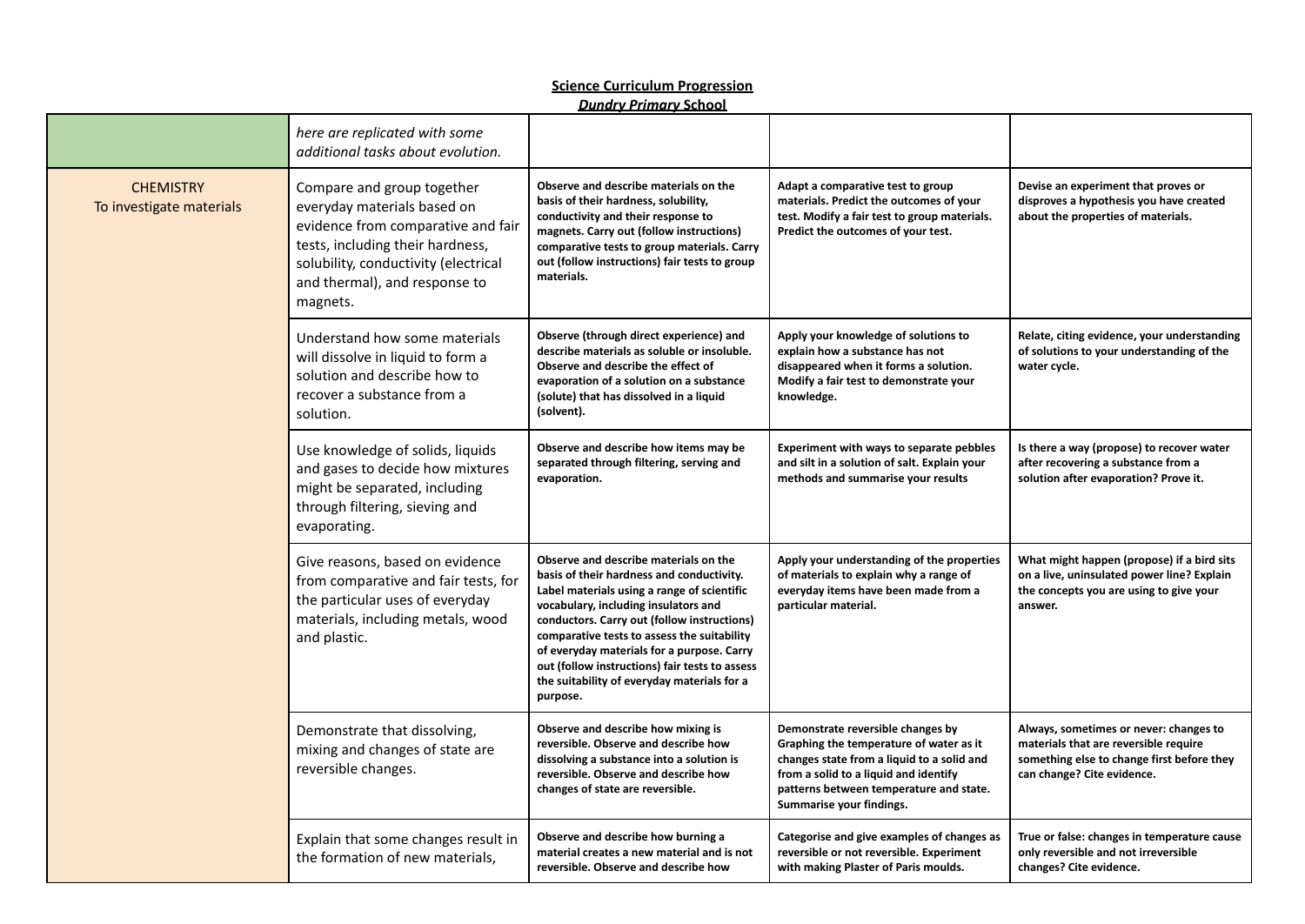| <b>Science Curriculum Progression</b><br><b>Dundry Primary School</b> |                                                                                                                                                                                                          |                                                                                                                                                                                                                                    |                                                                                                                            |                                                                                                                                                                                                                                                      |
|-----------------------------------------------------------------------|----------------------------------------------------------------------------------------------------------------------------------------------------------------------------------------------------------|------------------------------------------------------------------------------------------------------------------------------------------------------------------------------------------------------------------------------------|----------------------------------------------------------------------------------------------------------------------------|------------------------------------------------------------------------------------------------------------------------------------------------------------------------------------------------------------------------------------------------------|
|                                                                       | and that this kind of change is not<br>usually reversible, including<br>changes associated with burning,<br>oxidation and the action of acid on<br>bicarbonate of soda.                                  | oxidation of (e.g. steel) creates a new<br>material and is not reversible. Observe and<br>describe how adding an acid to (e.g.<br>bicarbonate of soda) creates a new<br>material and is not reversible.                            | Observe, record and explain what happens<br>to the material as water is added to the<br>powder. Summarise your findings.   |                                                                                                                                                                                                                                                      |
| <b>PHYSICS</b><br>To understand movement, forces<br>and magnets       | Describe magnets as having two<br>poles. * Note - this indicator also<br>appears in Milestone 2 and the<br>tasks here are replicated.                                                                    | label the north and south poles of<br>magnets.                                                                                                                                                                                     | Explain why magnets have poles.<br>Experiment with cutting magnets in two.<br>Observe and explain what happens.            | Why (explain concept) do we call parts of<br>Earth the North and South poles?<br>Investigate the Aurora Borealis and explain<br>(the concept) how this is linked to<br>magnetism.                                                                    |
|                                                                       | Predict whether two magnets will<br>attract or repel each other,<br>depending on which poles are<br>facing. * Note - this indicator also<br>appears in Milestone 2 and the<br>tasks here are replicated. | Observe and describe the effect of placing<br>like and different poles of a magnet next to<br>each other. Complete tables that show<br>what you expect to happen when different<br>combinations of poles are facing each<br>other. | Apply your knowledge of magnetic poles to<br>create a game that uses the idea that<br>magnets attract or repel each other. | Is it possible (suggest) to make a magnet?<br>Prove or disprove this.                                                                                                                                                                                |
|                                                                       | Explain that unsupported objects<br>fall towards the Earth because of<br>the force of gravity acting between<br>the Earth and the falling object.                                                        | Observe and describe the effect of the<br>force of gravity.                                                                                                                                                                        | Interpret data about the rate that different<br>materials fall towards Earth. Summarise<br>your findings.                  | Which will reach Earth first if dropped from<br>the same height: 1kg of feathers or 1kg of<br>steel? (explain concepts)                                                                                                                              |
|                                                                       | Identify the effect of drag forces,<br>such as air resistance, water<br>resistance and friction that act<br>between moving surfaces.                                                                     | Observe and describe the effect of air<br>resistance. Observe and describe the effect<br>of water resistance. Observe and describe<br>the effect of friction. Describe these forces<br>as drag forces                              | Apply your knowledge of friction to<br>positive applications. Explain your ideas.                                          | Relate the size of a drag force to the size of<br>the object it is acting on.                                                                                                                                                                        |
|                                                                       | Describe, in terms of drag forces,<br>why moving objects that are not<br>driven tend to slow down.                                                                                                       | Observe and describe how objects tend to<br>slow down because of drag forces.                                                                                                                                                      | Apply your knowledge of drag forces to<br>some positive applications.                                                      | Always, sometimes or never: the slowing<br>effect of drag forces can be overcome if an<br>object is driven. (explain concept, make<br>generalisations) (emphasising continuous<br>variables noted by the use of comparative<br>degrees ending in er) |
|                                                                       | Understand that force and motion<br>can be transferred through<br>mechanical devices such as gears,<br>pulleys, levers and springs. Note:<br>we recommend linking this                                   | Observe and describe how forces and<br>motion can be transferred through gears,<br>pulleys, levers and springs. Label the forces<br>and draw the directions in which they<br>transfer.                                             | Apply your knowledge of forces and<br>movement to make a working mechanism.                                                | Can (suggest) a rotary motion be changed<br>into a linear (up and down) motion? Prove<br>or disprove this.                                                                                                                                           |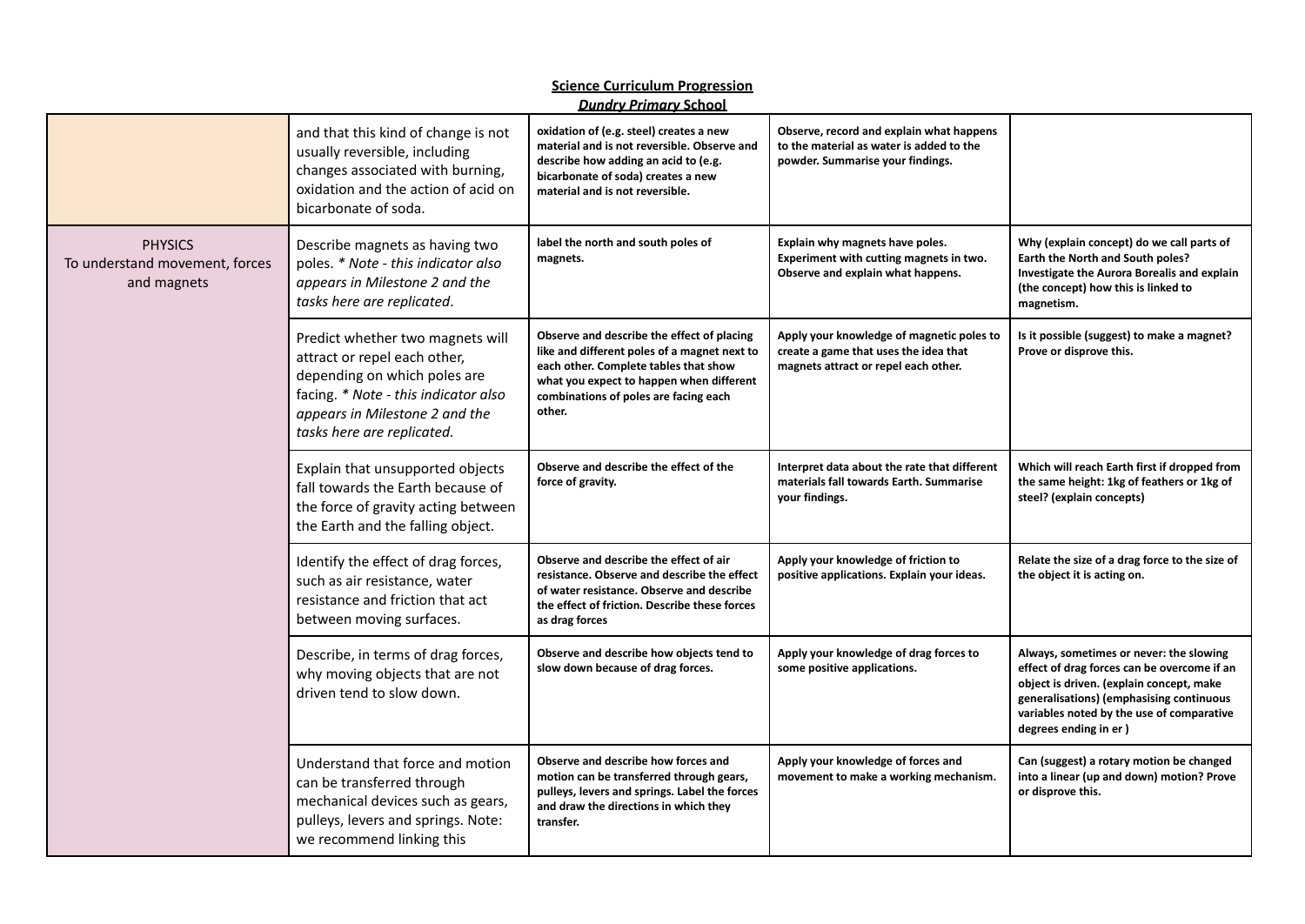|                                                    |                                                                                                                                                                                                                                 | <u>,,,,,,,,,,,,,,,,,,,,,,,,,,,,</u>                                                                                                                                                                                                                                                    |                                                                                                                                                                                                                                      |                                                                                                                                                                                                                                                                                                  |
|----------------------------------------------------|---------------------------------------------------------------------------------------------------------------------------------------------------------------------------------------------------------------------------------|----------------------------------------------------------------------------------------------------------------------------------------------------------------------------------------------------------------------------------------------------------------------------------------|--------------------------------------------------------------------------------------------------------------------------------------------------------------------------------------------------------------------------------------|--------------------------------------------------------------------------------------------------------------------------------------------------------------------------------------------------------------------------------------------------------------------------------------------------|
|                                                    | indicator to mechanical systems in<br>Design Technology.                                                                                                                                                                        |                                                                                                                                                                                                                                                                                        |                                                                                                                                                                                                                                      |                                                                                                                                                                                                                                                                                                  |
|                                                    | Understand that some mechanisms<br>including levers, pulleys and gears,<br>allow a smaller force to have a<br>greater effect. Note: we<br>recommend linking this indicator to<br>mechanical systems in Design<br>Technology     | Observe and describe the effect of<br>changing gears on a bicycle. Observe and<br>describe the effect of using a lever to try to<br>move a heavy object (e.g. lifting the<br>teacher) Observe and describe the effect of<br>using a pulley, or geared pulleys to lift<br>heavy objects | Apply your knowledge of gears, pulleys and<br>levers to demonstrate and explain how a<br>small force can have a greater effect.                                                                                                      | Using a pulley allows a small force to have<br>a greater effect but increases the amount<br>of pulls one has to make. Make<br>generalisations about the relationship<br>between forces and effect. (emphasising<br>continuous variables noted by the use of<br>comparative degrees ending in er) |
| <b>PHYSICS</b><br>To understand light and seeing   | Understand that light appears to<br>travel in straight lines.                                                                                                                                                                   | Draw and label diagrams to show how light<br>travels.                                                                                                                                                                                                                                  | <b>Experiment with ways that demonstrate</b><br>how light travels. Predict where light will<br>appear after hitting a reflective surface.                                                                                            | Investigate whether light can ever 'bend'<br>around corners and present information on<br>this. Note : this is called diffraction. Does<br>blocking light prove that it travels? (reason,<br>investigate)                                                                                        |
|                                                    | Use the idea that light travels in<br>straight lines to explain that objects<br>are seen because they give out or<br>reflect light into the eyes.                                                                               | Draw and label diagrams that show how<br>objects are seen. Observe and describe<br>how light diverges from a source.                                                                                                                                                                   | Experiment with making or using a<br>periscope to demonstrate how objects may<br>be seen. Explain what is happening to the<br>light.                                                                                                 | True or false: light is invisible?                                                                                                                                                                                                                                                               |
|                                                    | Use the idea that light travels in<br>straight lines to explain why<br>shadows have the same shape as<br>the objects that cast them, and to<br>predict the size of shadows when<br>the position of the light source<br>changes. | Draw and label diagrams that show how<br>shadows are formed and that the size of<br>the shadow may be predicted when the<br>position of the source of light changes.<br>Describe how divergent light from a source<br>affects the size of shadows.                                     | Explain why shadows are 'longer' in the<br>winter and 'shorter' in the summer. Explain<br>why a shadow of an object may not appear<br>to be the same shape as the object.                                                            | Is it possible (reason) that a shadow can be<br>formed that is smaller than the object that<br>created it?                                                                                                                                                                                       |
|                                                    | Explain that we see things because<br>light travels from light sources to<br>our eyes or from light sources to<br>objects and then to our eyes.                                                                                 | Draw and label diagrams to explain how we<br>see.                                                                                                                                                                                                                                      | Explain and demonstrate why we can not<br>always see all of the Moon.                                                                                                                                                                | Investigate and present information on<br>how objects, such as a stick, appear to<br>bend when placed in water. Note: this is<br>called refraction                                                                                                                                               |
| <b>PHYSICS</b><br>To investigate sound and hearing | Find patterns between the pitch of<br>a sound and features of the object<br>that produced it.                                                                                                                                   | Observe and describe the differences in the<br>pitch of a sound and the object that<br>produced it.                                                                                                                                                                                    | Experiment with, explain and demonstrate<br>the pattern between pitch of sound and<br>the features of the object that produced it.<br>(emphasising continuous variables noted<br>by the use of comparative degrees ending<br>in er ) | Relate your understanding of pitch to<br>musical instruments.                                                                                                                                                                                                                                    |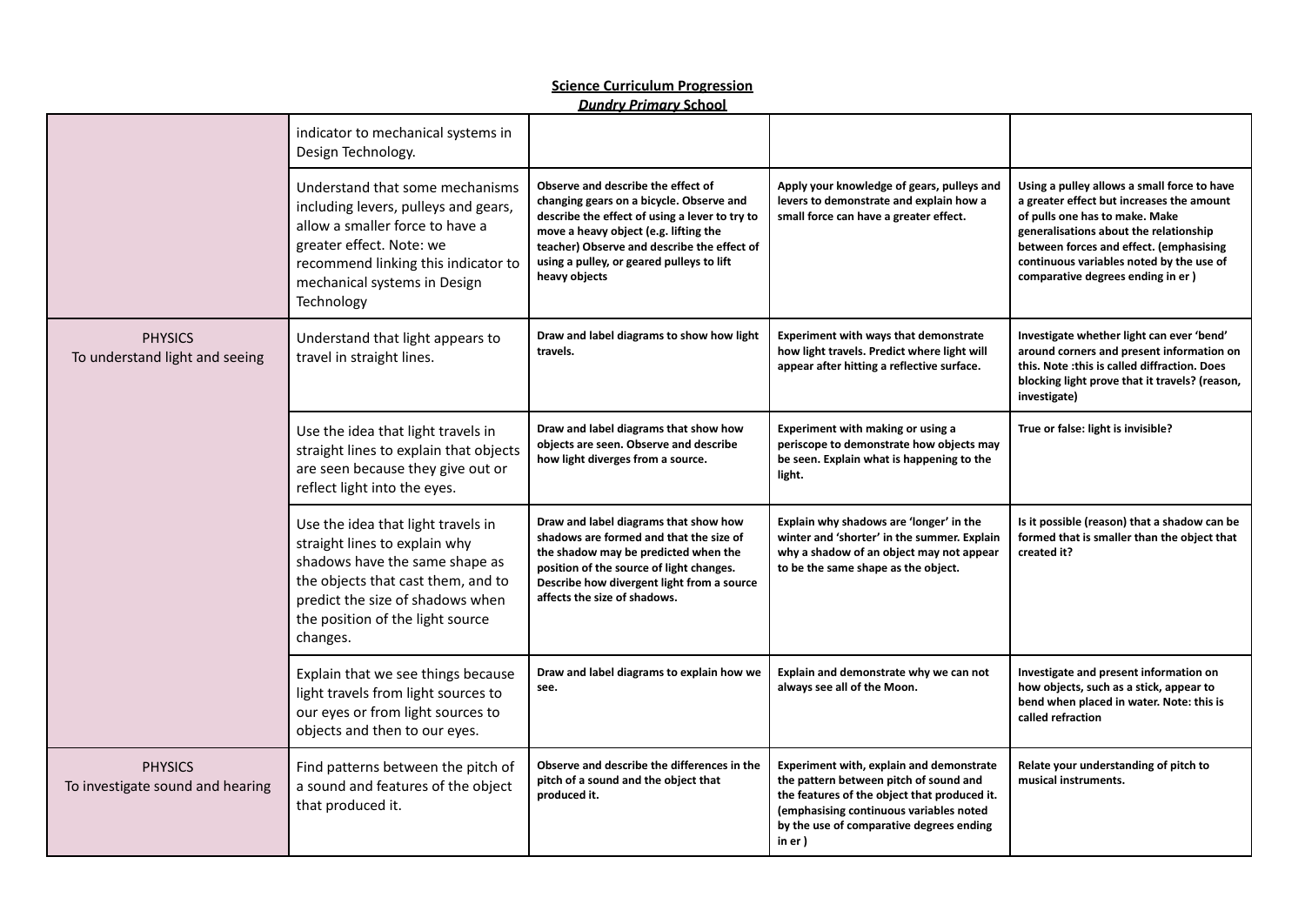|                                                                  |                                                                                                                                                                                                                                                                                                              | <b>Dundry Primary School</b>                                                                                                                                                                                                                                                        |                                                                                                                                                                                                                                                |                                                                                                                                                                                                                                                                                                                           |
|------------------------------------------------------------------|--------------------------------------------------------------------------------------------------------------------------------------------------------------------------------------------------------------------------------------------------------------------------------------------------------------|-------------------------------------------------------------------------------------------------------------------------------------------------------------------------------------------------------------------------------------------------------------------------------------|------------------------------------------------------------------------------------------------------------------------------------------------------------------------------------------------------------------------------------------------|---------------------------------------------------------------------------------------------------------------------------------------------------------------------------------------------------------------------------------------------------------------------------------------------------------------------------|
|                                                                  | Find patterns between the volume<br>of a sound and the strength of the<br>vibrations that produced it.                                                                                                                                                                                                       | Observe and describe differences in the<br>volume of a sound and the strength of the<br>vibrations that produced it.                                                                                                                                                                | Experiment with, explain and demonstrate<br>the pattern between the volume of a sound<br>and the strength of the vibrations that<br>produced it. (emphasising continuous<br>variables noted by the use of comparative<br>degrees ending in er) | Relate your understanding of volume to a<br>range of orchestral instruments. (How<br>does, for example, a trombone player alter<br>the strength of the vibrations he or she<br>creates?)                                                                                                                                  |
|                                                                  | Recognise that sounds get fainter<br>as the distance from the sound<br>source increases.                                                                                                                                                                                                                     | Observe and describe differences in sounds<br>that are close and far away from their<br>sources.                                                                                                                                                                                    | Experiment with, explain and demonstrate<br>the pattern between the volume of a sound<br>and the distance from its source.<br>(emphasising continuous variables noted<br>by the use of comparative degrees ending<br>in er )                   | Why might (suggest, reason) a thunderclap<br>sound loud to some and feint to others?                                                                                                                                                                                                                                      |
| <b>PHYSICS</b><br>To understand electrical circuits              | Associate the brightness of a lamp<br>or the volume of a buzzer with the<br>number and voltage of cells used in<br>the circuit.                                                                                                                                                                              | Observe and describe the effect of<br>changing the number and voltage of cells<br>used in a series circuit                                                                                                                                                                          | Experiment with, explain and demonstrate<br>the pattern between the voltage of cells<br>and the brightness of a bulb. (emphasising<br>continuous variables noted by the use of<br>comparative degrees ending in er)                            | Suggest why a bulb or buzzer may stop<br>working when the voltage is increased.                                                                                                                                                                                                                                           |
|                                                                  | Compare and give reasons for<br>variations in how components<br>function, including the brightness<br>of bulbs, the loudness of buzzers<br>and the on/off position of switches.                                                                                                                              | Observe and describe the effect of placing<br>extra bulbs (or buzzers) into a circuit and<br>how this can be overcome by increasing the<br>number and voltage of cells.                                                                                                             | Predict for the outcome of placing various<br>components into an electrical circuit and<br>explain why this happens. Explain the<br>patterns. (emphasising continuous<br>variables noted by the use of comparative<br>degrees ending in er)    | Investigate the concept of resistance and<br>prove or disprove that components,<br>including wire provide are resistors. Is it<br>possible (suggest, prove) to make your own<br>resistor?                                                                                                                                 |
|                                                                  | Use recognised symbols when<br>representing a simple circuit in a<br>diagram.                                                                                                                                                                                                                                | label and learn the recognised symbols for<br>representing components in a circuit<br>diagram.                                                                                                                                                                                      | Make circuits then represent them in circuit<br>diagrams and applying component symbols<br>appropriately.                                                                                                                                      | How do the images of recognised symbols<br>relate to their function?                                                                                                                                                                                                                                                      |
| <b>PHYSICS</b><br>To understand the Earth's<br>movement in space | Describe the movement of the<br>Earth, and other planets, relative to<br>the Sun in the solar system. Note:<br>part of this indicator appears in<br>Milestone 2 and the activities here<br>have been replicated. Added are<br>tasks that refer to other planets,<br>which does not appear in Milestone<br>2. | Describe the movement of the Earth<br>relative to the Sun. Label and describe our<br>solar system. Answer questions about the<br>scientists who first observed the Earth's<br>movement around the Sun. Describe how<br>the movement of the Earth gives rise to<br>seasonal changes. | Explain why the Earth's movement gives<br>rise to the seasons. Explain why the effect<br>of the Earth's movement on seasons is<br>more acute further away from the equator.                                                                    | True or false: A year is always 365 days, no<br>matter where one is in our solar system?<br>Relate your knowledge of the Earth's<br>movement relative to the Sun to time<br>zones. Assess the significance of this to our<br>daily lives. Do you agree: At any time of day<br>it is always 5 O' Clock somewhere on Earth. |
|                                                                  | Describe the movement of the<br>Moon relative to the Earth. Note:<br>this indicator appears in Milestone                                                                                                                                                                                                     | Identify and label the Moon and Earth.<br>Describe the Moon's movement relative to<br>the Earth. Answer questions about<br>the Moon's movement relative to the earth.                                                                                                               | Explain why the moon's movement affects<br>the tides of oceans and seas on Earth.<br>Explain how we can predict the times of<br>high and low tides.                                                                                            | Could this be true: the shape of the moon's<br>phases is a natural calendar? Is it possible<br>(prove or disprove) to calculate how long                                                                                                                                                                                  |